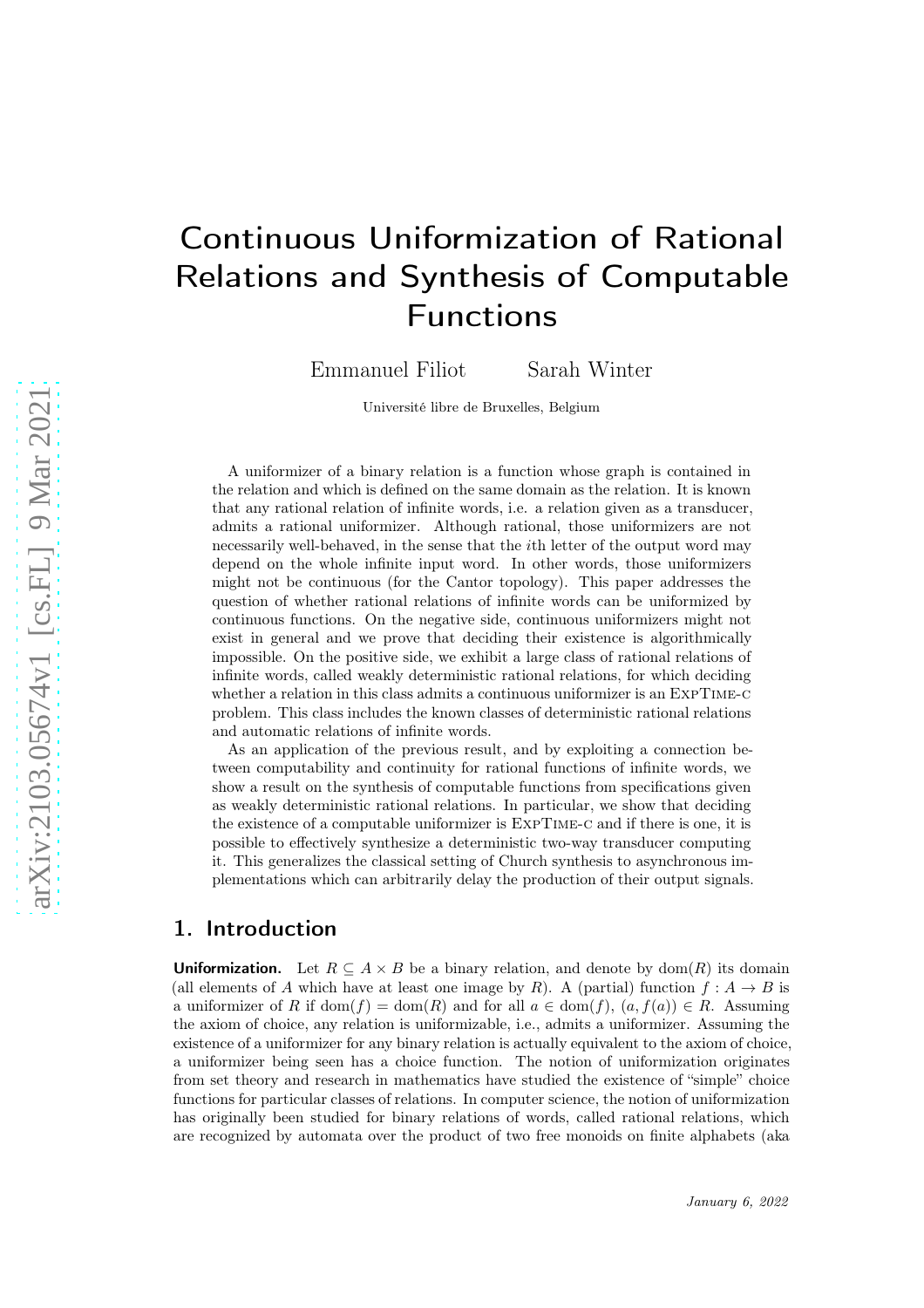transducers). Koboyashi has shown in 69 that any rational relation of finite words admits a rational uniformizer [\[27\]](#page-14-0). This result was later extended to rational relations of infinite words  $[10]$ . The class of rational relations  $\mathcal R$  (of finite or infinite words) is said to have the uniformization property: uniformizers exist within the class  $\mathcal{R}$ . A more general notion is when the class U of uniformizers is also a parameter. In general, some relations of R may admit uniformizers in U, some may not. This yields to a decision problem called the  $(\mathcal{R}, \mathcal{U})$ uniformization problem: given a (finitely represented) relation  $R \in \mathcal{R}$ , does there exists a uniformizer of R in  $\mathcal{U}$ ? There is an extensive literature on the uniformization property and the uniformization problem in automata theory. Just to cite a few, some strong connection between the expressive power of a class of a relation and the uniformization property has been shown in [29], the uniformization property is known to hold for relations defined by nested word automata [9], for relations of finite words defined by two-way transducers [16, 14], by two-way pebble transducers [18], or by logical formulas [13], for tree automatic relations [\[17,](#page-13-0) [7\]](#page-12-1), or for particular graph relations defined by MSO-transducers [12]. The uniformization problem has been studied, for instance, for rational relations and sequential uniformizers in [\[7,](#page-12-1) 22], for tree relations in [30], and recently for bi-infinite word relations [20]. See also [\[7\]](#page-12-1) for a survey.

Continuous uniformization problem. As said before, the class of rational relations of infinite words satisfies the uniformization property. The uniformizers of a rational relation, even though they are rational, may need infinite look-aheads, in the sense that given such a uniformizer f and an input word u, the ith letter of  $f(u)$  may depend on infinitely many letters of  $u$  rather than a finite prefix of it. In other words,  $f$  is not continuous for the Cantor distance<sup>[1](#page-1-0)</sup>, which ensures that any finite output prefix only depends on a finite input prefix.

<span id="page-1-1"></span>**Example 1.** Let us take some example. Over the alphabet  $\Sigma = \{a, b\}$ , let  $X_a$  be the set of words with finitely many occurrences of a and consider the relation  $R_0 = \{(u, v)|u \notin X_a, v \in$  $\Sigma^{\omega} \setminus \{u\} \cup \{(u, u) \mid u \in X_a\}.$  The relation  $R_0$  is rational, i.e., can be defined by a transducer with a parity condition. Let f be a uniformizer of  $R_0$ . Then,  $f|_{X_a}$  is necessarily the identity function on  $X_a$ . Consider the family of words of the form  $a^nb^{\omega}$ . We have  $f(a^nb^{\omega}) = a^nb^{\omega}$ because  $a^n b^\omega$  contains finitely many a. However,  $\lim_{n\infty} f(a^n b^\omega) = \lim_{n\infty} a^n b^\omega = a^\omega \neq$  $f(a^{\omega}) = f(\lim_{n \infty} a^n b^{\omega})$ . Hence f is not continuous. Let us now consider the relation  $R_1$ over  $\Sigma = \{a, b, A, B\}$  defined as  $R_1 = \{(ux\alpha, xu\beta) \mid u\alpha, \beta \in \{a, b\}^\omega, x \in \{A, B\}\}.$  The relation  $R_1$  is rational (a transducer non-deterministically guesses x and then process its input accordingly). It admits (amongst others) a uniformizer g mapping any word  $ux\alpha$  to xua, which is continuous: the *i*th output symbol of  $g(ux\alpha)$  only depends on the  $max(|u|+1, i)$ first symbols of  $ux\alpha$ . It is also rational as g can be implemented by a transducer.

In this paper, we study the problem of deciding whether a given rational relation of infinite words can be uniformized by a continuous function. We call it the continuous uniformization problem (for rational relations). While the class of continuous functions is a natural and well-behaved mathematical class of functions, this class has never been considered in the literature on uniformization, to the best of our knowledge. The notion of continuous uniformization was evoked by Thomas in 2009 [35] for its connection with Church synthesis, a connection we make explicit in this paper (later). The problem of deciding whether a given rational function is continuous (hence a particular instance of the continuous uniformization problem) was nevertheless shown to be decidable in PTime by Prieur [\[31\]](#page-14-1), a decidability result recently extended to functions definable by non-deterministic two-way transducers [15]. Contrasting those positive results, we prove that the continuous uniformization problem is

<span id="page-1-0"></span><sup>&</sup>lt;sup>1</sup>The Cantor distance between two words u and v is 0 if  $u = v$  and otherwise  $2^{-\ell}$  where  $\ell$  is the length of their longest common prefix.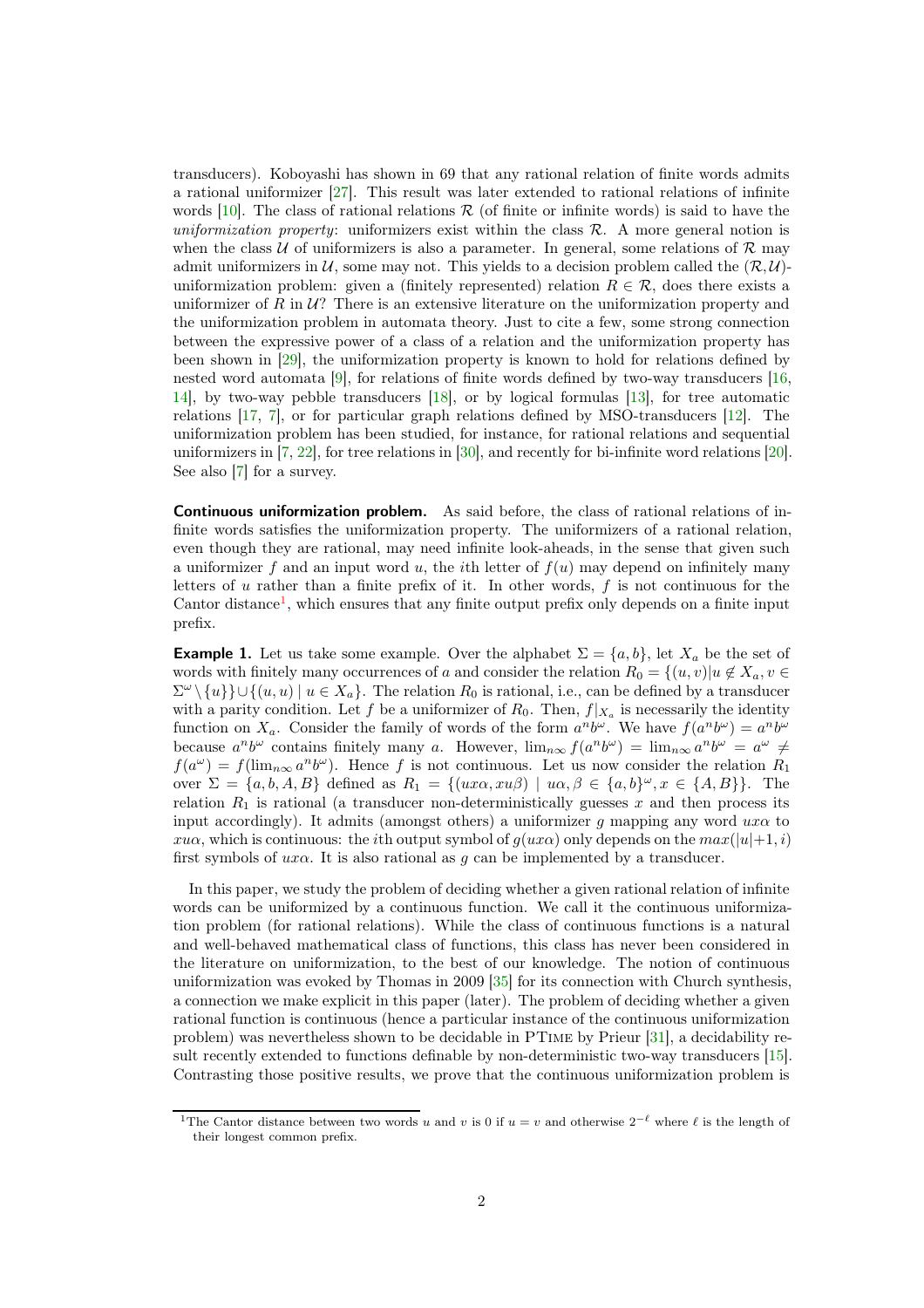unfortunately undecidable for rational relations. Our first main contribution is to show decidability of this problem for a large class of rational relations, namely a class that we call weakly deterministic rational relations (wDRAT). This class strictly subsumes the known class of deterministic rational relations [\[33\]](#page-14-2), which in turn strictly subsumes the class of automatic relations (known in automatic reactive synthesis). Automatic relations are those recognized by two-tape parity automata with synchronized reading heads (or equivalently by finite transducers producing a single output symbol when reading a single input symbol).

<span id="page-2-0"></span>**Theorem 2.** The problem of deciding whether a weakly deterministic rational relation of infinite words is uniformizable by a continuous function is ExpTime-c.

**Uniformization and synthesis.** As noted by Thomas in [35], the  $(\mathcal{R}, \mathcal{U})$ -uniformization problem is strongly related to synthesis problems. Indeed, a binary relation can be seen as a specification relating inputs to possibly many correct outputs, and the uniformizer as an implementation of the specification, as long as the class  $\mathcal U$  corresponds to functions which can be computed in some way. As a celebrated instance, Church synthesis from  $\omega$ -regular specifications, shown to be decidable by Büchi and Landweber [\[6\]](#page-12-2), can be formulated as an  $(\mathcal{R}, \mathcal{U})$ -uniformization problem, where  $\mathcal{R}$  is the class of automatic relations and  $\mathcal{U}$  the class of functions defined by Mealy machines. Seeing synthesis problems as uniformization problems offers an elegant and succinct way of formulating synthesis problems, as long as some effectivity is required. Indeed an inherent goal of synthesis is to be able to effectively construct a machine realizing the specification, and moreover, it should be possible to actually execute this machine to produce the output of any given input. Church synthesis (from  $\omega$ -regular specifications) asks for realizability by a strategy, which is a semantical notion. However, it is known that when a strategy exists, there exists also some strategy representable by a Mealy machine, which can be constructed. Mealy machines are very simple finite state devices (w/o accepting states) which can be used to compute given an input sequence, an output sequence, bit by bit and in a synchronized manner. Hence, Church synthesis can be thought of as an effective, constructive instance of a uniformization problem.

Synthesis of computable functions. While Church reactive synthesis asks to synthesize Mealy machines, in this paper and in the context of more general uniformization problems, we rather want to relax this requirement as much as possible while still keeping a form of effectiveness in uniformization. The weakest requirement is therefore to ask for the existence of computable uniformizers, computable in the sense of [\[36\]](#page-14-3): a partial function  $f: \Sigma^{\omega} \to \Sigma^{\omega}$ is said to be computable, if there exists a deterministic (Turing) machine  $M$  with three tapes, a read-only one-way input tape, a two-way working tape, and a write-only one-way output tape that works as follows: if the input tape holds an input sequence  $\alpha \in \text{dom}(f)$ , then M outputs longer and longer prefixes of  $f(\alpha)$  when reading longer and longer prefixes of α.

**Example 3.** Consider the relation  $R_1$  of [Example 1.](#page-1-1) It is an automatic relation and can be therefore seen as a specification of Church synthesis. Classical reactive synthesis methods would simply conclude that there is no Mealy machine realizing this specification. Indeed the first letter of the output sequence (which has to be produced after reading the first letter of the input sequence) depends on an input letter that might appear much later in the input sequence. However, the uniformizer g of  $R_1$  is computable. Given an input in the domain of  $R_1$ , a Turing machine computing g simply waits (possibly an arbitrary amount of time) till it sees the special symbol  $x \in \{A, B\}$  and then can start producing the output.

Therefore in this paper, we also consider the *effective uniformization problem*, which asks to decide given a rational relation whether it admits a computable uniformizer. Using a similar argument as for the continuous uniformization problem, we also show that this problem is undecidable. However, we show its decidability for the class wDRAT. In particular,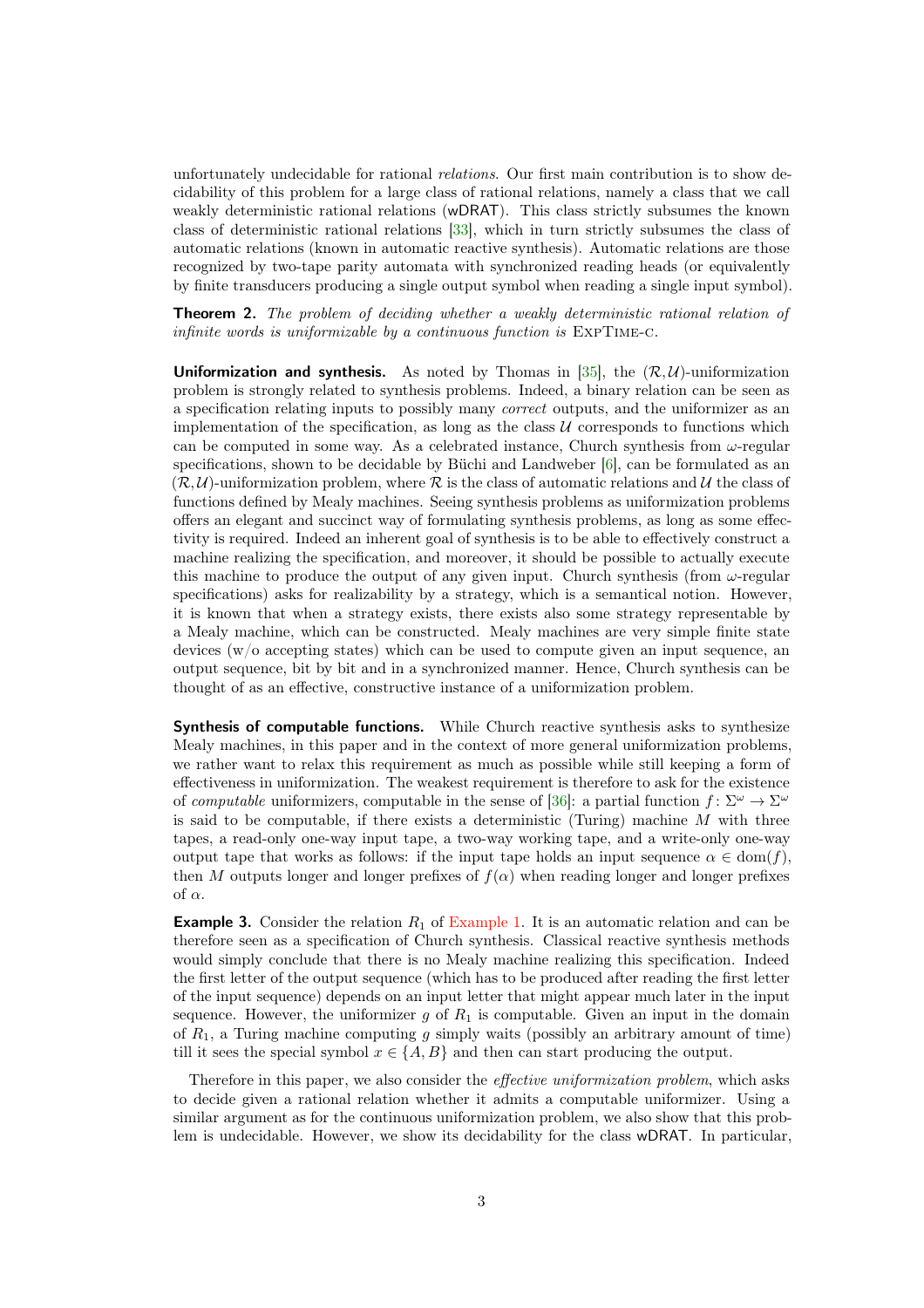we show that the effective uniformization and continuous uniformization problems are interreducible for wDRAT relations. More precisely, we show that if there is a continuous uniformizer, there is one computable by a deterministic two-way transducer. Conversely, if there is a computable uniformizer, then there is also a continuous uniformizer, as any computable function is continuous, as noted in [15].

<span id="page-3-1"></span>**Theorem 4.** The problem of deciding whether a weakly deterministic rational relation of infinite words is uniformizable by a computable function is ExpTime-c. If such a function exists, it is possible to effectively synthesize a deterministic two-way transducer computing it.

Synthesis under assumptions. As we explained, uniformization problems can be seen as synthesis problems. However, there is a subtle but rather drastic difference with classical definitions of synthesis problems from the literature. Classically in synthesis, it is required that a controller produces for every input sequence an output sequence correct w.r.t. the specification. Consequently, specifications with partial domain are by default unrealizable. In the definition of uniformization problems, it is required that the uniformizer is defined only on the domain of the specification, and not the set of all words in general. Stated in terms of synthesis, this amounts to make the assumption that the controller is only fed input sequences from the domain. The assumption that an environment is somewhat regulated and can not generate all input sequences is reasonable in many synthesis settings. Church synthesis under assumption can be reduced to classical synthesis, by completing the domain of the specification in a regular way<sup>[2](#page-3-0)</sup>. Such a completion requires a potentially costly complement operation or is just incorrect for more expressive classes of specifications and functions. That is why work has been devoted on the topic of synthesis under assumptions on the behavior of the environment  $[8, 4, 28, 11, 5, 1]$  $[8, 4, 28, 11, 5, 1]$ . In the context of continuous uniformization, there is an important difference between relations of total domain and relations of partial domain, as we explain in the related work section.

Related work. In [15], the continuous uniformization and effective uniformization problems are shown to be decidable in the particular case of functional relations, i.e., graphs of functions. The main contribution of [15] is to prove that checking whether a function represented by a non-deterministic two-way transducer is continuous is decidable, and that continuity and computability coincide for this large class of functions. This contribution is incomparable to ours, and the techniques of [15] are different, e.g. they do not rely on games unlike us.

Although it was stated in game-theoretic terms, Holtmann et al. [\[24,](#page-13-1) 26] proved the decidability of the continuous uniformization problem, for a strictly smaller class of relations than wDRAT, namely automatic relations of total domain. The latter assumption is in sharp contrast with our partial domain setting. Indeed, they obtain that if such a relation is uniformizable by a continuous function, then it is also uniformizable by a sequential function computable by a deterministic one-way transducer. For partial domains instead, deterministic two-way transducers are necessary. The specification  $R_1$  $R_1$  of Example 1 is uniformizable by the function  $q$  which is computable by a deterministic two-way transducer which first moves right to determine the special symbol  $x$  and then goes back to the beginning of the word and start transforming its input. No sequential function can uniformize this relation. This implies that  $R_1$  can not be completed to a total domain relation while preserving the existence of a continuous uniformizer, as sequential functions are closed under regular domain restriction.

In [\[24,](#page-13-1) 26], the continuous uniformization problem of total automatic relations is modeled as a 2-player delay game. We also rely on a similar game as it also uses an abstraction to

<span id="page-3-0"></span><sup>&</sup>lt;sup>2</sup>Any ω-regular spec. S can be completed into  $S \cup \overline{\text{dom}(S)} \times \Sigma^\omega$  while preserving Mealy realizability.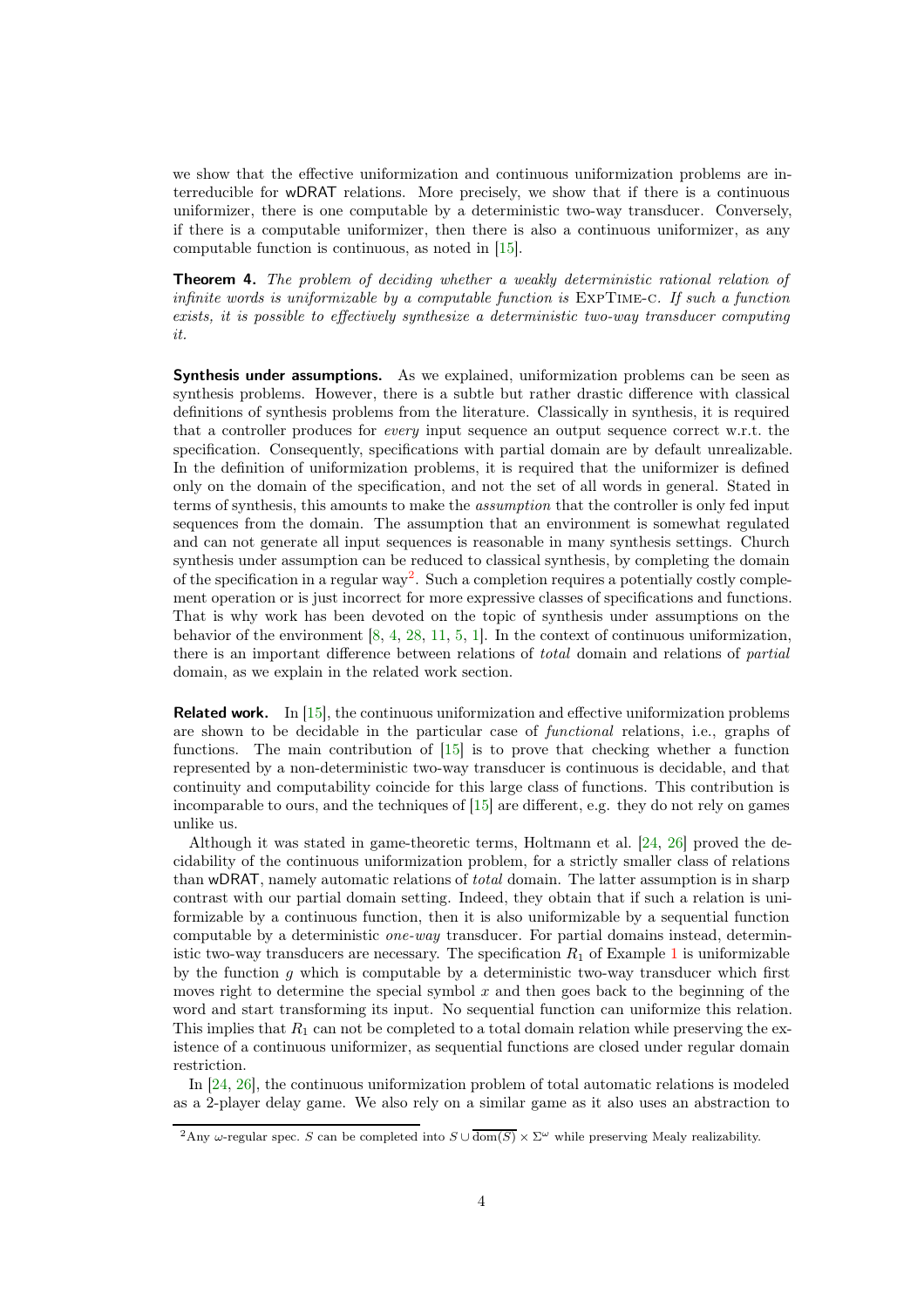store the lookahead gained on Adam's moves by delaying Eve's moves. However, our game is built such that it accounts for the fact that unbounded delays can be necessary and it monitors the domain, which is not necessary in the total domain setting. Accordingly, the main differences between [26] and our delay games are their respective winning objectives and correctness proofs. Another difference is that our game applies to the general class of wDRAT relations, which are *asynchronous* (several symbols, or none, can correspond to a single input symbol) in contrast to automatic relations which are synchronous by definition.

# <span id="page-4-0"></span>2. Preliminaries

Words, languages, and relations. Let N denote the set of non-negative integers. Let  $\Sigma$ and Γ denote *alphabets* of elements called *letters* or *symbols*. A word resp.  $\omega$ -word over  $\Sigma$ is an empty or non-empty finite resp. infinite sequence of letters over  $\Sigma$ . The empty word is denoted by  $\varepsilon$ , the length of a word by  $|\cdot|$ . Usually, we denote finite words by  $u, v, w$ , etc., and infinite words by  $\alpha, \beta, \gamma$ , etc. Given an (in)finite word  $\alpha = a_0 a_1 \cdots$  over  $\Sigma$  with  $a_0, a_1, \dots \in \Sigma$ , let  $\alpha(i)$  denote the letter  $a_i, \alpha(i:j)$  denote the infix  $a_i a_{i+1} \cdots a_j, \alpha(i)$  the prefix  $a_0a_1\cdots a_i$ , and  $\alpha(i)$  the suffix  $a_ia_{i+1}\cdots$  for  $i\leq j\in\mathbb{N}$ . For two (in)finite words  $\alpha, \beta$ , let  $\alpha \wedge \beta$  denote their longest common prefix. Let  $\Sigma^*$ ,  $\Sigma^+$ , and  $\Sigma^{\omega}$  denote the set of finite, non-empty finite, and infinite words over  $\Sigma$ , respectively. Let  $\Sigma^{\infty}$  denote  $\Sigma^* \cup \Sigma^{\omega}$ . A language resp.  $\omega$ -language L is a subset of  $\Sigma^*$  resp.  $\Sigma^{\omega}$ , its set of prefixes is denoted by Prefs(L). A (binary) relation resp.  $\omega$ -relation R is a subset of  $\Sigma^* \times \Gamma^*$  resp.  $\Sigma^{\omega} \times \Gamma^{\omega}$ . An  $\omega$ -relation is just called a relation when infiniteness if clear from the context. The domain dom(R) of a  $(\omega)$ -relation R is the set  $\{\alpha \mid \exists \beta \ (\alpha, \beta) \in R\}$ . It is total if dom(R) =  $\Sigma^*$ . Likewise, we define  $\text{img}(R)$  the image of R, as the domain of its inverse. By default in this paper, relations and functions are partial, i.e., are not necessarily total.

**Games.** A game arena is of the form  $G = (V_0, V_1, v_0, A, E)$ , where  $V = V_0 \oplus V_1$  is a set of vertices,  $V_0$  belongs to Eve and  $V_1$  to Adam,  $v_0$  is an initial vertex, A is a finite set of actions, and  $E \subseteq V \times A \times V$  is a set of labeled edges such that  $(v, a, v') \in E$  and  $(v, a, v'') \in E$ implies that  $v' = v''$  for all  $v \in V$  and  $a \in A$ . We assume that the arena is deadlock-free. A play in G is an infinite sequence  $v_0a_0v_1a_1\cdots$  such that  $(v_i, a_i, v_{i+1}) \in E$  for all  $i \in \mathbb{N}$ . Note that a play is uniquely determined by its action sequence. A game is of the form  $\mathcal{G} = (G, Win)$ , where G is a game arena and  $Win \subseteq V^{\omega}$  is a winning condition. Eve wins a play  $\alpha = v_0 a_0 v_1 a_1 \cdots$  if  $v_0 v_1 \cdots \in W$ *in*, otherwise Adam wins. For ease of presentation, we also write  $\alpha \in W$ *in*.

A strategy for Eve resp. Adam is a function  $(VA)^*V_0 \to A$  resp.  $(VA)^*V_1 \to A$  such that  $\sigma(xv) = a$  with  $x \in (VA)^*, v \in V$ , and  $a \in A$  implies that there is  $v' \in V$  such that  $(v, a, v') \in E$ . A play  $v_0 a_0 v_1 a_1 \cdots$  is consistent with a strategy  $\sigma$  for Eve resp. Adam if  $\sigma(v_0a_0\cdots v_i)=a_i$  for all  $i\in\mathbb{N}$  with  $v_i\in V_0$  resp.  $v_i\in V_1$ . A strategy  $\sigma$  for Eve is a winning strategy if  $\alpha \in Win$  for all plays  $\alpha$  consistent with  $\sigma$ . A strategy automator for Eve is a tuple  $S = (M, V, m_0, \delta, \mu)$ , where M is a finite set of (memory) states, V is the alphabet,  $m_0$  is an initial state,  $\delta: M \times V \to M$  is the memory update function, and  $\mu: M \times V_0 \to A$  is the next action function such that for all  $v \in V_0$  and  $m \in M$ , there is  $v' \in V$  with  $(v, \mu(m, v), v') \in E$ .

**Automata.** A parity automaton is a tuple  $\mathcal{A} = (Q, \Sigma, q_0, \Delta, c)$ , where Q is a finite set of states,  $\Sigma$  a finite alphabet,  $q_0 \in Q$  an initial state,  $\Delta \subseteq Q \times \Sigma \times Q$  a transition relation, and  $c: Q \to \mathbb{N}$  is a function that maps states to *priorities*, also called *colors*. A parity automaton is *deterministic* if its transition relation  $\Delta$  is given as a transition function δ. We denote by  $\delta^*$  the usual extension of  $\delta$  from letters to finite words. A run of A on a word  $w \in \Sigma^{\infty}$  is a word  $\rho \in Q^+$  such that  $(\rho(i), w(i), \rho(i+1)) \in \Delta$  for all  $0 \leq i \leq |w|$ . A run on  $\varepsilon$  is a single state. We say that  $\rho$  begins in  $\rho(0)$  and ends in  $\rho(|w|)$  if w is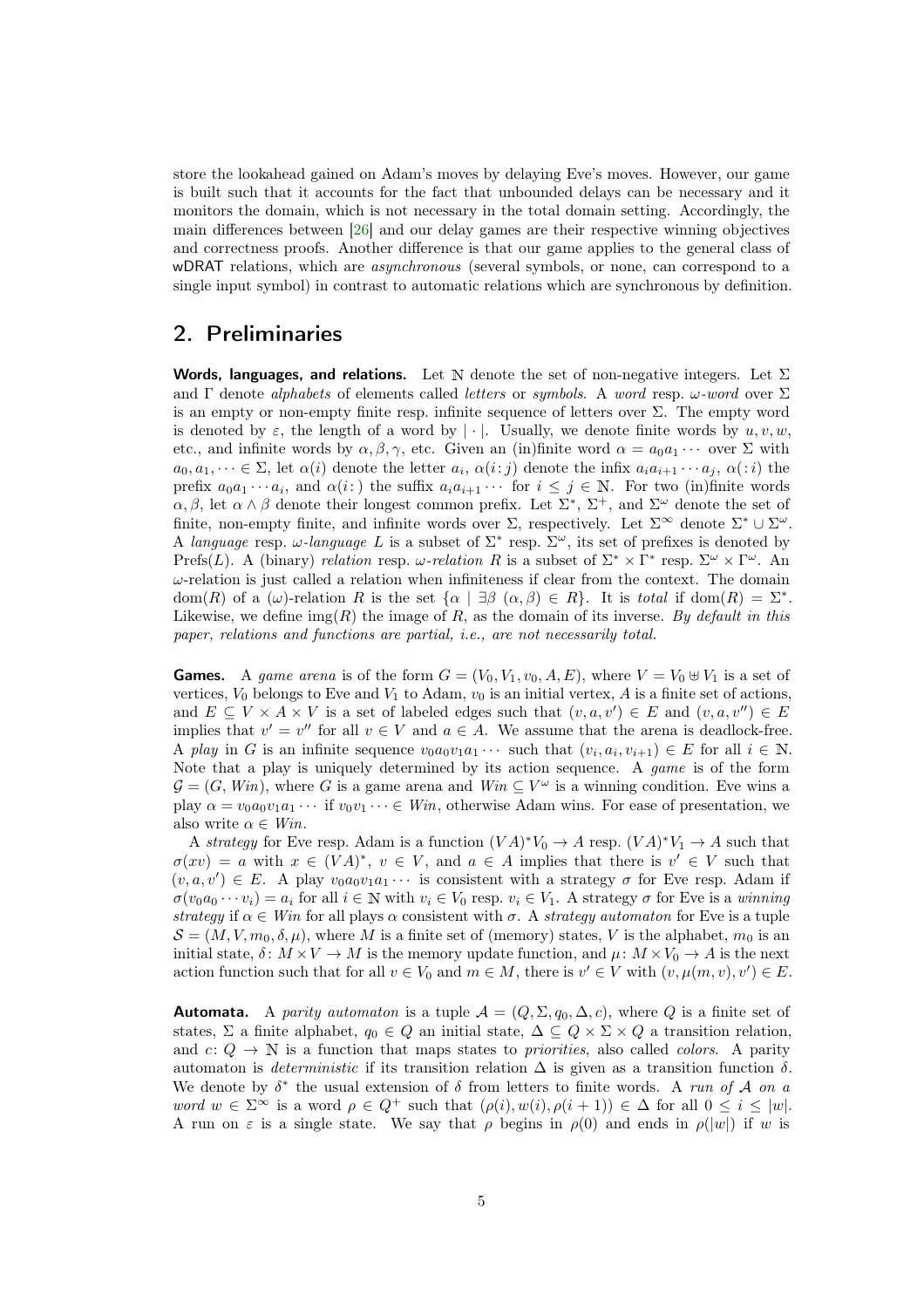<span id="page-5-1"></span>

**Figure 1.:** Weakly deterministic transducers that recognize the relation  $R_2$  (left) and  $R_3$ (right) from [Example 5.](#page-5-0) The state labels denote the priorities (2 must be visited infinitely often).

finite. We define  $\text{Occ}(\rho)$  as the set of states that occur in  $\rho$ , Inf( $\rho$ ) as the set of states that occur infinitely often in  $\rho$ , and  $c(\rho)$  as  $c(\rho(0))c(\rho(1))\cdots$ . A run  $\rho$  is accepting if  $\rho \in Q^{\omega}$ ,  $\rho(0) = q_0$  and max Inf(c(p)) is even. The language recognized by A is the set  $L(\mathcal{A}) = \{ \alpha \in \Sigma^{\omega} \mid \text{there is an accepting run } \rho \text{ of } \mathcal{A} \text{ on } \alpha \}.$  A language  $L \subseteq \Sigma^{\omega}$  is called regular if L is recognizable by a parity automaton.

**Transducers.** A transducer is a tuple  $\mathcal{T} = (Q, \Sigma, \Gamma, q_0, \Delta, c)$ , where Q is finite state set,  $\Sigma$ and  $\Gamma$  are finite alphabets,  $q_0 \in Q$  is an initial state,  $\Delta \subseteq Q \times \Sigma^* \times \Gamma^* \times Q$  is a finite set of transitions, and  $c: Q \to \mathbb{N}$  is a parity function. It is *sequential* if  $\Delta$  is expressed as a function  $Q \times \Sigma \to \Gamma^* \times Q$ . A finite non-empty run  $\rho$  is a non-empty sequence of transitions of the form  $(p_0, u_0, v_0, p_1)(p_1, u_1, v_1, p_2) \dots (p_{n-1}, u_{n-1}, v_{n-1}, p_n) \in \Delta^*$ . The *input (resp. output)* of  $\rho$  is  $\alpha = u_0 \cdots u_{n-1}$  (resp.  $\beta = v_0 \cdots v_{n-1}$ ). As shorthand, we write  $\mathcal{T}$ :  $p_0 \xrightarrow{\alpha/\beta} p_n$ . An empty run is denoted as  $\mathcal{T}: p \stackrel{\varepsilon/\varepsilon}{\longrightarrow} p$  for all  $p \in Q$ . Similarly, we define an *infinite run*. A run is accepting if it is infinite, begins in the initial state and satisfies the parity condition. In this paper, we also assume that for any accepting run  $\rho$ , its input and output are both infinite. This can be syntactically ensured with the parity condition. The relation recognized by T is  $R(\mathcal{T}) = \{(\alpha, \beta) \mid \text{there is an accepting run of } \mathcal{T} \text{ with input } \alpha \text{ and output } \beta\}.$  Note that with the former assumption, we have  $R(\mathcal{T}) \subseteq \Sigma^{\omega} \times \Gamma^{\omega}$ .

A relation is called rational if it is recognizable by a transducer, we denote by RAT the class of rational relations. We introduce a new transducer type. An *input* state is a state  $p$ from which there exists an outgoing transition  $(p, u, v, q)$  such that  $u \neq \varepsilon$ . A transducer  $\mathcal T$ is weakly deterministic if for all words  $u \in \Sigma^*$ , all  $v_1, v_2 \in \Gamma^*$  such that  $v_1$  is a prefix of  $v_2$ , if  $\mathcal{T}: p \xrightarrow{u/v_1} q$ ,  $\mathcal{T}: p \xrightarrow{u/v_2} r$  and  $q, r$  are input states, then  $q = r$ . Relations recognized by such transducers are called weakly deterministic rational, forming the class denoted wDRAT.

<span id="page-5-0"></span>**Example 5.** Let  $R_2 \subseteq (\{a,b\}^{\omega})^2$  the set of pairs  $(a^{n_1}ba^{n_2}b \ldots, a^{m_1}ba^{m_2}b \ldots)$  such that there are infinitely many b and for all  $i \geq 0$ ,  $n_i \geq 0$  and  $2n_i \geq m_i \geq 0$ . So, any a occurrence is erased, copied or doubled. A weakly det. transducer recognizing  $R_2$  is depicted on [Fig. 1.](#page-5-1)

Consider the relation  $R_{\neg} = \{(a^n b^{\omega}, a^m b^{\omega} \mid n \geq 0, m \in \{n, 2n\}\}\.$   $R_{\neg} \notin \text{wDRAT}$ , because informally, one needs two different states q and r on which there are loops  $a/a$  and  $a/aa$ respectively, since  $n$  can be arbitrarily large. Those two states are necessarily input states because from there, one should be able to read a  $b$ . It breaks the weak deterministic property because the outputs produced so far when looping on  $q$  and  $r$  respectively are prefix of each other. This argument can be generalized to any transducer recognizing  $R_{\neg}$ .

Over  $\{a, b\}$ , let  $R_f$  be the relation of finite words defined as the pairs  $(u, v)$  such that  $v = a^{2|u|}$  if u starts with a, otherwise if u starts with b, v is arbitrary. This relation is iterated to define  $R_3 = \{(u_1 \# u_2 \# \dots, v_1 \# v_2 \# \dots) \mid \forall i \geq 1, (u_i, v_i) \in R_f\} \in \text{wDRAT}$  (see [Fig. 1\)](#page-5-1).

The class wDRAT strictly contains known and expressive classes, namely the class of automatic relations (AUT), which are for example used as specifications in Church synthesis, as well as the class of deterministic rational relations (DRAT) [\[33\]](#page-14-2). More precisely, a relation is in DRAT if it is recognized by a transducer whose state set is partitioned into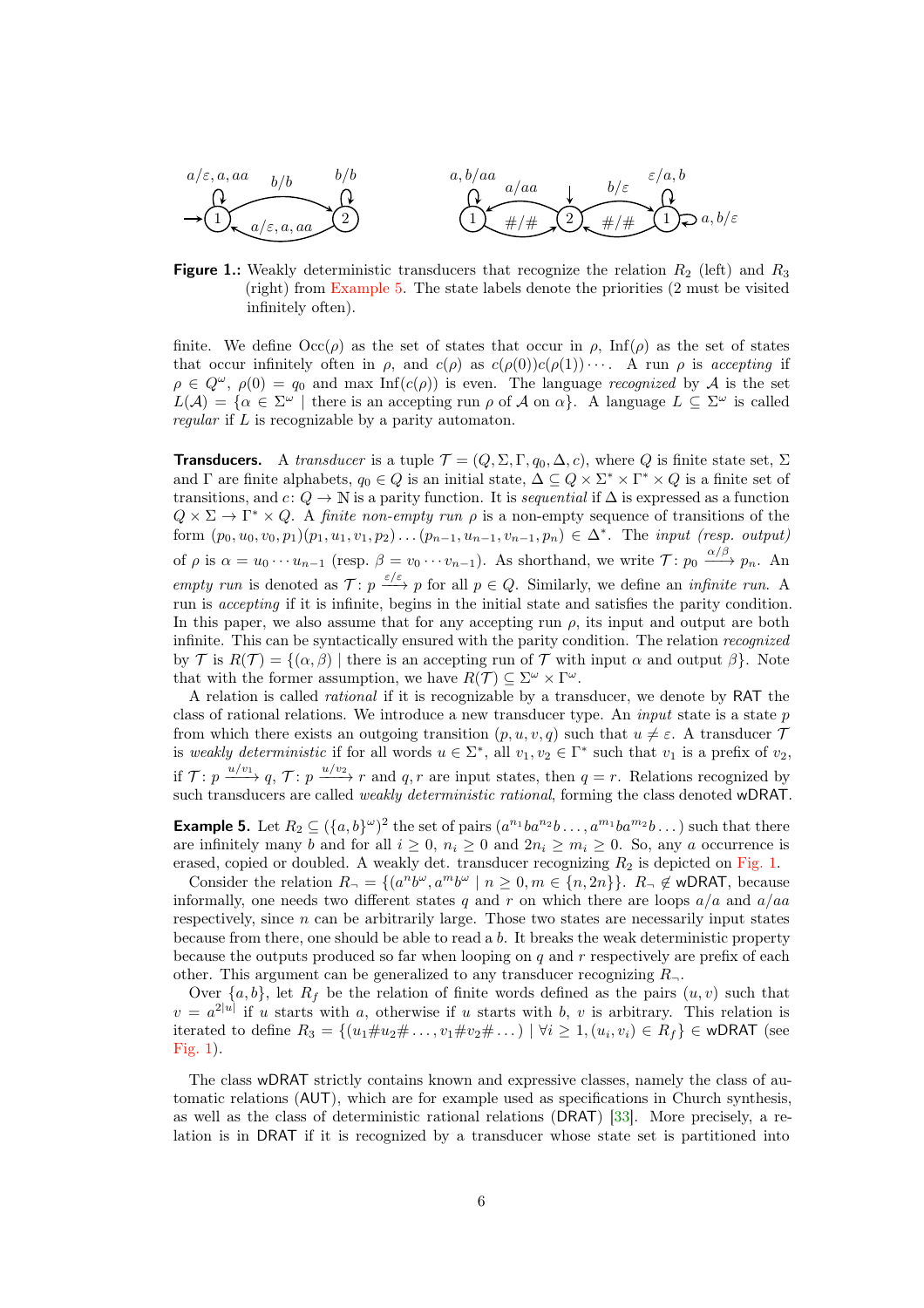$Q_i$  and  $Q_o$ , that is, input and output states, and its transition relation  $\Delta$  is a function  $(Q_i \times \Sigma \times \{\varepsilon\} \to Q) \cup (Q_o \times \{\varepsilon\} \times \Gamma \to Q)$ . It is automatic if additionally  $\Delta$  strictly alternates between  $Q_i$  and  $Q_o$  states. For example, it can be seen that the relations  $R_0$  and  $R_1$  $R_1$  of Ex. 1 (see [Figs. 2](#page-15-0) and [3,](#page-16-0) Appendix [B\)](#page-15-1) are automatic and hence in DRAT. However, the relation  $R_2$  of Ex. [5](#page-5-0) is not in DRAT, because transducers in DRAT have limited output non-determinism: they behave deterministically on any consecutive output transitions (transitions from states in  $Q<sub>o</sub>$ ), and most importantly, deterministically decide when to go to an input state in  $Q_i$ . So, they could transform an a into any word in  $a^*b$ , but not into any word in  $a^*$ .

### **Proposition 6.** AUT  $\subseteq$  DRAT  $\subseteq$  wDRAT  $\subseteq$  RAT

Functions and continuity. As said before, by default in this paper, functions are not necessarily total. A function  $f: \Sigma^{\omega} \to \Gamma^{\omega}$  is called *rational* resp. sequential if its graph is recognizable by a transducer resp. sequential transducer. It is called continuous if

<span id="page-6-1"></span> $\forall \alpha \in \text{dom}(f) \ \forall i \in \mathbb{N} \ \exists j \in \mathbb{N} \ \forall \beta \in \text{dom}(f) : |\alpha \wedge \beta| > j \rightarrow |f(\alpha) \wedge f(\beta)| > i.$  (1)

<span id="page-6-0"></span>**Example 7.** To begin with, consider the function  $f_1$ :  $\{a, b, c\}^{\omega} \to \{b, c\}^{\omega}$  defined by  $f_1(a^nba^{\omega}) =$  $b^{\omega}$  and  $f_1(a^nca^{\omega}) = c^{\omega}$  for all  $n \in \mathbb{N}_{\geq 1}$ .  $f_1$  is continuous, because the *i*th output symbol only depends on the  $max(i, n + 1)$  first input symbols. It is not uniformly continuous because *n* can be arbitrarily larger than *i*. Formally, let  $\alpha_j = a^jba^{\omega}$  and  $\beta_j = a^jca^{\omega}$ , we have  $|\alpha_j \wedge \beta_j| = j$  and  $|f_1(\alpha_j) \wedge f_1(\beta_j)| = 0$  for all  $j \in \mathbb{N}$ , falsifying [Eq. \(2\).](#page-11-0)

Consider the function  $f_2$ :  $\{a, b\}^\omega \to \{a, b\}^\omega$  defined by  $f_2(\alpha) = a^\omega$  if  $\alpha$  contains infinitely many as and  $f(\alpha) = b^{\omega}$  otherwise for all  $\alpha \in \{a, b\}^{\omega}$ . The function  $f_2$  is rational, but it is not continuous. It is easy to see that  $f_2$  is rational, a transducer that recognizes  $f_2$  is depicted in [Fig. 4](#page-16-1) in Appendix [B.](#page-15-1) We verify that  $f_2$  is not continuous, let  $\alpha_n$  denote  $a^n b^{\omega}$ , we have that  $|\alpha_n \wedge a^{\omega}| = n$  and  $|f_2(\alpha_n) \wedge f_2(a^{\omega})| = 0$  for all  $n \in \mathbb{N}$ . Thus,  $f_2$  is not continuous.

# <span id="page-6-2"></span>3. Uniformization by continuous functions

**Continuous uniformization problem.** Given a relation  $R \subseteq \Sigma^{\omega} \times \Gamma^{\omega}$ , a uniformizer of R (also called a uniformization) is a function  $f: \Sigma^{\omega} \to \Gamma^{\omega}$  such that  $dom(f) = dom(R)$  and  $(\alpha, f(\alpha)) \in R$  for all  $\alpha \in \text{dom}(R)$ . The continuous uniformization problem asks, given a transducer defining a rational relation  $R$ , whether  $R$  has a continuous uniformizer. In the rest of the paper, we always assume wDRAT relations are given by transducers.

<span id="page-6-3"></span>**Theorem 8.** It is undecidable whether a rational relation is uniformizable by a continuous function.

The proof closely follows the proof of [\[7,](#page-12-1) Theorem 17] showing that it is undecidable whether a given rational relation of finite words has a sequential uniformizer. On the positive side, we prove decidability of the continuous uniformization problem for wDRAT relations.

Theorem 2. The problem of deciding whether a weakly deterministic rational relation of infinite words is uniformizable by a continuous function is ExpTime-c.

**Proof ideas.** We introduce the key concepts used to obtain our results. The proof goes by reduction to a finite-state  $\omega$ -regular two-player game called (unbounded) delay game. In this game, Adam provides inputs and Eve produces outputs such that combination of inputs and outputs is in the relation. However, as seen in [Example 1,](#page-1-1) Eve might need to wait arbitrarily long before she can safely produce output. Hence, as the game is finite, it can not store arbitrary long input words, and Eve's actions cannot produce arbitrarily long words neither. Instead, we finitely abstract input and output words using a notion we call profiles. Profiles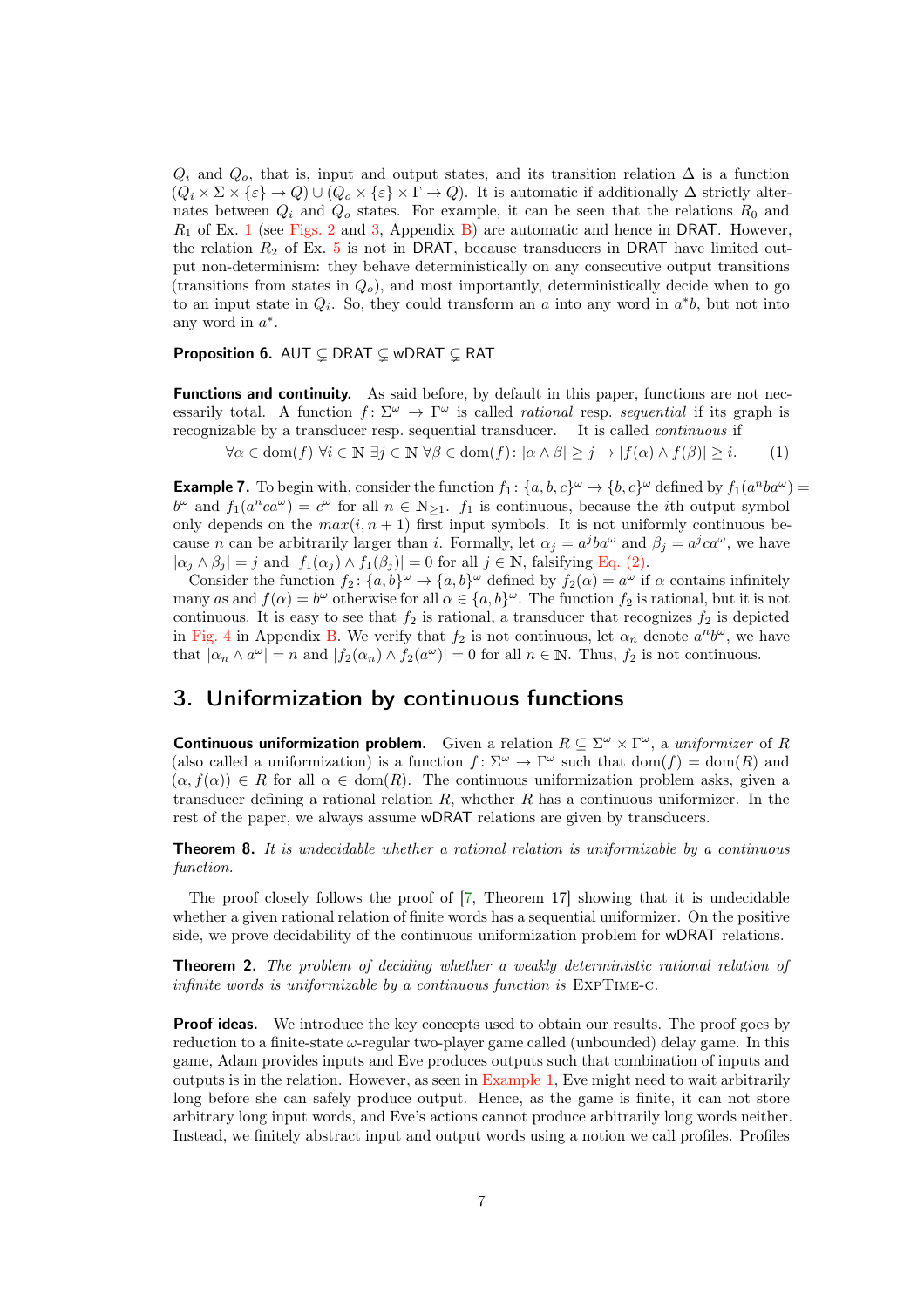contain sufficient information to express a winning condition which makes sure that given the word of input symbols provided by Adam, if Eve would output concrete output words instead of their abstraction, she would produce infinitely often non-empty output words whose concatenation, together with the input word, belongs to the relation.

**State transformation profiles.** For the remainder of this proof sketch, we fix a weakly deterministic rational relation  $R \subseteq \Sigma^{\omega} \times \Gamma^{\omega}$  and some related notations. We let

 $\mathcal{T} = (Q_{\mathcal{T}}, \Sigma, \Gamma, q_0^{\mathcal{T}}, \Delta_{\mathcal{T}}, c_{\mathcal{T}})$  be a weakly deterministic parity transducer that recognizes R, and  $C_{\mathcal{T}} = \text{img}(c_{\mathcal{T}})$  its set of used priorities;

 $D=(Q_{\mathcal{D}}, \Sigma, q_0^{\mathcal{D}}, \delta_{\mathcal{D}}, c_{\mathcal{D}})$  be a deterministic parity automaton that recognizes dom(R), and  $C_{\mathcal{D}} = \text{img}(c_{\mathcal{D}})$  its set of used priorities;  $\mathcal{D}$  can always be constructed from  $\mathcal{T}$  by projecting away its outputs and by determinizing the resulting automaton.

Given  $u \in \Sigma^*$ , its *profile*  $P_u$  are all the possible state transformations it induces for any output. Formally,  $P_u \subseteq Q_T \times Q_T \times C_T$  is defined as

 $\{(p,q,c) \mid \text{ there is } v \in \Gamma^* \text{ and a run } \rho \text{ of the form } \mathcal{T} : p \xrightarrow{u/v} q \text{ with max } \mathrm{Occ}(\rho) = c \}.$ Profiles can be multiplied as  $P_1 \otimes P_2 = \{(p, r, \max\{m, n\}) \mid \exists q \cdot (p, q, m) \in P_1, (q, r, n) \in P_2\}.$ Given  $u_1, u_2 \in \Sigma^*$ , it is easy to verify that  $P_{u_1u_2} = P_{u_1} \otimes P_{u_2}$ , and  $P_{\varepsilon}$  is neutral for  $\otimes$ .

<span id="page-7-0"></span>**Finite-state unbounded delay game.** We now present a two-player  $\omega$ -regular game  $\mathcal{G} =$  $(G, Win)$  winnable by Eve iff R is continuously uniformizable. In this game, Adam's actions are to provide input letters, letter-by-letter. Eve's goal is to construct a sequence of state transformations  $(q_0, q_1, m_1)(q_1, q_2, m_2) \dots$  such that if the infinite input  $\alpha$  provided by Adam belongs to the domain of R, then the maximal priority seen infinitely often in  $(m_i)_i$  is even, and  $\alpha$  can be decomposed into  $u_0u_1u_2...$  such that for all  $i \geq 0$ ,  $u_i \in \Sigma^*$  and there exists a run  $\mathcal{T}: q_i \xrightarrow{u_i/v_i} q_{i+1}$  for some  $v_i \in \Gamma^*$ , whose maximal visited priority is  $m_i$ . As a consequence, all these finite runs can be concatenated to form an accepting run on  $\alpha/v_0v_1 \ldots$ , entailing  $(\alpha, v_0v_1 \dots) \in R$ . One can then show that if Eve has a strategy to pick the state transformations while ensuring the latter property, then this strategy can be turned into a continuous function, and conversely. Picking a state transformation is what we call a producing action for Eve. Since a state transformation picked by Eve may correspond to an arbitrarily long word  $u_i$ , she also has an action  $skip$  which allows her to wait before making such a producing action. Now, the difficulty for Eve is to decide when she makes producing actions, in other words, how to decompose the input  $\alpha$ , only based on prefixes of  $\alpha$ . To that end, before picking a state transformation, she may need to gather lookahead information from Adam. Consequently, the vertices of the game manipulates two consecutive profiles  $P_1$ and  $P_2$ , with the invariant that  $P_1$  is the profile of  $u_i$  while  $P_2$  is the profile of  $u_{i+1}$ , when the input played so far by Adam is  $u_0 \ldots u_{i+1}$ . When Eve knows enough, she picks a state transformation  $(q_i, q_{i+1}, m_i)$  in  $P_1$ , then  $P_1$  becomes  $P_2$  and  $P_2$  is reset to  $P_{\varepsilon}$ . The inputs of Adam up to the next producing action of Eve form the word  $u_{i+2}$ , and so on. The vertices of the game also store information to decide whether the input belongs to the domain of R (states of  $D$ ), the parities  $m_i$ , as well as the states  $q_0, q_1, \ldots$ .

Formally, the game graph  $G = (V, E)$  is composed of vertices of the form  $(q, c, P_1, P_2, r) \times$ {∀, ∃}, where

- $q \in Q_{\mathcal{T}}$ , State reached on the combination of input and output sequence.
- $c \in \{-1\} \cup C_{\mathcal{T}}$ , Priorities of the state transformations, -1 is used to indicate that no state transformation was chosen (skip action below).
- $P_1, P_2,$  Profiles obtained from the given lookahead of the input word.
- $r \in Q_{\mathcal{D}}$ . State reached on the given lookahead of the input word.

From a vertex of the form  $(q, c, P_1, P_2, r, \forall)$ , Adam has the following actions:

 $\bullet \stackrel{a}{\rightarrow} (q, -1, P_1, P_2 \otimes P_a, \delta_{\mathcal{D}}(r, a), \exists),$  for all  $a \in \Sigma$ . Adam provides the next lookahead letter and  $P_2$  is updated accordingly.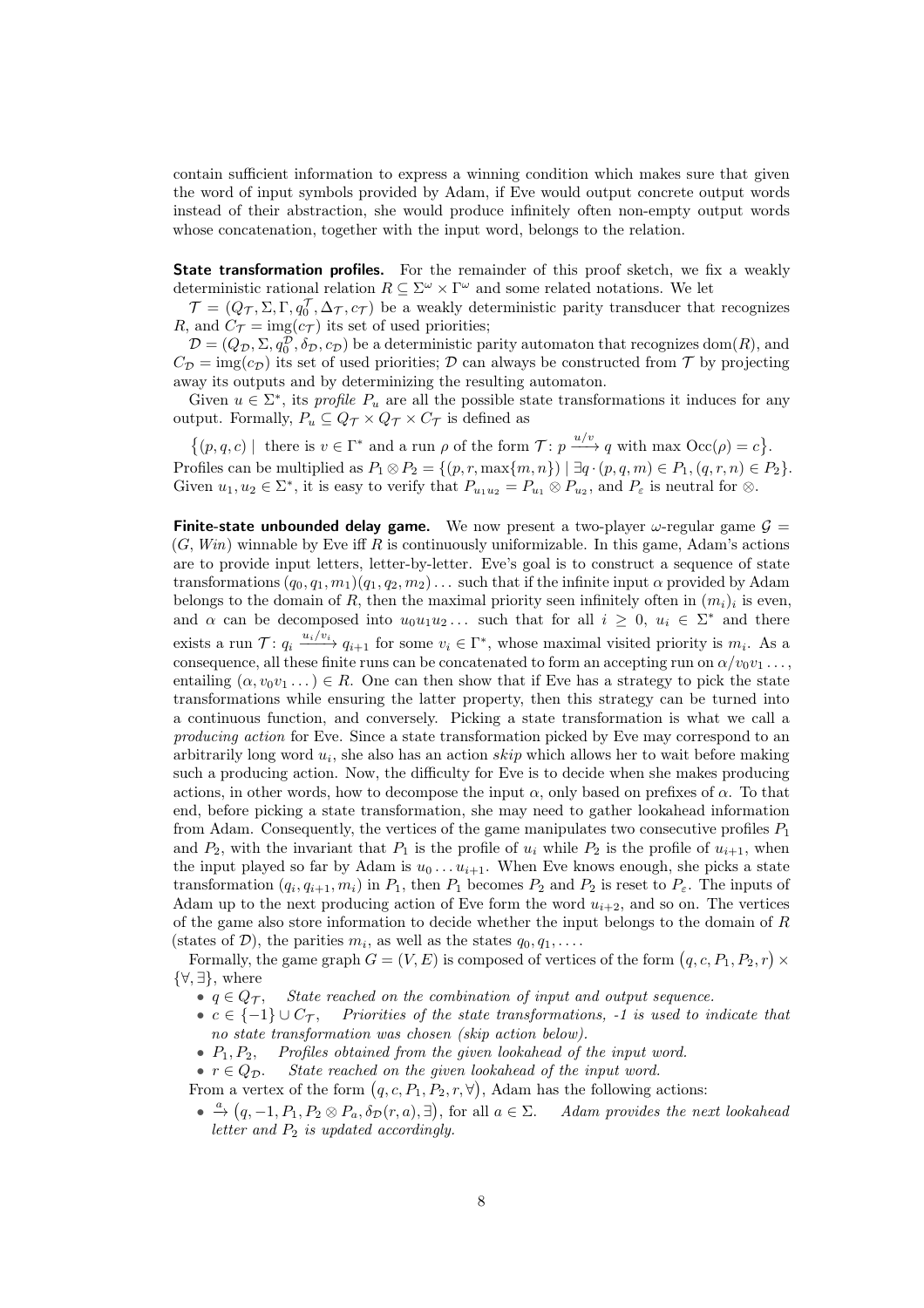From a vertex of the form  $(q, c, P_1, P_2, r, \exists)$ , Eve has the following actions:

- $\bullet \xrightarrow{skip} (q, -1, P_1, P_2, r, \forall),$  and Eve makes a non-producing action, i.e., she waits for further lookahead on the input.
- $\bullet$   $\xrightarrow{(q,q',m)} (q',m,P_2,P_\varepsilon,r,\forall),$  where  $(q,q',m) \in P_1$ . Eve makes a producing action: a state transformation from the first lookahead profile is chosen, the state transformation is applied, and the first profile is consumed.

The initial vertex of the game is  $(q_0^{\mathcal{T}}, -1, P_{\varepsilon}, P_{\varepsilon}, q_0^{\mathcal{D}}, \forall).$ 

Let us now define  $Win \subseteq V^{\omega}$ . The condition makes sure that if the input sequence provided by Adam is in the domain of  $R$ , then the sequence of state transformations can be used to build on accepting run of T on that input. Win  $\subseteq V^{\omega}$  is the set of all plays  $\gamma$ satisfying max  $\text{Inf}(col_{\mathcal{D}}(\gamma))$  is even  $\to$  max  $\text{Inf}(col_{\mathcal{T}}(\gamma))$  is even, where  $col_{\mathcal{D}}(\gamma) = c_{\mathcal{D}}(\pi^5(\gamma)),$  $col_{\mathcal{T}}(\gamma) = \pi^2(\gamma)$ , and  $\pi^i(\gamma)$  is the projection of  $\gamma$  onto the *i*th component of each vertex. This set is  $\omega$ -regular. For example, one can design a parity automaton that recognizes  $Win$ .

We explain the intuition behind *Win*. Our goal is to extract a continuous function that uniformizes the relation from a winning strategy. Intuitively, there is a continuous function that uniformizes R, if every input word  $\alpha \in \text{dom}(R)$  can be read letter-by-letter, and from time to time, a segment of output letters is produced, continuously building an infinite output word  $\beta$  such that  $(\alpha, \beta) \in R$ . We relate this to Win. Recall that R is defined by T, and dom(R) by D. Given a play  $\gamma$ , there is a unique input word  $\alpha \in \Sigma^{\omega}$  that corresponds to  $\gamma$ . Since we are looking to build a continuous function f with dom(f) = dom(R), we care whether  $\alpha \in \text{dom}(R)$ . The  $\omega$ -word  $\text{col}_{\mathcal{D}}(\gamma)$  is equal to  $c(\rho_{\mathcal{D}})$ , where  $\rho_{\mathcal{D}}$  is the run of D on  $\alpha$ . If max Inf(col $\mathcal{D}(\gamma)$ ) is even,  $\alpha \in L(\mathcal{D})$ , i.e.,  $\alpha \in \text{dom}(R)$ . An output word  $\beta \in \Gamma^\infty$  that corresponds to  $\gamma$  is only indirectly defined, instead the play defines a (possibly finite) sequence of state transformations that an output word  $\beta$  should induce together with α. How to extract a concrete β from  $\gamma$  is formally defined in the proof of [Proposition 9.](#page-8-0) The  $\omega$ -word  $col_{\mathcal{T}}(\gamma)$  contains the relevant information to determine whether  $(\alpha, \beta) \in R(\mathcal{T})$ , i.e.,  $(\alpha, \beta) \in R$ . In particular, if  $\beta$  is finite, max Infcol $\tau(\gamma)$  is -1, that means that only finitely many producing actions have been taken. If max Inf $col_{\mathcal{T}}(\gamma)$  is even, we have that  $(\alpha, \beta) \in R$ . Thus, Win expresses that if  $\alpha \in L(\mathcal{D})$ , then there is some  $\beta \in \Gamma^{\omega}$ , which can be built continuously while reading  $\alpha$  such that  $(\alpha, \beta) \in R$ . In the remainder, we show that

### <span id="page-8-0"></span>**Proposition 9.** Eve has a winning strategy in  $G$  iff  $R$  is uniformizable by a continuous function f.

Proof sketch. The proof of [Proposition 9](#page-8-0) is split into proving both directions. If Eve has a winning strategy in  $\mathcal{G}$ , then she also has a finite-state winning strategy. From such a strategy we can build an algorithm (a Turing machines) that computes a continuous function  $f$  that uniformizes  $R$ . The high-level idea of the algorithm is to simulate the strategy, which abstracts inputs and outputs by profiles, and in parallel store concrete inputs and outputs corresponding to those profiles. This is possible as Turing machines have infinite storage capacity. In the algorithm, an input sequence  $\alpha$  is read letter-by-letter and the corresponding play in G is simulated where Adam plays according to  $\alpha$  and Eve according to her winning strategy. In the play, a lookahead  $u_i \in \Sigma^*$  gained on Adam's input is stored as its profile  $P_{u_i}$ . In the algorithm, the lookahead  $u_i$  is stored concretely in addition to its profile  $P_{u_i}$ . When Eve takes an action she picks a state transformation (that should occur in the transducer) from  $P_{u_{i-1}}$ , the profile of the previous lookahead sequence  $u_{i-1}$ , also stored by the algorithm. The algorithm picks some  $v_{i-1} \in \Gamma^*$  such that  $u_{i-1}/v_{i-1}$  induces the state transformation picked by Eve. A new non-empty lookahead  $u_{i+1} \in \Sigma^*$  is built, stored as its profile  $P_{u_{i+1}}$ in the play and as the concrete sequence  $u_{i+1}$  in the algorithm. Eventually, Eve picks a state transformation from  $P_{u_i}$ , the algorithm picks a  $v_i \in \Gamma^*$  such that  $u_i/v_i$  induces the state transformation picked by Eve, and so on. The lookaheads that are built are nonempty (except for the first one), and since Eve plays according to her winning strategy, the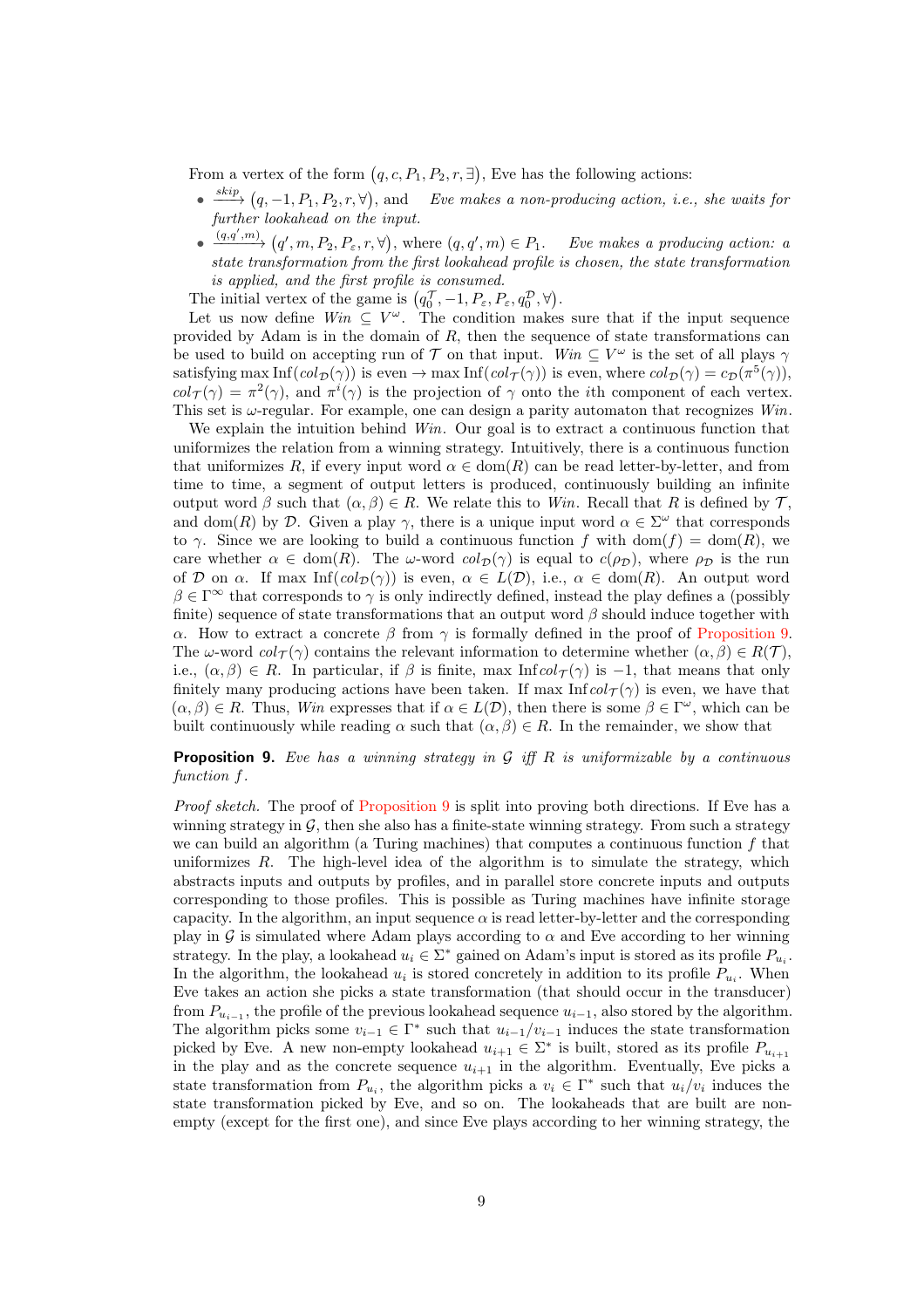sequence of state transformations she picked can be used to build an accepting run of  $\mathcal T$  on  $u_0u_1 \ldots v_0v_1 \ldots$ , proving that the latter pair belongs to R.

For the other direction, let us explain how to construct a winning strategy from a continuous uniformizer f of R. Given  $\alpha \in \text{dom}(R)$  and  $f(\alpha)$ , we show that it is possible to decompose the input  $\alpha$  into  $u_0u_1 \cdots$  and the output  $f(\alpha)$  into  $v_0v_1 \cdots$  such that there exists an accepting run  $\mathcal{T}: q_0 \xrightarrow{u_0/v_0} q_1 \xrightarrow{u_1/v_1} q_2 \cdots$ . Moreover, this decomposition and run can be determined in a unique way and on-the-fly, in the sense that a factor  $u_i/v_i$  only depends on the factors  $u_0/v_0, \ldots, u_{i-1}/v_{i-1}$ . This makes it possible for Eve to pick a corresponding state transformation sequence  $(q_0, q_1, c_0)(q_1, q_2, c_1)\cdots$  which is only dependent on the so far seen actions of Adam spelling  $u_0u_1 \cdots$ . The main idea to determine the  $u_i$  is to look at the indices j for which the the longest common prefix of the sets  $S_j = \{f(\alpha(:,j)\beta) | \alpha(:,j)\beta \in \text{dom}(R)\}\$ strictly increases. Given an  $u_i$ , the output  $v_i$  and the state transformation  $(q_i, q_{i+1}, c_i)$  can be uniquely determined, using the fact the  $\mathcal T$  is weakly deterministic. П

Since two-player  $\omega$ -regular games are decidable [\[23\]](#page-13-2), decidability of the continuous uniformization problem for wDRAT directly follows. We analyze the complexity. In [26] it was shown that the continuous uniformization problem for automatic relations with total domain is ExpTime-hard. This is a special case of our setting, the lower bound follows. A complexity analysis which yields a matching upper bound is found in [Appendix D.3.](#page-21-0)

# <span id="page-9-2"></span>4. Synthesis of computable functions

The goal of synthesis is to automatically generate an executable machine that realizes a specification if such a machine exists. Synthesis problems can be seen as instances of uniformization problems asking for effective uniformizers. A relation is seen as a specification and a uniformizer as a realization. The weakest requirement to guarantee effectiveness is to ask for uniformization by computable functions.

<span id="page-9-1"></span>**Definition 10** ([\[36\]](#page-14-3) computable functions). A function  $f: \Sigma^{\omega} \to \Gamma^{\omega}$  is called *computable* if there exists a deterministic multi-tape machine  $M$  that computes  $f$  in the following sense, M has a read-only one-way input tape, a two-way working tape, and a write-only one-way output tape. All tapes are infinite to the right, finite to the left. For any finite word  $w \in \Sigma^*$ , let  $M(w)$  denote the output<sup>[3](#page-9-0)</sup> of M on w. The function f is said to be computable if for all  $\alpha \in \text{dom}(f)$  and  $i \in \mathbb{N}$  there exists  $j \in \mathbb{N}$  such that  $f(\alpha)(:i) \preceq M(\alpha(:,j)).$ 

The notions of computability and continuity are closely related. If a function  $f: \Sigma^{\omega} \to \Gamma^{\omega}$ is computable, it is also continuous. This is not difficult to see when comparing the definitions of computable and continuous functions. The converse does not hold because the continuity definition does not have any computability requirements (see [Example 25](#page-22-0) in Appendix [E](#page-22-1) for a counter-example). However the two notions coincide for rational functions [15]: a rational function is continuous iff it is computable. Do these notions coincide for uniformization of rational relations? In other words, is the existence of a continuous uniformizer equivalent to the existence of computable uniformizer? We leave this question open.

**Example 11.** Consider the function  $f_2$  of [Example 7.](#page-6-0) It is rational but not computable, because to determine even the first output letter, an infinite look-ahead is needed. Deciding computability of a rational function somehow amounts to decide if infinite look-aheads are necessary. Seeing  $f_2$  as a rational relation also shows that computable uniformizers might not exist in general for rational relations. However, we know that rational uniformizers always exists [\[10\]](#page-12-0). Consider the relation  $R_1$  of [Example 1](#page-1-1) and its uniformizer g which maps any word  $ux\alpha$  to  $xu\alpha$ . The function g is computable: an algorithm uses a finite look-ahead to determine if  $x = A$  or  $x = B$ , and then can transform its input sequentially. The function e

<span id="page-9-0"></span><sup>&</sup>lt;sup>3</sup>The finite word written on the output tape the first time M reaches the  $|w|$ th cell of the input tape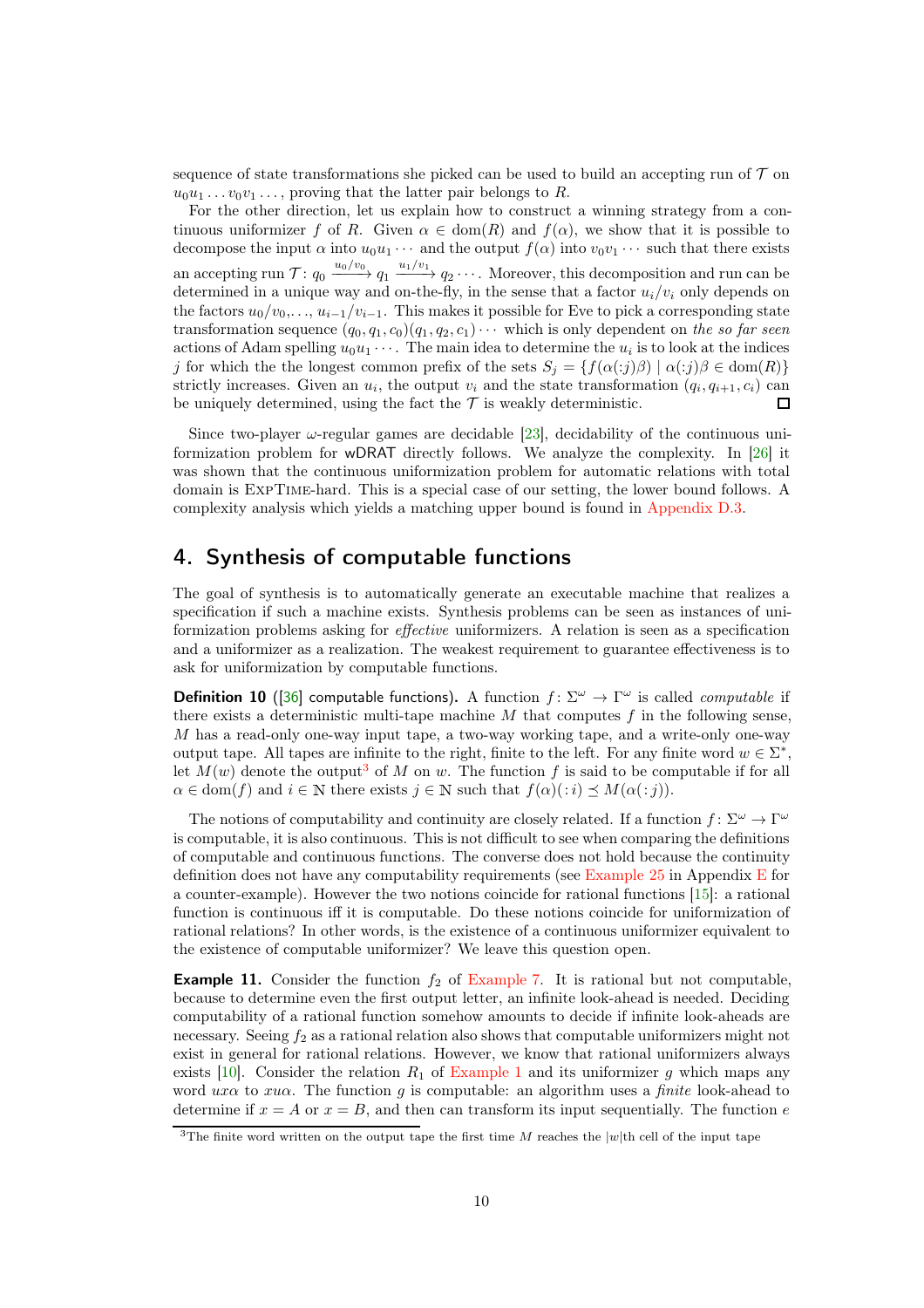which maps  $ux\alpha$  to  $xuf_2(\alpha)$  is a rational uniformizer of  $R_1$ , but is not computable as  $f_2$  is not. In general, the known procedures that uniformize rational relations by rational functions may return uncomputable uniformizers, even though there exists computable ones. This also motivates the study of the uniformization problem of rational functions by computable functions.

We show that it is undecidable whether a rational relation is uniformizable by a computable function, and that restricting this problem to sequential uniformizers is also undecidable. The proof is the same as the continuous case and can be found in [Appendix E.](#page-22-1) However, we show decidability if we restrict the classes of relations from RAT to wDRAT. More precisely, we show that continuity and computability coincide for uniformization of wDRAT relations: there exists a continuous uniformizer iff there exists a computable uniformizer. Indeed, any computable uniformizer is continuous. Conversely, if there exists a continuous uniformizer, then there exists a finite-state winning strategy in the corresponding delay game. We have shown in the proof sketch of [Proposition 9](#page-8-0) how to translate a finite-state winning strategy into an algorithm that realizes a function  $f$  which uniformizes the relation. Since this function  $f$  is given by an algorithm (a Turing machine), it is computable. The main contribution in this section is to show that  $f$  can be actually recognized by a deterministic two-way transducer (2DFT). Just as (one-way) transducers extend parity automata with outputs on their transitions, 2DFT extend deterministic two-way parity automata with outputs. The reading tape is two-way, but the output tape is one-way. The class of functions recognizable by 2DFTs is smaller than the class of computable functions and enjoys may good algorithmic properties, e.g., decidability of the equivalence problem [\[2\]](#page-12-4).

**Theorem 4.** The problem of deciding whether a weakly deterministic rational relation of infinite words is uniformizable by a computable function is ExpTime-c. If such a function exists, it is possible to effectively synthesize a deterministic two-way transducer computing it.

Proof sketch. We already explained that this problem is the same as the continuous uniformization problem. The proof that 2DFT suffice is the most technical part. The main idea is to use two-wayness to encode finite look-ahead over the input: the reading head goes forward to gather input information, and then must come back to the initial place where the look-ahead was needed to transform the input letter. The difficulty is for the 2DFT to come back to the correct position, even though the look-ahead can be arbitrarily long. This uses non-trivial methods from transducer theory, such as the Hopcroft-Ullman construction.  $\Box$ 

# <span id="page-10-0"></span>5. Complementary results and discussion

In this section, we provide further results on the continuous uniformization problem and the synthesis of transducers, and discuss some other continuity notion.

Continuous uniformization and transducer synthesis. In this paper, we have studied several uniformization problems for the class wDRAT by functions from various classes. In particular, we have shown that if a wDRAT relation is uniformizable by a computable function, it is uniformizable by a 2DFT. Is two-wayness necessary? Yes, as illustrated by the relation  $R_1$  of [Example 1](#page-1-1) which is not realizable by any deterministic one-way transducer (i.e. a sequential function). However, we can show that non-determinism can be trade for one-wayness even if computable functions are targeted. In particular, if a relation  $R$  is uniformizable by a computable function, then it is uniformizable by a computable rational function, i.e. a computable function defined by a non-deterministic one-way transducer. As a result, the uniformization problems of wDRAT relations by continuous, computable, 2DFT, computable rational, and continuous rational functions, are all pairwise interreducible and ExpTime-c, as implied by the following theorem and [Theorem 2.](#page-2-0)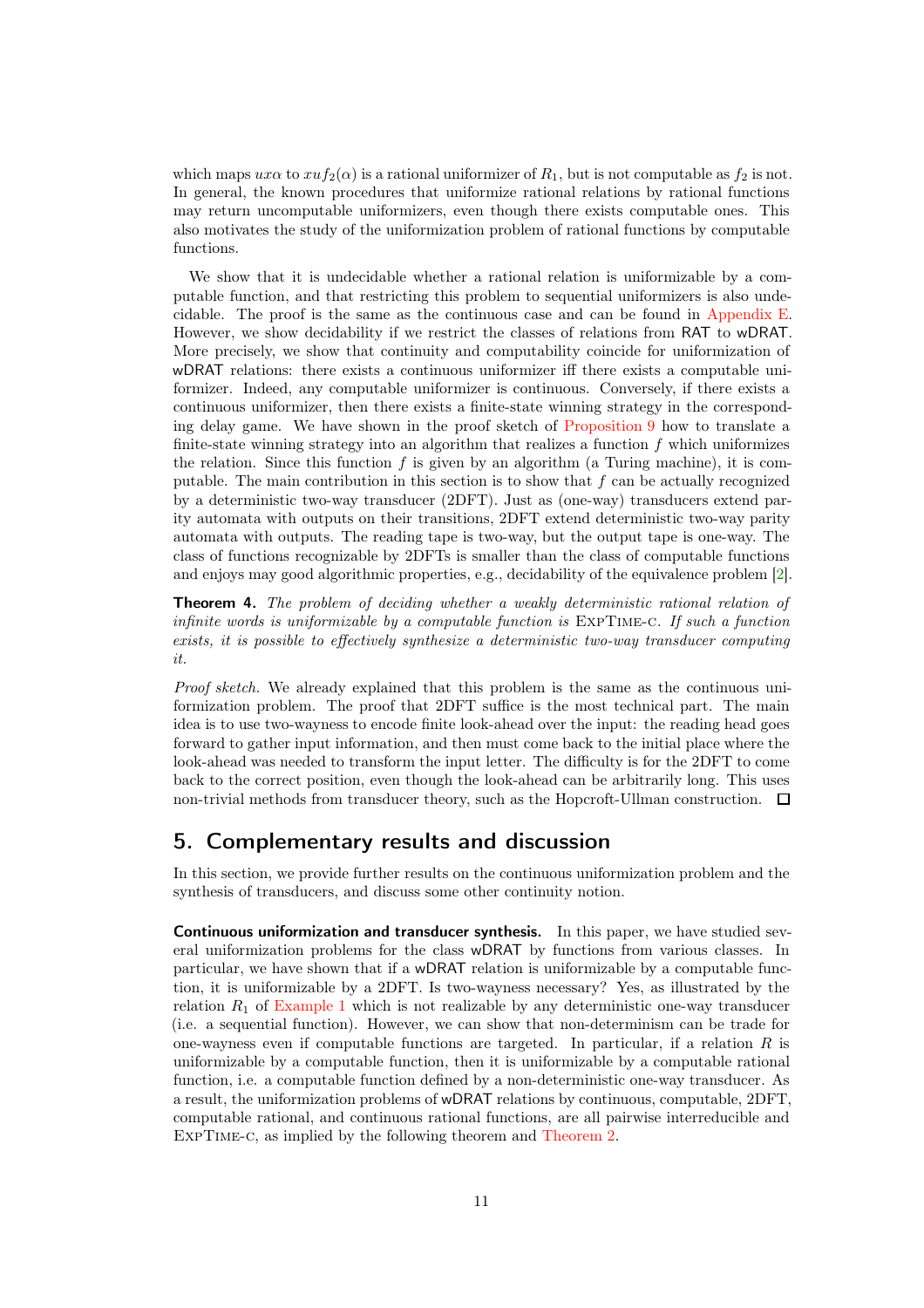**Theorem 12.** Let  $R \in \text{wDRAT}$ . The following are equivalent:

- 1. R is uniformizable by a continuous function
- 2. R is uniformizable by a computable function
- 3. R is uniformizable by a function computable by a deterministic two-way transducer
- 4. R is uniformizable by a continuous rational function
- 5. R is uniformizable by a computable rational function

It is worth noting that 2DFT may define computable functions which are not rational, so the implication  $3 \Rightarrow 5$  is non-trivial (and shown in Appendix with the other implications). For example, the function which maps any  $u \# \alpha$  where # is a uniquely occurring symbol, to  $\overline{u}\# \alpha$  where  $\overline{u}$  is the mirror of u, is computable by a 2DFT but not rational. The converse is open [15]. In particular it is conjectured that any computable rational function is computable by a 2DFT. A consequence of our result is that this conjecture is true for the large class of wDRAT functions, which is strictly included into the rational functions.

**Corollary 13.** Let  $f: \Sigma^{\omega} \to \Gamma^{\omega}$  be a weakly deterministic rational function. Then, f is continuous iff f is computable iff f is computable by a deterministic two-way transducer.

Uniformly continuous uniformization and transducer synthesis. Another classical continuity notion in mathematics is that of uniform continuity, which further provides guarantees on the length of the input prefix needed to be read in order to determine an output prefix of a given length. Formally, a function  $f: \Sigma^{\omega} \to \Gamma^{\omega}$  is uniformly continuous if

<span id="page-11-0"></span> $\forall i \in \mathbb{N} \exists j \in \mathbb{N} \ \forall \alpha \in \text{dom}(f) \ \forall \beta \in \text{dom}(f) : |\alpha \wedge \beta| \geq j \rightarrow |f(\alpha) \wedge f(\beta)| \geq i.$  (2)

In other words, for all  $\alpha \in \text{dom}(f)$ , the *i*th symbol of  $f(\alpha)$  only depends on the length j of the input prefix rather than on the input itself. The function  $m : \mathbb{N} \to \mathbb{N}$  which associates to any  $i$ , some  $j$  satisfying the above equation is called a modulus of continuity. It guarantees that to get i output symbols, it suffices to read at most  $m(i)$  input symbols.

It is shown in [\[24,](#page-13-1) 26] that deciding whether an automatic relation of total domain admits a uniformly continuous uniformizer is ExpTime-c, and if such a uniformizer exists, there is one computable by a sequential transducer. We generalize here this result to weakly deterministic rational relation of total domain.

<span id="page-11-1"></span>**Theorem 14.** The problem of deciding whether a weakly deterministic rational relation  $R$  of total domain is uniformizable by a uniformly continuous function is ExpTime-c. If such a function exists (even if R has partial domain), then it is possible to effectively synthesize a sequential transducer computing it.

Proof sketch. The problem is the same as the continuous uniformization problem for wDRAT relations of total domain. Indeed, it is shown in [\[24\]](#page-13-1) that any function of total domain is continuous iff it is uniformly continuous. Hence, by [Theorem 2](#page-2-0) we get the ExpTime upper bound. The lower bound is already obtained in [\[24\]](#page-13-1) for automatic relations of total domain.

Showing that sequential transducers are sufficient is the most technical part, it relies again on delay games but we show that in this case bounded delay is sufficient, allowing to convert any finite-memory winning strategy into a sequential transducer.  $\Box$ 

**Open questions.** [Theorem 14](#page-11-1) states that when a wDRAT relation is uniformizable by a uniformly continuous function, then it is uniformizable by a sequential transducer. This result is stated even for wDRAT of partial domain. This contrasts the case of continuous uniformization of partial domain wDRAT, where two-wayness is necessary in general. However, we leave open whether the decidability result of [Theorem 14](#page-11-1) holds for partial domain wDRAT.

Another open question is the decidability of wDRAT uniformization by sequential functions, even for automatic relations. Uniform continuity and sequentiality are two different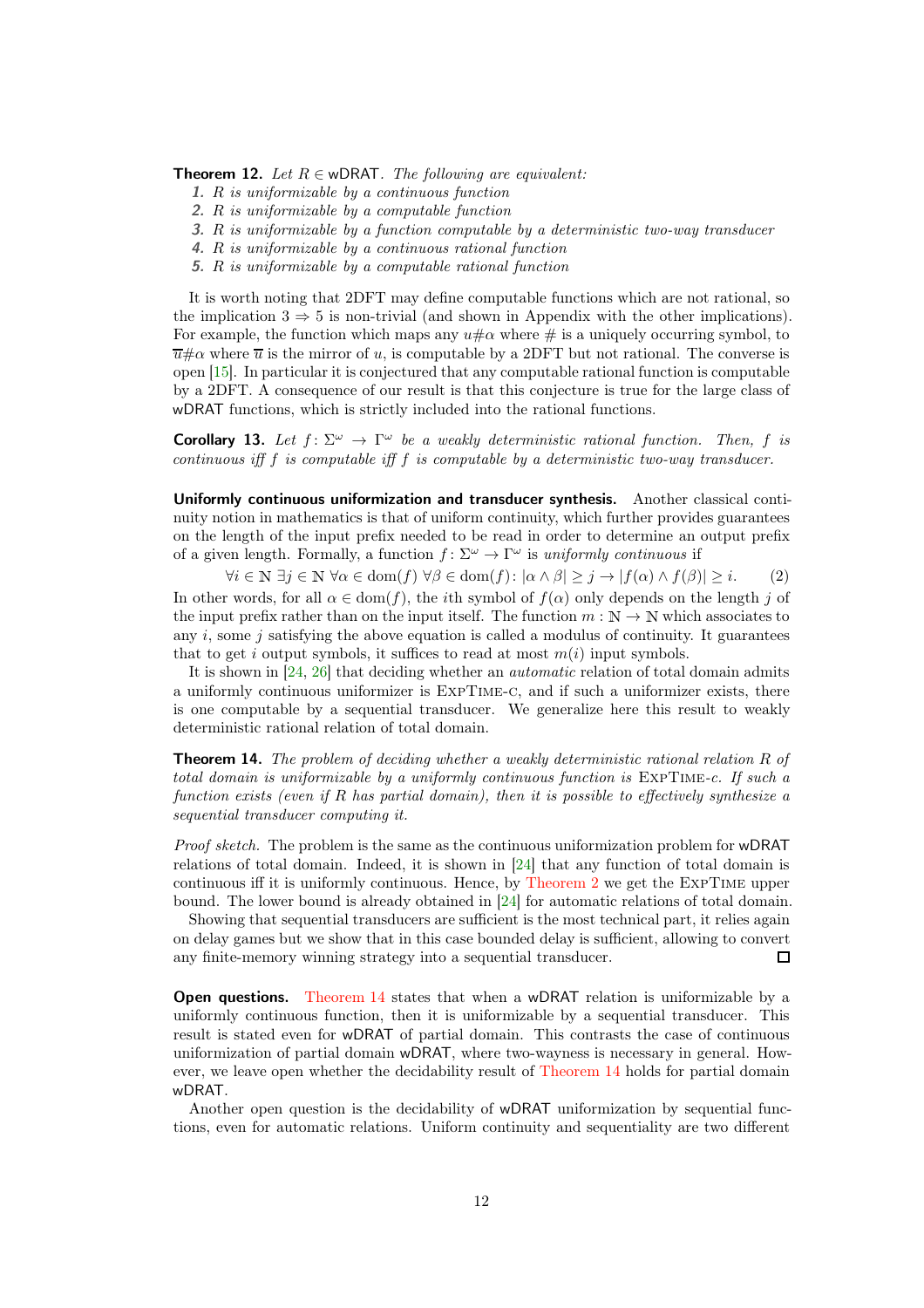notions: the function which maps any  $a^n x c^{\omega}$  for  $x \in \{\#, \$\}$ , to  $x c^{\omega}$  is sequential but not uniformly continuous, because the waiting time to get the first output symbol is arbitrary; while a sequential transducer just has to erase the  $a^n$  part. This problem is interesting because sequential transducer only require bounded memory to compute the function.

### <span id="page-12-3"></span>References

- <span id="page-12-4"></span>[1] Shaull Almagor and Orna Kupferman. Good-enough synthesis. In International Conference on Computer Aided Verification, pages 541–563. Springer, 2020.
- [2] Rajeev Alur, Emmanuel Filiot, and Ashutosh Trivedi. Regular transformations of infinite strings. In 2012 27th Annual IEEE Symposium on Logic in Computer Science, pages 65–74. IEEE, 2012.
- [3] Jean Berstel. Transductions and context-free languages, volume 38 of Teubner Studienbücher : Informatik. Teubner, 1979.
- [4] Roderick Bloem, Rüdiger Ehlers, and Robert Könighofer. Cooperative reactive synthesis. In Bernd Finkbeiner, Geguang Pu, and Lijun Zhang, editors, Automated Technology for Verification and Analysis - 13th International Symposium, ATVA 2015, Shanghai, China, October 12-15, 2015, Proceedings, volume 9364 of Lecture Notes in Computer Science, pages 394–410. Springer, 2015.
- [5] Romain Brenguier, Jean-François Raskin, and Ocan Sankur. Assume-admissible synthesis. Acta Informatica, 54(1):41–83, 2017.
- <span id="page-12-2"></span>[6] J. Richard Büchi and Lawrence H. Landweber. Solving sequential conditions finite-state strategies. Trans. Ameri. Math. Soc., 138:295–311, 1969.
- <span id="page-12-1"></span>[7] Arnaud Carayol and Christof Löding. Uniformization in Automata Theory. In Proceedings of the 14th Congress of Logic, Methodology and Philosophy of Science Nancy, July 19-26, 2011, pages 153–178. London: College Publications, 2014.
- [8] Krishnendu Chatterjee and Thomas A. Henzinger. Assume-guarantee synthesis. In Orna Grumberg and Michael Huth, editors, Tools and Algorithms for the Construction and Analysis of Systems, 13th International Conference, TACAS 2007, Held as Part of the Joint European Conferences on Theory and Practice of Software, ETAPS 2007 Braga, Portugal, March 24 - April 1, 2007, Proceedings, volume 4424 of Lecture Notes in Computer Science, pages 261–275. Springer, 2007.
- [9] Dmitry Chistikov and Rupak Majumdar. A uniformization theorem for nested word to word transductions. In Stavros Konstantinidis, editor, Implementation and Application of Automata - 18th International Conference, CIAA 2013, Halifax, NS, Canada, July 16-19, 2013. Proceedings, volume 7982 of Lecture Notes in Computer Science, pages 97–108. Springer, 2013.
- <span id="page-12-0"></span>[10] Christian Choffrut and Serge Grigorieff. Uniformization of rational relations. In Jewels are Forever, pages 59–71. Springer, 1999.
- [11] Rodica Condurache, Emmanuel Filiot, Raffaella Gentilini, and Jean-François Raskin. The complexity of rational synthesis. In Ioannis Chatzigiannakis, Michael Mitzenmacher, Yuval Rabani, and Davide Sangiorgi, editors, 43rd International Colloquium on Automata, Languages, and Programming, ICALP 2016, July 11-15, 2016, Rome, Italy, volume 55 of LIPIcs, pages 121:1–121:15. Schloss Dagstuhl - Leibniz-Zentrum für Informatik, 2016.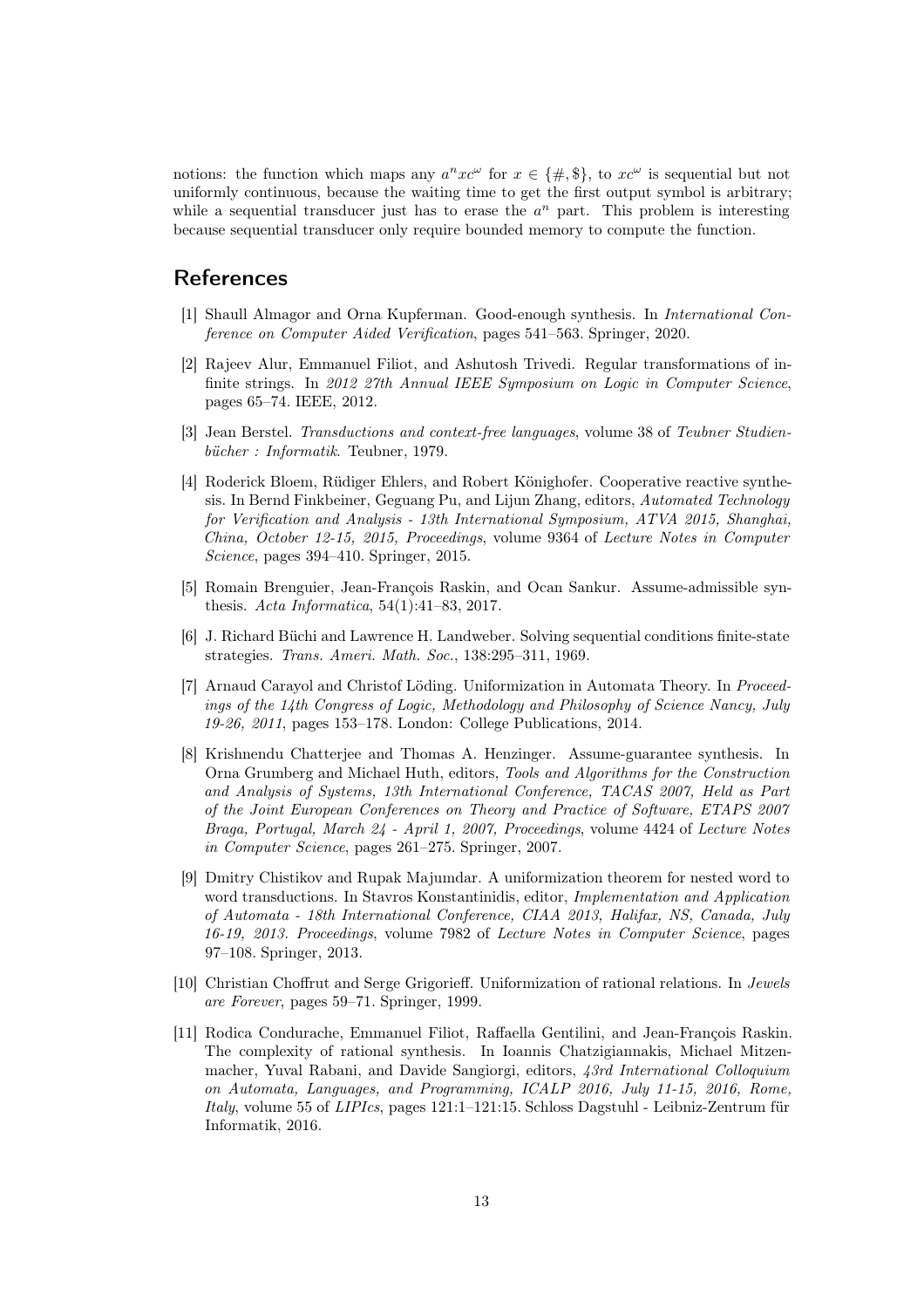- [12] Bruno Courcelle and Joost Engelfriet. Graph Structure and Monadic Second-Order Logic - A Language-Theoretic Approach, volume 138 of Encyclopedia of mathematics and its applications. Cambridge University Press, 2012.
- [13] Luc Dartois, Emmanuel Filiot, and Nathan Lhote. Logics for word transductions with synthesis. In Anuj Dawar and Erich Grädel, editors, Proceedings of the 33rd Annual ACM/IEEE Symposium on Logic in Computer Science, LICS 2018, Oxford, UK, July 09-12, 2018, pages 295–304. ACM, 2018.
- [14] Luc Dartois, Paulin Fournier, Ismaël Jecker, and Nathan Lhote. On reversible transducers. In Ioannis Chatzigiannakis, Piotr Indyk, Fabian Kuhn, and Anca Muscholl, editors, 44th International Colloquium on Automata, Languages, and Programming, ICALP 2017, July 10-14, 2017, Warsaw, Poland, volume 80 of LIPIcs, pages 113:1– 113:12. Schloss Dagstuhl - Leibniz-Zentrum für Informatik, 2017.
- [15] Vrunda Dave, Emmanuel Filiot, Shankara Narayanan Krishna, and Nathan Lhote. Synthesis of computable regular functions of infinite words. In CONCUR, volume 171 of LIPIcs, pages 43:1–43:17. Schloss Dagstuhl - Leibniz-Zentrum für Informatik, 2020.
- [16] Rodrigo de Souza. Uniformisation of two-way transducers. In Adrian-Horia Dediu, Carlos Martín-Vide, and Bianca Truthe, editors, Language and Automata Theory and Applications - 7th International Conference, LATA 2013, Bilbao, Spain, April 2-5, 2013. Proceedings, volume 7810 of Lecture Notes in Computer Science, pages 547–558. Springer, 2013.
- <span id="page-13-0"></span>[17] Joost Engelfriet. On tree transducers for partial functions. Information Processing Letters, 7(4):170–172, June 1978.
- [18] Joost Engelfriet. Two-way pebble transducers for partial functions and their composition. Acta Informatica, 52(7-8):559–571, 2015.
- <span id="page-13-3"></span>[19] Joost Engelfriet and Hendrik Jan Hoogeboom. Mso definable string transductions and two-way finite-state transducers. ACM Transactions on Computational Logic (TOCL), 2(2):216–254, 2001.
- [20] Grzegorz Fabianski, Michal Skrzypczak, and Szymon Torunczyk. Uniformisations of regular relations over bi-infinite words. In Holger Hermanns, Lijun Zhang, Naoki Kobayashi, and Dale Miller, editors, LICS '20: 35th Annual ACM/IEEE Symposium on Logic in Computer Science, Saarbrücken, Germany, July 8-11, 2020, pages 384–396. ACM, 2020.
- [21] Emmanuel Filiot. Logic-automata connections for transformations. In Mohua Banerjee and Shankara Narayanan Krishna, editors, Logic and Its Applications - 6th Indian Conference, ICLA 2015, Mumbai, India, January 8-10, 2015. Proceedings, volume 8923 of Lecture Notes in Computer Science, pages 30–57. Springer, 2015.
- [22] Emmanuel Filiot, Ismaël Jecker, Christof Löding, and Sarah Winter. On equivalence and uniformisation problems for finite transducers. In ICALP, volume 55 of LIPIcs, pages 125:1–125:14. Schloss Dagstuhl - Leibniz-Zentrum für Informatik, 2016.
- <span id="page-13-2"></span>[23] Erich Gradel and Wolfgang Thomas. Automata, logics, and infinite games: a guide to current research, volume 2500. Springer Science & Business Media, 2002.
- <span id="page-13-1"></span>[24] Michael Holtmann, Łukasz Kaiser, and Wolfgang Thomas. Degrees of lookahead in regular infinite games. In International Conference on Foundations of Software Science and Computational Structures, pages 252–266. Springer, 2010.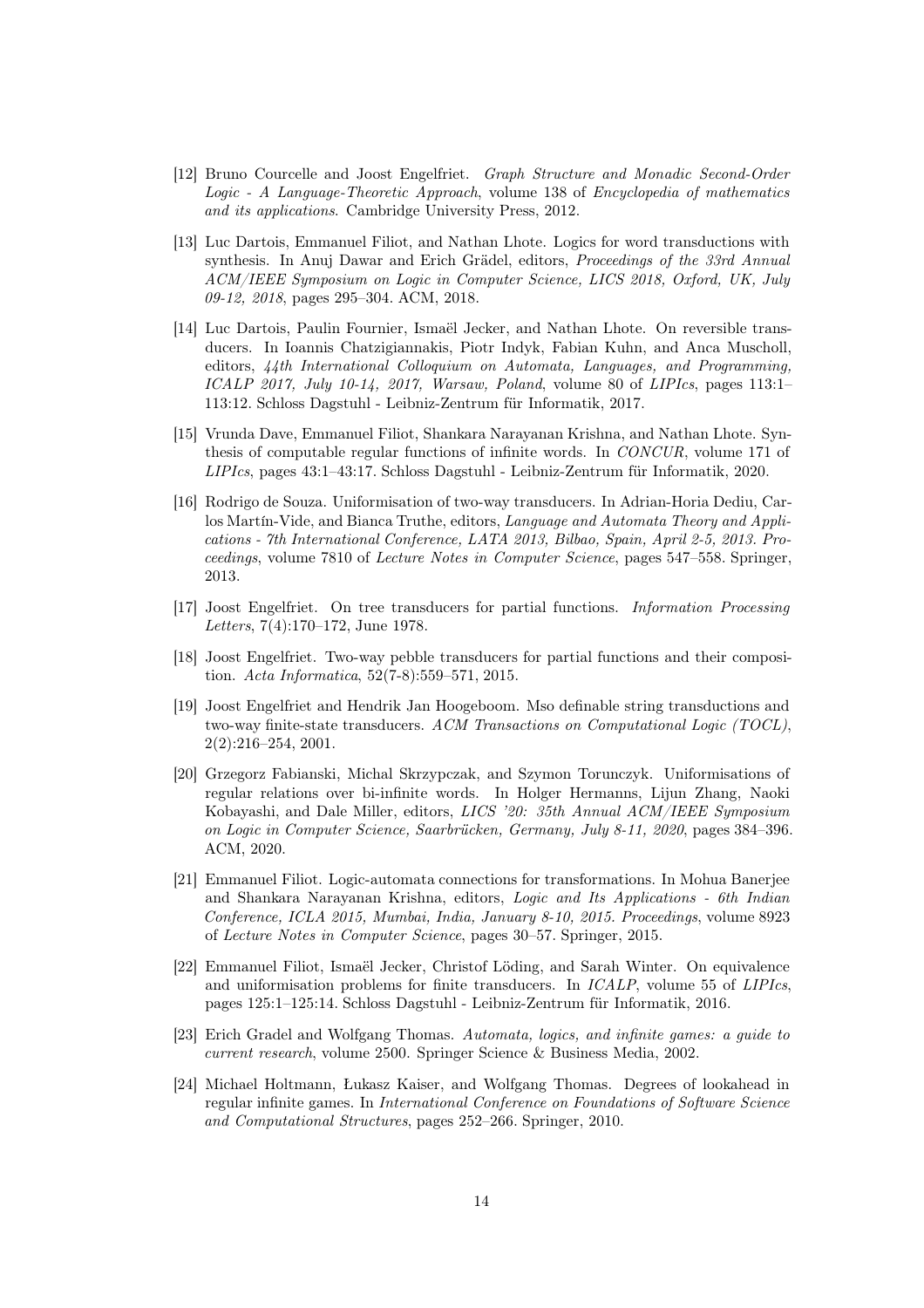- <span id="page-14-6"></span>[25] John E Hopcroft and Jeffrey D Ullman. An approach to a unified theory of automata. The Bell System Technical Journal, 46(8):1793–1829, 1967.
- <span id="page-14-0"></span>[26] Felix Klein and Martin Zimmermann. How much lookahead is needed to win infinite games? Log. Methods Comput. Sci., 12(3), 2016.
- [27] K. Kobayashi. Classification of formal languages by functional binary transductions. Information and Control, 15(1):95–109, July 1969.
- [28] Orna Kupferman, Giuseppe Perelli, and Moshe Y. Vardi. Synthesis with rational environments. Ann. Math. Artif. Intell., 78(1):3–20, 2016.
- [29] Nathan Lhote, Vincent Michielini, and Michal Skrzypczak. Uniformisation gives the full strength of regular languages. In Peter Rossmanith, Pinar Heggernes, and Joost-Pieter Katoen, editors, 44th International Symposium on Mathematical Foundations of Computer Science, MFCS 2019, August 26-30, 2019, Aachen, Germany, volume 138 of LIPIcs, pages 61:1–61:13. Schloss Dagstuhl - Leibniz-Zentrum für Informatik, 2019.
- [30] Christof Löding and Sarah Winter. Synthesis of deterministic top-down tree transducers from automatic tree relations. In Adriano Peron and Carla Piazza, editors, Proceedings Fifth International Symposium on Games, Automata, Logics and Formal Verification, GandALF 2014, Verona, Italy, September 10-12, 2014, volume 161 of EPTCS, pages 88–101, 2014.
- <span id="page-14-1"></span>[31] Christophe Prieur. How to decide continuity of rational functions on infinite words. Theoretical Computer Science, 250(1-2):71–82, 2001.
- <span id="page-14-4"></span>[32] Shmuel Safra. Exponential determinization for  $\omega$ -automata with strong-fairness acceptance condition. In Proceedings of the twenty-fourth annual ACM symposium on Theory of computing, pages 275–282, 1992.
- <span id="page-14-5"></span><span id="page-14-2"></span>[33] Jacques Sakarovitch. Elements of automata theory. Cambridge University Press, 2009.
- [34] Sven Schewe. Solving parity games in big steps. In International Conference on Foundations of Software Technology and Theoretical Computer Science, pages 449–460. Springer, 2007.
- [35] Wolfgang Thomas. Facets of synthesis: Revisiting church's problem. In Luca de Alfaro, editor, Foundations of Software Science and Computational Structures, 12th International Conference, FOSSACS 2009, Held as Part of the Joint European Conferences on Theory and Practice of Software, ETAPS 2009, York, UK, March 22-29, 2009. Proceedings, volume 5504 of Lecture Notes in Computer Science, pages 1–14. Springer, 2009.
- <span id="page-14-3"></span>[36] Klaus Weihrauch. Computable analysis: an introduction. Springer Science & Business Media, 2012.

## A. Additional notions and definitions

**Definition 15** (deterministic two-way transducer). Given  $\Sigma$ , let  $\Sigma_{\vdash}$  denote  $\Sigma \uplus {\vdash}$ ,  $\vdash$  is a new left-delimiter symbol. A *deterministic two-way transducer* is a tuple  $\mathcal{T} = (Q, \Sigma_{\vdash}, \Gamma, q_0, \delta, c)$ , where Q is a finite state set,  $\Sigma$  and  $\Gamma$  are finite alphabets,  $q_0 \in Q$  is an initial state,  $\delta: Q \times \Sigma \to \Sigma^{*} \times \{1, -1\} \times Q$  is a transition function, and  $c: Q \to \mathbb{N}$  is a function that maps states to colors. A two-way transducer has a two-way read-only input tape and a one-way write only output tape. Given an input sequence  $\alpha \in \Sigma^{\omega}$ , let  $\alpha(-1) = \vdash$ , the input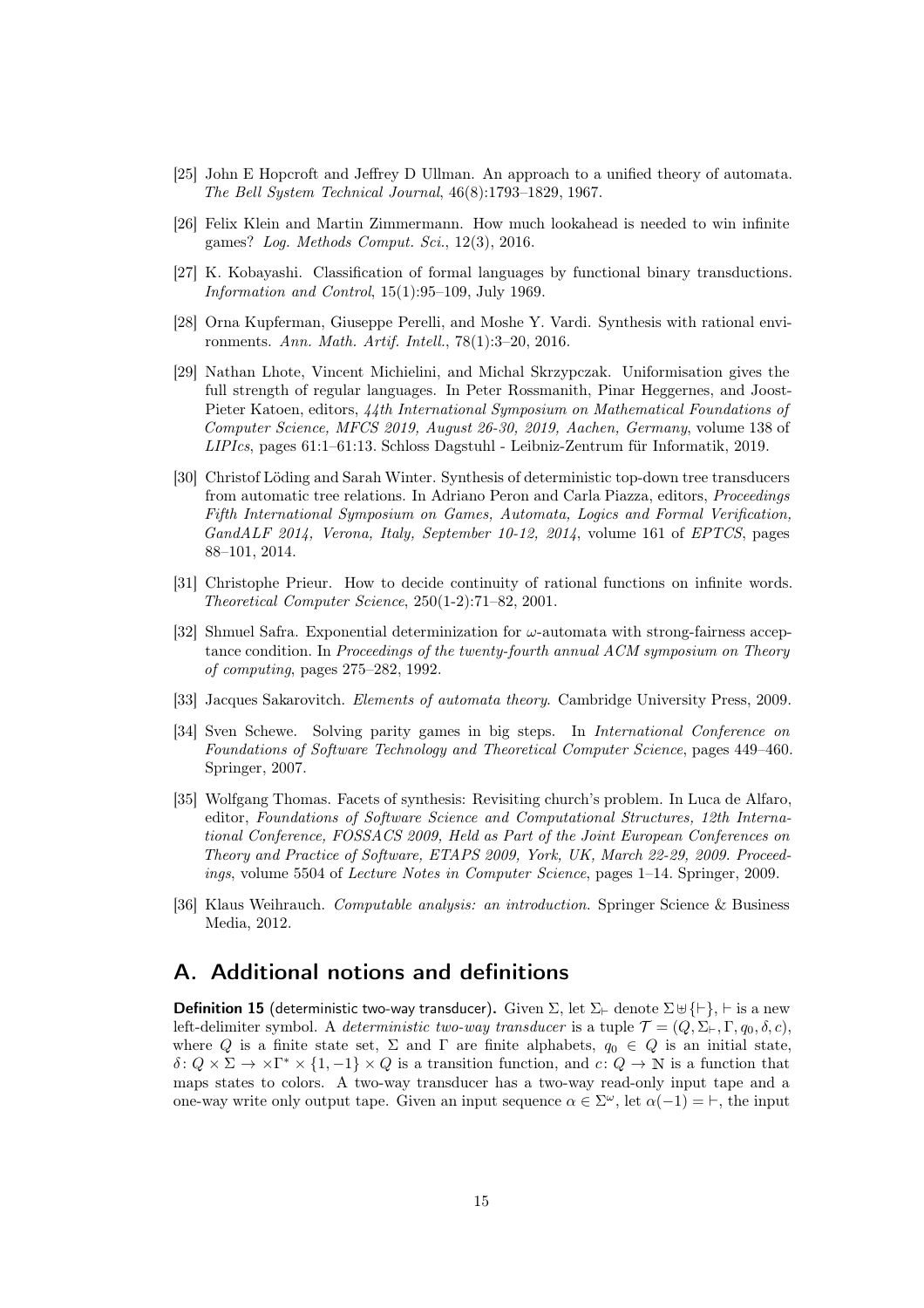<span id="page-15-0"></span>

**Figure 2.:** Strictly alternating transducer that recognizes the relation  $R_0 \in \text{AUT}$  from [Example 1.](#page-1-1) The state labels denote the priorities.

tape holds  $\vdash \alpha$ . We denote a transition  $\delta(p, a) = (\gamma, d, q)$  as a tuple  $(p, a, \gamma, d, q)$ , and  $\Delta$ denotes the tuple representation of  $\delta$ . A run of  $\mathcal T$  on  $\alpha \in \Sigma^\omega$  is a sequence of transitions  $(q_0, \alpha(i_0), \gamma_0, d_0, q_1)(q_1, \alpha(i_1), \gamma_1, d_1, q_2) \cdots \in \Delta^{\omega}$ 

such that  $i_0 = 0$ , and  $i_{k+1} = i_k + d_k$  for all  $k \in \mathbb{N}$ . The *input* of  $\rho$  is  $\alpha$  and the *output* of  $\rho$  is  $\beta = \gamma_0 \gamma_1 \cdots$ . We define  $c(\rho)$  as the sequence of colors  $c(q_0)c(q_1) \cdots$ ,  $\rho$  is accepting if max Inf( $c(\rho)$ ) is even. The functional  $\omega$ -relation *recognized* by the deterministic-two way transducer is defined as

 $R(\mathcal{T}) = \{(\alpha, \beta) \mid \text{there is an accepting run of } \mathcal{T} \text{ with input } \alpha \text{ and output } \beta\}.$ 

**Definition 16.** Given a function  $f: \Sigma^{\omega} \to \Gamma^{\omega}$ , let  $\hat{f}: \Sigma^* \to \Gamma^{\infty}$  denote the function defined for all  $u \in \text{Prefs}(\text{dom}(f))$  as

$$
\hat{f}(u) = \bigwedge \{ f(u\alpha) \mid u\alpha \in \text{dom}(f) \},\tag{3}
$$

that is, the longest common prefix of all outputs of  $f$  for inputs that begin with  $u$ .

We state two easy to see facts about continuous function used in the paper.

**Remark 17.** If f is continuous, i.e., f satisfies Eq.  $(1)$ , we have

 $\forall u \in \text{Prefs}(\text{dom}(f)) \forall i \in \mathbb{N} \; \exists j \in \mathbb{N} \; \forall u' \in \text{Prefs}(\text{dom}(f)) : |u \wedge u'| \geq j \rightarrow |\hat{f}(u)| \geq i.$  (4) If f is uniformly continuous, i.e., f satisfies Eq.  $(2)$ , we have

<span id="page-15-3"></span>
$$
\forall i \in \mathbb{N} \; \exists j \in \mathbb{N} \; \forall u \in \text{Prefs}(\text{dom}(f)) \colon |u| \ge j \to |\hat{f}(u)| \ge i. \tag{5}
$$

<span id="page-15-2"></span>We introduce an auxiliary function.

**Definition 18** (best). We define the function best:  $\mathcal{P} \times Q_{\mathcal{T}} \times Q_{\mathcal{T}} \rightarrow c_{\mathcal{T}}$ , where  $\mathcal{P}$  denotes the set of all profiles. We let

 $best(P, p, q) = \begin{cases} \max\{m \mid (p, q, m) \in P, \ m \text{ is even} \} & \text{if there is an even } n \text{ s.t. } (p, q, n) \in P, \ m \text{ is even} & \text{if there is an even } n \text{ s.t. } (p, q, n) \in P, \end{cases}$  $\min\{m \mid (p,q,m) \in P, m \text{ is odd}\}\$ if there is no even n s.t.  $(p,q,n) \in P$ 

# <span id="page-15-1"></span>B. Missing proofs of [Section 2](#page-4-0)

### **Proposition 6.** AUT  $\subseteq$  DRAT  $\subseteq$  wDRAT  $\subseteq$  RAT

*Proof.* By definition, AUT  $\subseteq$  DRAT. For the strict inclusion, note that on finite words, AUT only define length-preserving relations, unlike DRAT. Take a non length-preserving DRAT relation R over finite words and some alphabet  $\Sigma$ . It can be extended to infinite words over the alphabet  $\Sigma \cup \{\#\}$  by as the set  $R_{\infty}$  of pairs  $(u\# \alpha, v\# \alpha)$  such that  $(u, v) \in R$ . Then  $R_{\infty}$ witnesses the strictness of the inclusion  $\mathsf{AUT} \subsetneq \mathsf{D}\mathsf{R}\mathsf{AT}$ .

We have already argued that the relation  $R_2$  of Example [5](#page-5-0) is in wDRAT but not in DRAT. Let us now show the inclusion DRAT  $\subseteq$  wDRAT. Take a DRAT relation R defined by a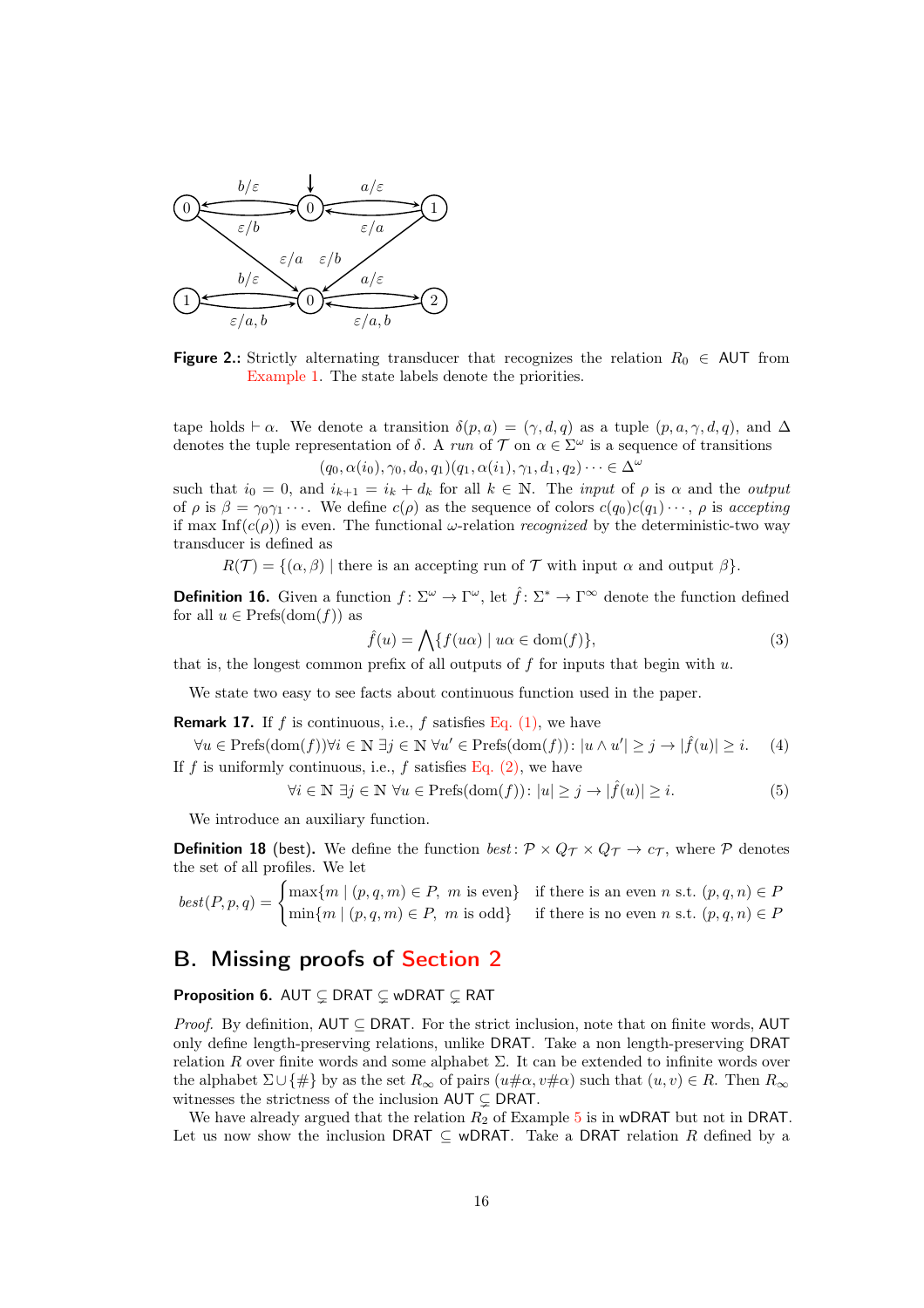<span id="page-16-0"></span>

**Figure 3.:** Strictly alternating transducer that recognizes the relation  $R_1 \in \text{AUT}$  from [Example 1.](#page-1-1) The state labels denote the priorities (0 must be visited infinitely often).

<span id="page-16-1"></span>

**Figure 4.:** A transducer that recognizes  $f_2$  from [Example 7.](#page-6-0) The state labels denote the priorities.

transducer  $\mathcal T$  with its set of states partitioned into  $Q_i$  and  $Q_o$ . We show that it satisfies the weak-deterministic condition.

We have to show that for all:

$$
\mathcal{T} \colon p \xrightarrow{u/v_1} q \qquad \mathcal{T} \colon p \xrightarrow{u/v_2} r
$$

such that  $v_1$  is a prefix of  $v_2$  and  $q, r$  are input states, we have  $q = r$ .

We prove it by induction on  $L = |u| + |v_1| + |v_2|$ . If  $L = 0$ , then such a pattern cannot occur in  $\mathcal T$  by the type of the transition relation of DRAT transducers. So, the property holds.

Consider  $L > 0$ . Suppose  $u = \varepsilon$ . Then,  $p \in Q_o$ . Since  $q \in Q_i$ , it is not possible to read an output letter from q by definition of  $Q_i$  and  $Q_o$ . Since  $v_1$  is a prefix of  $v_2$  and DRAT transducers have deterministic behavior over consecutive output symbols, the run

 $\mathcal{T}: p \xrightarrow{u/v_2} r$  necessarily visit q, and therefore  $v_1 = v_2$  and  $q = r$ .

Suppose  $|u| > 0$ , and let  $u = \sigma u'$ . If p is an input state, then by determinism, there exists  $p^\prime$  and two runs

$$
\mathcal{T}: p' \xrightarrow{u'/v_1} q \qquad \mathcal{T}: p' \xrightarrow{u'/v_2} r
$$

by induction we get  $q = r$ .

If p is an output state, then,  $v_1$  and  $v_2$  contains at least one symbol, and since  $v_1$  is a prefix of  $v_2$ , we have  $v_1 = \gamma v_1'$  and  $v_2 = \gamma v_2'$  for some  $\gamma$ . By determinism, there exists a state  $p'$  and two runs

$$
\mathcal{T} \colon p' \xrightarrow{u/v'_1} q \qquad \mathcal{T} \colon p' \xrightarrow{u/v'_2} r
$$

by induction we get  $q = r$ .

Finally, the strictness of the inclusion wDRAT  $\subsetneq$  RAT is witnessed by the relation  $R_{\neg}$  of Example [5.](#page-5-0)  $\Box$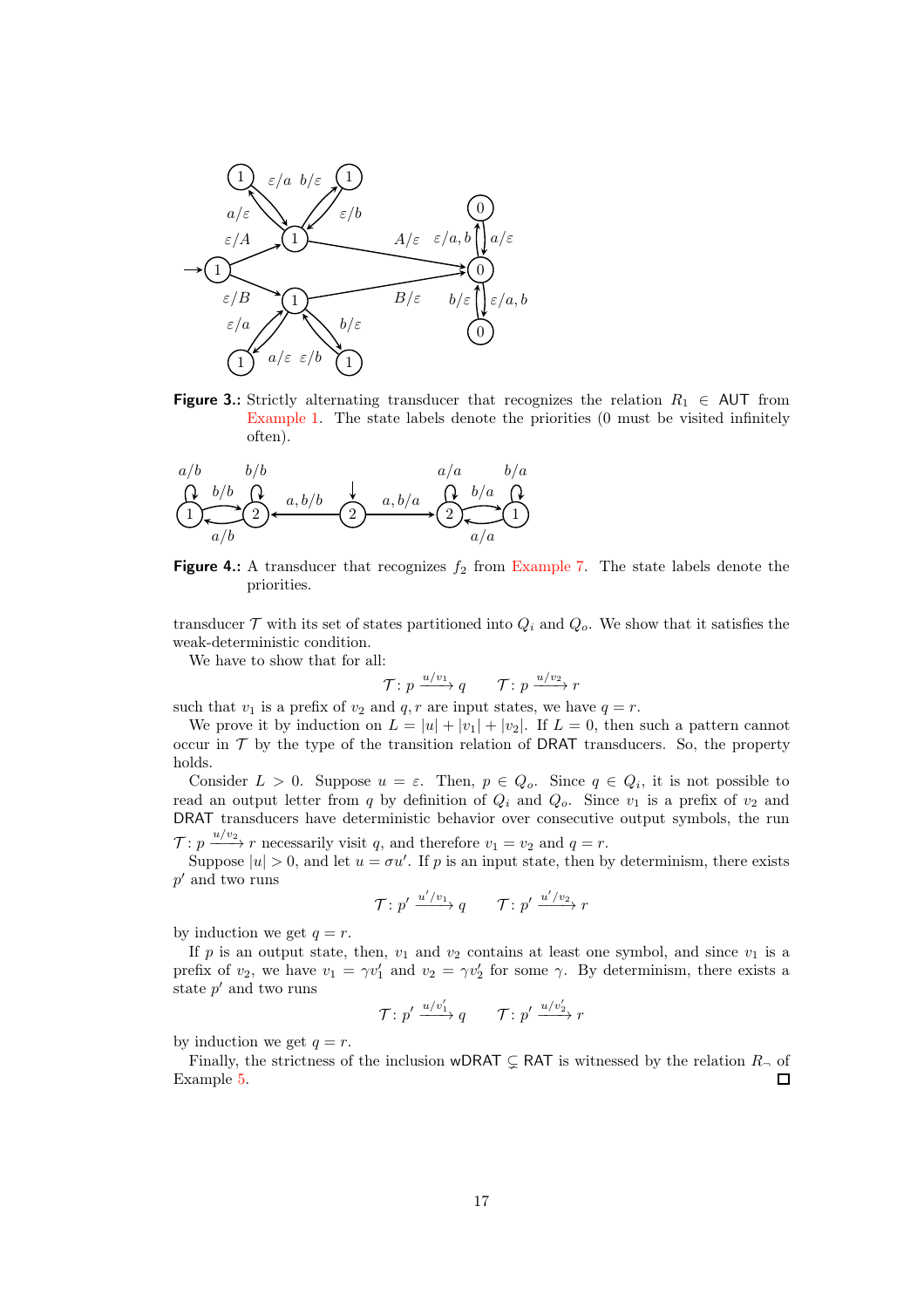# C. Missing proofs of Section  $3$  – Undecidability proofs

**Theorem 8.** It is undecidable whether a rational relation is uniformizable by a continuous function.

<span id="page-17-0"></span>**Theorem 19.** It is undecidable whether a rational relation is uniformizable by a continuous resp. sequential resp. letter-to-letter sequential function.

Proof sketch of [Theorems 8](#page-6-3) and [19.](#page-17-0) There is a reduction from the halting problem for Turing machines that yields all undecidability results. However, there is a simpler reduction from Post's correspondence problem that conveys the proof idea and yields all undecidability results except for letter-to-letter sequential functions. We sketch the reduction from Post's correspondence problem. Let  $u_1, \ldots, u_n$  and  $v_1, \ldots, v_n$  be a PCP instance. We construct the  $ω$ -rational relation R that contains pairs  $(α, β)$  of the form  $α = i<sub>1</sub> ··· i<sub>k</sub>α'$  with  $i<sub>1</sub> ··· i<sub>k</sub> ∈ ℕ<sup>*</sup>$ and  $\alpha \in \{a, b\}^\omega$  and  $\beta = u_{i_1} \cdots u_{i_k} a^\omega$  if  $\alpha'$  contains infinitely many  $a$  and  $\beta \neq v_{i_1} \cdots v_{i_k} \beta'$ otherwise. If the PCP has no solution, then the function  $f: i_1 \cdots i_k \alpha' \mapsto u_{i_1} \cdots u_{i_k} \alpha^{\omega}$  uniformizes R, because  $u_{i_1} \cdots u_{i_k} \neq v_{i_1} \cdots v_{i_k}$ . The function f is continuous, computable, and sequential. If the PCP has a solution, no continuous function uniformizes  $R$ . If the integer sequence  $i_1 \cdots i_k$  is the solution, then  $u_{i_1} \cdots u_{i_k} = v_{i_1} \cdots v_{i_k}$ . Intuitively, for an input sequence starting with the solution, no prefix of the input sequence allows to determine whether the output must begin with  $u_{i_1} \cdots u_{i_k}$  or is not allowed to begin with  $u_{i_1} \cdots u_{i_k}$ .  $\Box$ 

Proof of [Theorems 8](#page-6-3) and [19.](#page-17-0) We show the undecidability results by reduction from the halting problem for Turing machines. Let M be a deterministic Turing machine, and let  $R_M$  be the relation that contains pairs  $(\alpha, \beta)$  of the form  $\alpha = c_0 \hat{\mathbb{S}} c_1 \hat{\mathbb{S}} \cdots c_n \hat{\mathbb{S}} \alpha'$  and  $\beta = c'_0$ \$ $c'_1$ \$ $\cdots$  $c'_n$ \$ $\beta'$ , where  $c_0, \ldots, c_n, c'_0, \ldots, c'_n$  code configurations of M in the usual way, c<sub>0</sub> is the initial configuration,  $c_n$  is a halting configuration,  $\alpha'$  and  $\beta' \in \{a, b\}^{\omega}$ , and either  $\beta = \alpha$  if  $\alpha'$  contains infinitely many a, or there is some  $i \in \{0, \ldots, n-1\}$  such that  $succ(c_i) \neq c'_{i+1}$ , where  $succ(c_i)$  is the successor configuration of  $c_i$  if  $\alpha'$  contains finitely many a. We argue that  $R_M$  is  $\omega$ -rational. A transducer that recognizes  $R_M$  can guess and verify whether the input contains infinitely many  $a$ . If it guesses infinitely many  $a$ , it has to verify that input and output are equal. If it guesses finitely many  $a$ , it reads the first configuration of the output, and can then read  $c_i$  and  $c'_{i+1}$  in parallel for all  $i \in \{0, \dots, n-1\}$  and check whether  $succ(c_i) \neq c'_{i+1}$ .

We show that  $R_M$  is uniformizable by a continuous function, a computable function, a sequential function, resp. a letter-to-letter sequential function iff  $M$  does not halt on the empty tape.

Assume M does not halt. Let  $f_{id}$  be the identity function. Clearly,  $f_{id}$  is continuous, computable, sequential, and synchronous sequential. It is easy to verify that  $f_{id}$  uniformizes R<sub>M</sub>. Consider an infinite input word  $\alpha$ . If  $\alpha$  contains infinitely many a, clearly  $(\alpha, f_{id}(\alpha)) \in$ R<sub>M</sub>. If  $\alpha$  contains finitely many a, there has to be some  $i \in \{0, \ldots, n-1\}$  such that  $succ(c_i) \neq c'_{i+1}$ . This is true, because M does not halt, thus, the configuration sequence  $c_0$ \$ $c_1$ \$ $\cdots$  $c_n$  has an error, i.e., there is some i such that  $succ(c_i) \neq c_{i+1}$ . Hence, since  $c_0$ \$ $c_1$ \$ $\cdots$  $c_n$ \$ $= c'_0$ \$ $c'_1$ \$ $\cdots$  $c'_n$ \$, we obtain  $succ(c_i) \neq c'_{i+1}$ .

Assume  $M$  does halt. Towards a contradiction, assume that  $f$  is a function that uniformizes  $R_M$  that is either continuous, computable, sequential, or synchronous sequential. Note that every synchronous sequential function is sequential, every sequential function is computable and every computable function is continuous. We arrive at a contradiction by using only properties of continuous functions. Since  $M$  halts, there exists a configuration sequence starting with the initial configuration that ends with a halting configuration that has no errors. Let u denote this configuration sequence. Consider  $ua^{\omega} \in \text{dom}(f)$ . According to [Eq. \(1\),](#page-6-1) there exists some  $j \in \mathbb{N}$  such that for all  $\beta \in \text{dom}(f)$  holds that  $|ua^{\omega} \wedge \beta| \geq j$ implies that  $|f(ua^{\omega}) \wedge f(\beta)| \ge |u|$ . Consider  $ua^j b^{\omega} \in \text{dom}(f)$ , we have  $f(ua^{\omega}) = ua^{\omega}$  and  $f(ua^j b^{\omega}) = u'\beta'$  with  $|u| = |u'|$  and  $u \neq u'$ , because u' must begin with a configuration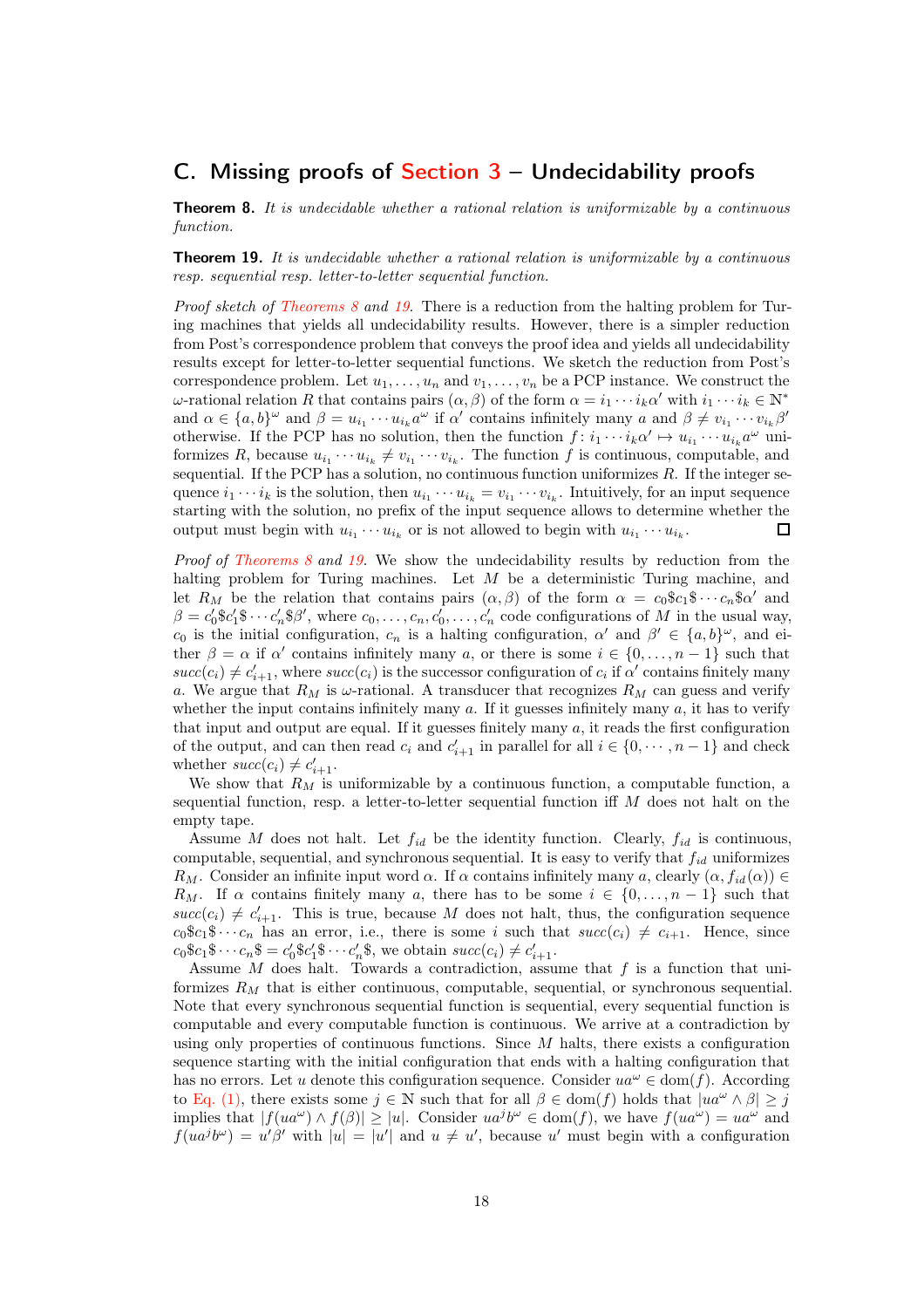<span id="page-18-1"></span>**Algorithm 1:** Algorithm computing continuous f that uniformizes R. The algorithm is described in the proof of [Lemma 20.](#page-18-0)

<span id="page-18-2"></span>**Input:**  $\alpha \in \Sigma^{\omega}$ , G game arena,  $\mathcal{S} = (M, V, m_0, \delta, \mu)$  strategy automaton **Output:**  $\beta \in \Gamma^\infty$ , if  $\alpha \in \text{dom}(R)$ , then  $(\alpha, \beta) \in R$ 1  $m := m_0$ ;  $\frac{1}{2}$  // current state of the strategy automaton 2  $u_1 := \varepsilon$ ;  $\frac{1}{2}$  is the set of the set of the set of the set of the set of the set of the set of the set of the set of the set of the set of the set of the set of the set of the set of the set of the set of the set  $3 \, u_2 := \varepsilon$  ;  $\frac{1}{2}$  if the second input block 4  $s_{prev} := s_0$ , initial vertex of G; // previous vertex in the game 5  $s_{cur} := s_0$ ; // current vertex in the game 6  $a := \alpha(0)$ ;  $\qquad \qquad$  // current letter of  $\alpha$ 7 while true do 8  $u_2 := u_2.a;$ 9  $s_{cur} := s$  if  $s_{cur} \stackrel{a}{\rightarrow} s \in E$ ; // update game vertex according to Adams action 10  $m := \delta(m, s_{cur})$ ; // strategy automaton is updated with Adams action 11  $s_{\text{prev}} := s_{\text{cur}};$ 12  $s_{cur} := s$  if  $s_{cur} \frac{\mu(m, s_{cur})}{m}$ −−−−−−→ s ∈ E ; // strategy automaton yields Eves action, the updated game vertex is of the form  $(\cdot,\cdot,P_{u_1},P_{u_2},\cdot,\cdot)$ 13  $m := \delta(m, s_{cur})$ ; // strategy automaton is updated with Eves action 14 if  $e := (s_{prev}, (p, q, c), s_{cur})$  is a producing edge then 15 choose output block  $v_1 \in \Gamma^*$  such that  $\mathcal{T} : p \xrightarrow{u_1/v_1} q$  with max prio c; ; // this choice can be made canonical by computing for instance the smallest word in lexicographic order satisfying this property 16 |  $u_1 := u_2$ ; 17  $u_2 := \varepsilon$ ;<br>
18  $\begin{array}{|c|c|} \hline u_2 & := \varepsilon \\ print(v_1) & ; \hline \end{array}$ 18 print $(v_1)$ ;  $/$  produce output block 19 end <sup>20</sup> a := α.nextLetter () ; // read next input letter <sup>21</sup> end

<span id="page-18-4"></span><span id="page-18-3"></span>sequences such that there is some  $i \in \{0, \ldots, n-1\}$  such that  $succ(c_i) \neq c'_{i+1}$ . Since there is no i such that  $succ(c_i) \neq c_{i+1}$ , because u has no errors, this implies that  $u \neq u'$  Thus,  $|ua^{\omega} \wedge ua^{j}b^{\omega}| \geq j$ , but  $|f(ua^{\omega}) \wedge f(ua^{j}b^{\omega})| < |u|$ , which is a contradiction. П

# D. Missing proofs of Section  $3 -$  Continuous uniformization

**Theorem 2.** The problem of deciding whether a weakly deterministic rational relation of infinite words is uniformizable by a continuous function is ExpTime-c.

The above theorem is proved by [Lemmas 20](#page-18-0) and [21](#page-19-0) and [Propositions 23](#page-21-1) and [24.](#page-22-2)

#### <span id="page-18-0"></span>D.1. Extracting a continuous function from a winning strategy

**Lemma 20.** If Eve has a winning strategy in  $G$ , then R is uniformizable by a continuous computable function f.

*Proof.* Let  $\sigma_{\exists}$  be a winning strategy for Eve in G. This implies that there exists also a finite state winning strategy for Eve. In [Algorithm 1,](#page-18-1) we give an algorithm that describes a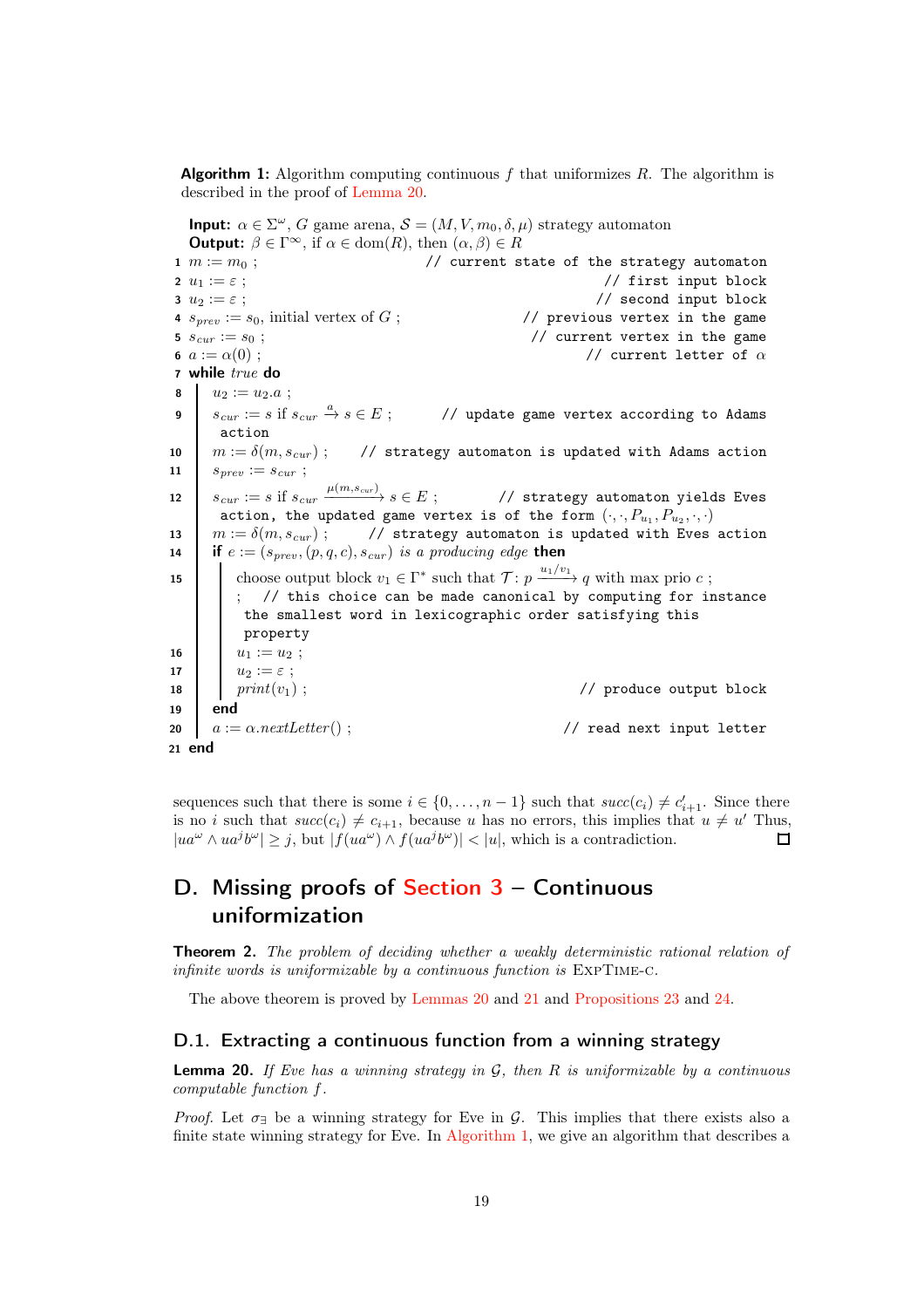continuous computable function  $f: \Sigma^{\omega} \to \Gamma^{\omega}$  that uniformizes R which is constructed from a finite state winning strategy given by a strategy automaton  $S$ . Intuitively, the algorithm plays the game where Adams actions correspond to an input word  $\alpha$  and Eves actions are determined by the winning strategy given by S. In a play, the lookahead on the input is not stored concretely, but as an abstraction in form of two profiles. When Eve takes an edge labeled with a state transformation, then the first lookahead profile is removed, the chosen state transformation is applied, the second lookahead profile takes the place of the first one, and the second lookahead profile is build anew. In the algorithm, additionally, the lookahead on the input that is used to build the the two profiles is stored concretely. When Eve takes an edge labeled with a state transformation, say  $(p, q, c)$ , we have the information what kind of state transformation should occur for the input  $u_1 \in \Sigma^*$  that currently corresponds to the first profile  $P_1$ . The algorithm picks an output  $v_1 \in \Gamma^*$  such that  $\mathcal{T}: p \xrightarrow{u_1/v_1} q$  and the maximal priority seen on this run is  $c$ . Then, in the game, profile  $P_2$  takes the place of  $P_1$  and the second profile is set to  $P_\varepsilon$ . Additionally, the algorithm sets  $u_1$  to  $u_2$ , that is, the input that currently corresponds to  $P_2$ , and sets  $u_2$  to  $\varepsilon$ . The stored strings  $u_1$  and  $u_2$ can get arbitrarily long, but are reset from time to time, as the algorithm is build from a winning strategy, thus producing edges are taken again and again. Note that the algorithm is guaranteed to produce non-empty output strings again and again, because in [Line 8](#page-18-2) a new letter is appended to the string  $u_2$  again and again, and in [Line 16](#page-18-3) the string  $u_1$  is set to  $u_2$  from time to time. Thus, the string  $u_1$  is infinitely often not empty. In fact,  $u_1$  is only empty the first time an output word is chosen.

The correctness of the algorithm can easily be seen. Assume that  $\gamma$  is a play according to the winning strategy  $\sigma_{\exists}$  and assume that the corresponding input word  $\alpha \in \Sigma^{\omega}$ , spelt by Adams actions, is part of the the domain of the relation, i.e.,  $\alpha \in L(\mathcal{D})$ . Hence, since max Inf(col $\mathcal{D}(\gamma)$ ) is even, also max Inf(col $\tau(\gamma)$ ) is even, because  $\gamma \in$  Win. This means that that Eve takes infinitely many producing edges, otherwise max  $\text{Inf}(col_{\mathcal{T}}(\gamma))$  would be -1. Thus, the algorithm infinitely often prints a finite output word building an output word β. We have that  $(\alpha, \beta) \in R$ , i.e.,  $(\alpha, \beta) \in R(\mathcal{T})$ , because max Inf(col $\tau(\gamma)$ ) is even and β was build such that there exists a run  $ρ<sub>T</sub>$  of T on  $α/β$  such that max Inf(col $τ(γ)$ ) = max Inf( $c(\rho_{\mathcal{T}})$ ). (Note that we assume that  $\mathcal{T}$  defines a relation  $R \subseteq \Sigma^{\omega} \times \Gamma^{\omega}$  (controlled with the parity condition) which guarantees that  $\beta$  is build from finite words of which infinitely many are non-empty, because max  $Inf(c(\rho_{\mathcal{T}}))$  is even.)

We now argue that algorithm yields a computable function. The algorithm handles an input sequence in a letter-by-letter fashion, the only ambiguity in the algorithm is in [Line 15,](#page-18-4) that requires the algorithm to pick an output block  $v_1$  such that  $\mathcal{T}$ :  $p \xrightarrow{u_1/v_1} q$  $\overline{\text{max priori}}$ . We explain

that this is indeed computable by a deterministic machine as described in [Definition 10.](#page-9-1) Clearly, for each  $(p, q, c)$  there exists a transducer, say  $\mathcal{T}_{(p,q,c)}$ , that recognizes  $\{(u, v) \mid$  $\mathcal{T} : p \xrightarrow{u/v} q$  $max$  prio is  $c$ }. To pick some  $v_1$  for a given  $u_1$ , a machine M as in [Definition 10](#page-9-1) can work as

follows. Let  $\mathcal{T}_{(p,q,c)}$  have an order on its transitions. The machine M can make a depth first search in the computation tree of  $\mathcal{T}_{(p,q,c)}$  for the input  $u_1$  on its working tape (loops with no input are only traversed once). When a leaf is reached whose state is accepting, it writes the output word  $v_1$  that corresponds to this run on its output tape. The size of  $v_1$  is linear in  $u_1$ .  $\Box$ 

### <span id="page-19-0"></span>D.2. Extracting a winning strategy from a continuous function

**Lemma 21.** If R is uniformizable by a continuous function f, then Eve has a winning strategy in G.

*Proof.* To begin with, we describe how to inductively factorize an input word  $\alpha \in \Sigma^{\omega}$ . Let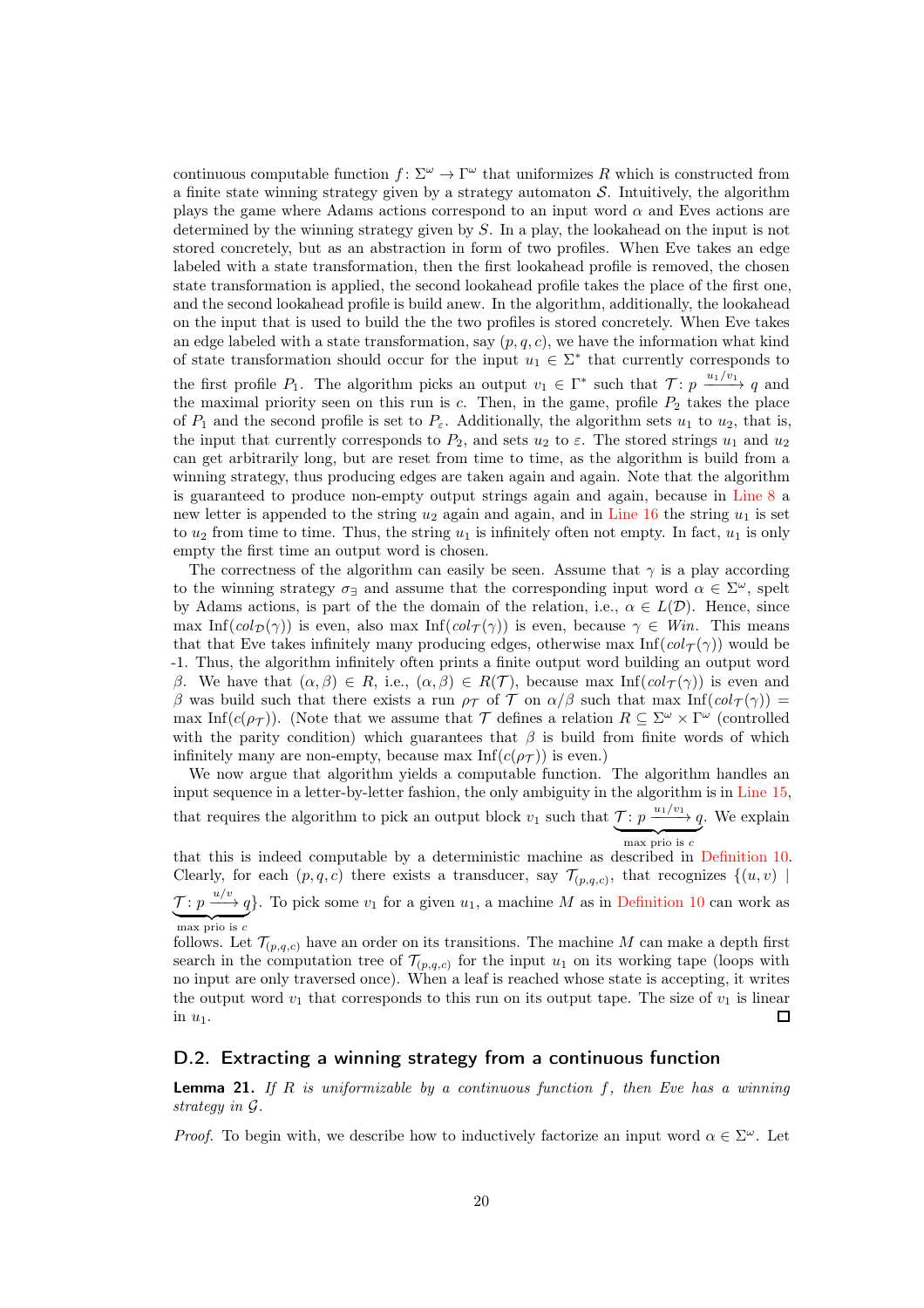<span id="page-20-0"></span> $u_0 = \varepsilon$ , and let  $u_0 \dots u_{i-1}$  be the already defined factors of  $\alpha$ , let  $\alpha = u_0 \cdots u_{i-1} \alpha'$ , and let  $u_i := \alpha'$  $(:k),$  (6)

where  $k \in \mathbb{N}_{\geq 1}$  is chosen such that  $\alpha'(:k)$  is the shortest non-empty prefix of  $\alpha'$  such that there is a prefix  $v \preceq \hat{f}(u_0 \dots u_{i-1} \alpha'(:k))$  such that  $\Delta^*_{\mathcal{T}}(q_0^{\mathcal{T}}, u_0 \dots u_{i-1}/v) \cap Q_i^{\mathcal{T}} \neq \emptyset$   $(Q_i^{\mathcal{T}})$ denotes the set of input states of the wDRAT transducer  $\mathcal T$  as defined in [Section 2\)](#page-4-0). In words, the input  $u_0 \cdots u_i$  provides enough information to determine a run of  $\mathcal T$  that consumes the input  $u_0 \cdots u_{i-1}$ . If such a prefix of  $\alpha'$  does not exist, let  $u_i = \alpha'$ , that is, the infinite remainder of  $\alpha$ .

Let  $\alpha_1, \alpha_2 \in \Sigma^{\omega}$ , and let  $u_0^1 \cdots$  and  $u_0^2 \cdots$  denote their factorizations built according to [Eq. \(6\).](#page-20-0) Note that  $u_i^1 = u_i^2$  for all i such that  $|u_0^1 \cdots u_i^1| \leq |\alpha_1 \wedge \alpha_2|$ . Furthermore, given an input word  $\alpha$ , the factorization according to [Eq. \(6\)](#page-20-0) can be determined on-the-fly reading the input word letter-by-letter. If  $\alpha \in \text{dom}(f)$ , its factorization has infinitely many factors, because f is continuous meaning that  $\hat{f}$  grows over time.

In the remainder of the proof we are only interested in plays where the input word  $\alpha$ spelt by Adam is in  $L(\mathcal{D})$ , i.e., dom(R), because all other plays automatically satisfy  $Win$ , so there is nothing to show for plays whose corresponding input word  $\alpha \notin L(\mathcal{D})$ . Since f uniformizes R, we have that  $dom(f) = dom(R)$ , so we can safely consider only plays where its corresponding input word  $\alpha \in \text{dom}(f)$ .

The idea of the proof is that we use the sequence of input blocks  $u_0u_1 \cdots$  of  $\alpha$  built as in [Eq. \(6\)](#page-20-0) to obtain the actions of Eve. Her actions pick state transformations, our goal is to pick state transformations by defining a sequence of output blocks  $v_0v_1 \cdots$  and pick state transformations that are induced by  $u_0/v_0 \cdot u_1/v_1 \cdot \cdots$ . Formally, we let

<span id="page-20-1"></span>
$$
v_{i-1} = v \le (u_0 \cdots u_{i-1})^{-1} \hat{f}(u_0 \cdots u_i),
$$
\n(7)

for some v such that  $\Delta_{\mathcal{T}}^*(q_0^{\mathcal{T}}, u_0 \ldots u_{i-1}/v_0 \cdots v_{i-2}v) \cap Q_i^{\mathcal{T}} \neq \emptyset$  for all  $i \geq 1$ . Note that [Eq. \(6\)](#page-20-0) implies  $\hat{f}(u_0 \cdots u_i)$  is long enough such that the described infix exists.

<span id="page-20-2"></span>We define a strategy that satisfies the following invariant for all  $i \in \mathbb{N}$ :

*Claim* 22. If there exists a run  $\rho$  of  $\mathcal T$  on  $u_0 \cdots u_{i-1}/v_0 \cdots v_{i-1}$  of the form

$$
\mathcal{T}: \underbrace{q_0^{\mathcal{T}} \xrightarrow{u_0/v_0} q_1 \in Q_i^{\mathcal{T}}}_{\rho_0} \underbrace{q_1 \xrightarrow{u_1/v_1} q_2 \in Q_i^{\mathcal{T}}}_{\rho_1} \cdots \underbrace{q_{i-1} \xrightarrow{u_{i-1}/v_{i-1}} q_i \in Q_i^{\mathcal{T}}}_{\rho_{i-1}},
$$

then the sequence of chosen producing edges in the play after the input  $u_0 \dots u_i$  has the label sequence

$$
(q_0^{\mathcal{T}}, q_1, m_0)(q_1, q_2, m_1) \cdots (q_{i-1}, q_i, m_{i-1}),
$$

where the edge labeled with  $(q_j, q_{j+1}, m_j) \in P_{u_j}$  with  $m_j = best(P_{u_j}, q_j, q_{j+1})$  (see [Definition 18\)](#page-15-2) is taken after the input  $u_0 \dots u_{j+1}$  for all  $0 \le j \le i-1$ . Furthermore, after the input  $u_0 \cdots u_i$ the play is in the vertex

$$
(q_{i-1}, -1, P_{u_{i-1}}, P_{u_i}, \delta^*_{\mathcal{D}}(q_0^{\mathcal{D}}, u_0 \cdots u_i), \exists).
$$

We show the invariant holds by induction. For  $k = 0$ , the invariant trivially holds. For the step  $k - 1 \rightarrow k$ , assume that Adams actions have spelt  $u_0 \cdots u_k$ , and for  $v_0 \cdots v_{k-2}$  the invariant holds. Let  $v_{k-1}$  as in [Eq. \(7\),](#page-20-1) let  $\rho_{k-1}$  be a run of the form  $q_{k-1} \xrightarrow{u_{k-1}/v_{k-1}} q_k \in Q_i^7$ which must exists by choice of  $v_{k-1}$ . The invariant yields that after input  $u_0 \cdots u_{k-1}$  the play is in the vertex

 $(q_{k-2}, -1, P_{u_{k-2}}, P_{u_{k-1}}, \delta_{\mathcal{D}}^{*}(q_{0}^{\mathcal{D}}, u_{0} \cdots u_{k-1}), \exists)$ 

and then Eve takes the producing edge labeled with  $(q_{k-2}, q_{k-1}, m_{k-2})$ . Thus, after further input  $u_k$ , the play is in the vertex

$$
(q_{k-1}, -1, P_{u_{k-1}}, P_{u_k}, \delta^*_{\mathcal{D}}(q_0^{\mathcal{D}}, u_0 \cdots u_k), \exists).
$$

Since  $\rho_{k-1}$  is of the form  $\mathcal{T}: q_{k-1} \xrightarrow{u_{k-1}/v_{k-1}} q_k$ , the priority  $best(P_{u_{k-1}}, q_{k-1}, q_k)$  is defined, let  $m_{k-1}$  denote this priority. Thus, this vertex has a producing edge with label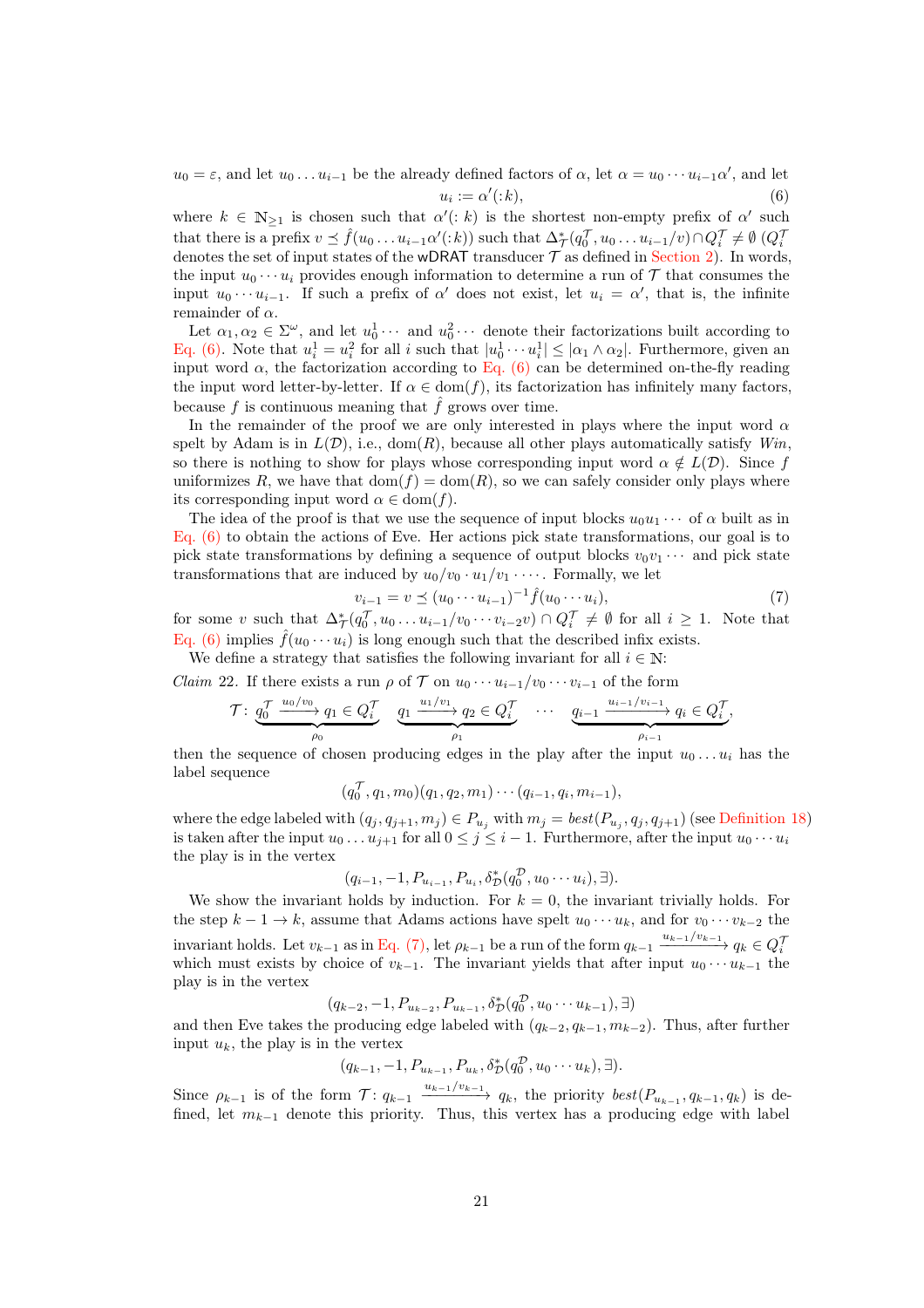$(q_{k-1}, q_k, m_{k-1}) \in P_{u_{k-1}}$ . Eves action is to take this edge. This concludes the proof that the invariant holds for k.

It is left to show the above defined strategy is winning. Recall the condition for a play  $\gamma$ such that it is winning for Eve.

max Inf(col $\mathcal{D}(\gamma)$ ) is even  $\rightarrow$  max Inf(col $\tau(\gamma)$ ) is even.

Consider a play  $\gamma$  according to the above defined strategy, let  $\alpha$  be the input word associated to  $\gamma$ , assume that  $\alpha \in \text{dom}(f)$ , and let  $u_0 \cdots$  be its factorization according to [Eq. \(6\).](#page-20-0) By definition of the game graph, the sequence  $col_{\mathcal{D}}(\gamma)$  is exactly the sequence  $\mathcal{CD}(\rho_{\mathcal{D}})$ , where  $\rho_{\mathcal{D}}$  is the run of  $\mathcal D$  on  $\alpha$ . Since  $\alpha \in L(\mathcal{D})$ , we have that max Inf( $col_{\mathcal{D}}(\gamma)$ ) is even. Thus, we have to show that Inf( $col_{\mathcal{T}}(\gamma)$ ) is even.

Recall  $col_{\tau}(\gamma)$  is the sequence of colors obtained from the chosen state transformation functions in the play, where −1 is the color when no state transformation function is chosen. Since  $\alpha \in \text{dom}(f)$  and f is continuous, the factorization according to [Eq. \(6\)](#page-20-0) that was used to build the strategy has infinitely many factors. Hence, infinitely many producing edges are taken, meaning that  $\text{Inf}(col_{\mathcal{T}}(\gamma)) \in C_{\mathcal{T}}$ . Furthermore, we also defined infinitely many  $v_i$ . Let  $\beta = v_0v_1 \cdots$ , clearly  $(\alpha, \beta) \in R$ , because  $f(\alpha) = \beta$ .

Thus, there exists an accepting run of  $\mathcal T$  on  $\alpha/\beta$ . Consider the run  $\rho$  of  $\mathcal T$  on  $\alpha/\beta$  of the form  $\rho_0 \rho_1 \cdots$  build according to [Claim 22.](#page-20-2) We show that every accepting run  $\rho'$  of  $\mathcal T$  on  $\alpha/\beta$  has a factorization of the form:

$$
\mathcal{T} \colon \underbrace{q_0^{\mathcal{T}} \xrightarrow{u_0/v_0'}} q_1 \in Q_i^{\mathcal{T}} \underbrace{q_1 \xrightarrow{u_1/v_1'}} q_2 \in Q_i^{\mathcal{T}} \cdots \underbrace{q_{i-1} \xrightarrow{u_{i-1}/v_{i-1}'} q_i \in Q_i^{\mathcal{T}}}_{\rho_{i-1}'}.
$$

Assume there is a run  $\rho'$  that does not have this property. Towards a contradiction, pick the first i such that  $\rho'_i$  of the form  $q_i \xrightarrow{u_i v_i} p_{i+1}$  with  $p_{i+1} \neq q_{i+1}$ . However, since either  $v_0 \cdots v_i$  is a prefix of  $v'_0 \cdots v'_i$  or vice versa, because  $\mathcal T$  is weakly deterministic, it is implied that if  $\mathcal{T}: q_i \xrightarrow{u_0 \cdots u_i/v_0 \cdots v_i} q_{i+1}$  and  $\mathcal{T}: q_i \xrightarrow{u_0 \cdots u_i/v'_0 \cdots v'_i} p_{i+1}$  then  $p_{i+1} = q_{i+1}$ . We have a contradiction.

Hence, pick any accepting run  $\rho'$  of  $\mathcal T$  on  $\alpha/\beta$ . Since  $\rho'$  is accepting, max Inf( $c(\rho')$ ) is even. Recall that we have to show that max  $\text{Inf}(col_{\mathcal{T}}(\gamma))$  is even. Recall that  $col_{\mathcal{T}}(\gamma)) = m_0 m_1 \cdots$ according to [Claim 22.](#page-20-2) We have chosen  $m_i$  as  $best(P_{u_i}, q_i, q_{i+1})$ . Consider the factorization  $\rho'_0 \rho'_1 \cdots$  of  $\rho'$  as above. Clearly, the color  $m_i$  is at least as good for Eve as  $\text{Occ}(\rho'_i)$ . Thus, since max  $\text{Inf}(c(\rho'))$  is even, we also have that max  $\text{Inf}(col_{\mathcal{T}}(\gamma))$  is even which concludes the proof.  $\Box$ 

### <span id="page-21-1"></span><span id="page-21-0"></span>D.3. Complexity analysis

**Proposition 23.** The continuous uniformization problem for weakly deterministic rational relations over infinite words is decidable in ExpTime.

*Proof.* From the game  $\mathcal{G} = (G, Win)$  we can obtain an equivalent parity game of size  $|G| \cdot |W|$ , where  $\mathcal W$  is a deterministic parity automaton that recognizes the set  $Win$ .

First, we analyze the size of  $G = (V, E)$ . A vertex is an element of  $Q_T \times (C_T \cup \{-1\}) \times$  $\mathcal{P} \times \mathcal{P} \times Q_{\mathcal{D}} \times \{\forall, \exists\},\$  where  $\mathcal{P}$  is the set of all profiles. A profile is a subset of  $Q_{\mathcal{T}} \times Q_{\mathcal{T}} \times$  $C_{\mathcal{T}}$ , thus, the set of profiles is of size exponential in  $|Q_{\mathcal{T}}|$  and  $|C_{\mathcal{T}}|$ . We assume that the domain automaton  $\mathcal D$  is obtained from  $\mathcal T$  by projection and determinization. A deterministic parity automaton with  $2^{\mathcal{O}(n \log n)}$  states and  $\mathcal{O}(nk)$  priorities can be constructed from a nondeterministic parity automaton with  $n$  states and  $k$  priorities using Safra's construction [\[32\]](#page-14-4). We obtain that  $\mathcal D$  has a state space of size exponential in  $|Q_T|$  and priorities of size linear in  $|Q_T| \cdot |C_T|$ . It follows that V and E are of size exponential in  $|Q_T|$  and  $|C_T|$ . All in all, since  $|C_{\mathcal{T}}| \leq |Q_{\mathcal{T}}|$ , |V| and |E| are exponential in  $|Q_{\mathcal{T}}|$ .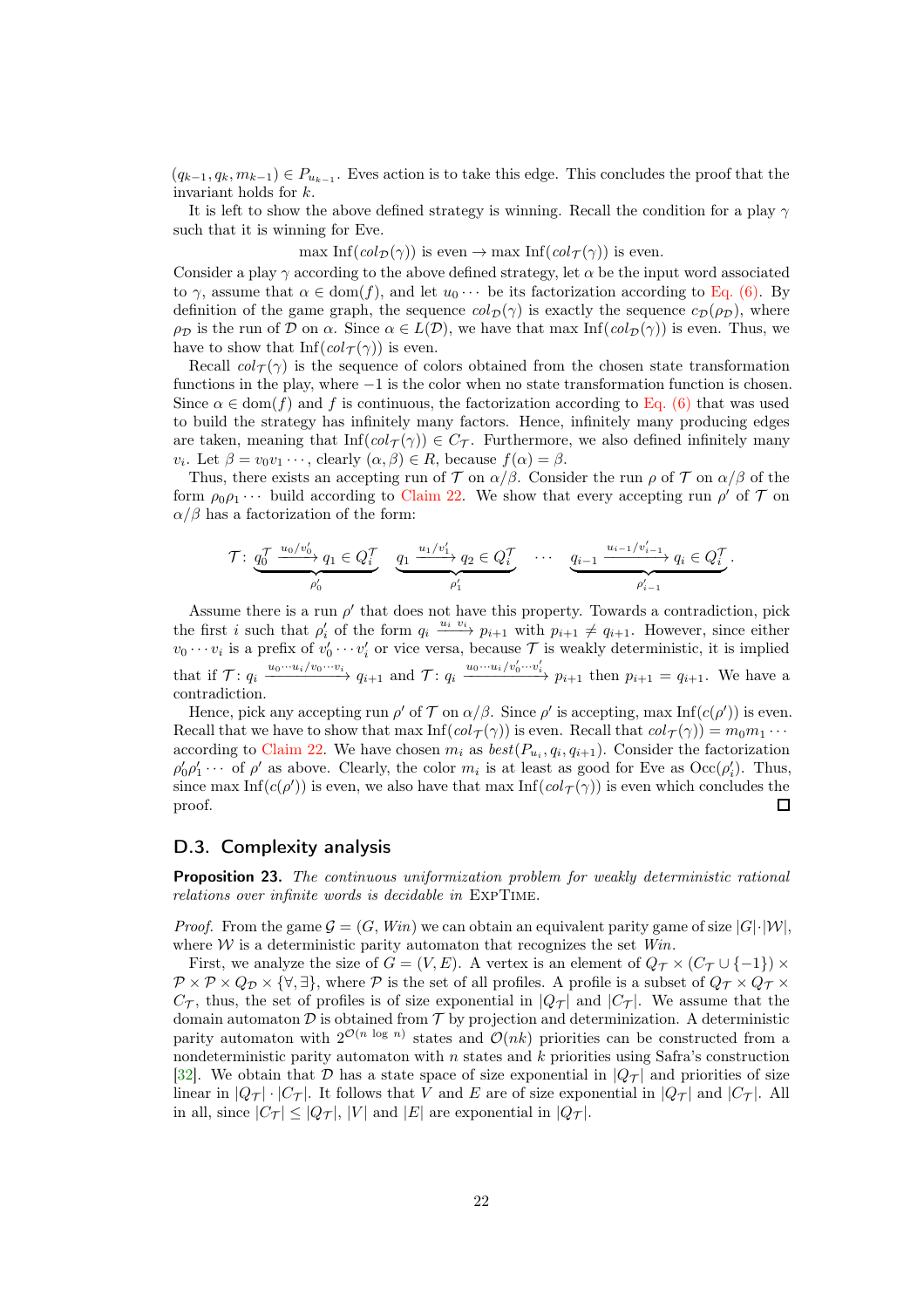Secondly, we analyze the size of W. Recall that Win contains plays  $\gamma$  that satisfy

max Inf(col $\mathcal{D}(\gamma)$ ) is even  $\rightarrow$  max Inf(col $\tau(\gamma)$ ) is even.

We reformulate this as

max Inf( $col_{\mathcal{D}}(\gamma)$ ) is odd  $\vee$  max Inf( $col_{\mathcal{T}}(\gamma)$ ) is even.

A deterministic parity automaton for the second disjunct has a state set of size linear in  $|Q_\mathcal{T}|$ with priorities  $C_{\mathcal{T}}$ . The first disjunct simply states that the input sequence  $\alpha$  associated to  $\gamma$  is in dom(f), i.e.,  $\alpha \in L(\mathcal{D})$ . A nondeterministic parity automaton for  $L(\mathcal{D})$  has a state set of size linear in  $|Q_\mathcal{T}|$  and priorities  $C_\mathcal{T}$ . Thus, a nondeterministic parity automaton for the conjunction has a state set of size linear in  $|Q_T|$  and priorities  $C_T$ . Using Safra's construction, we obtain a deterministic variant with a state set of size exponential in  $|Q_\mathcal{T}|$ with priorities of size linear in  $|Q_\mathcal{T}| \cdot |C_\mathcal{T}|$ . Let W denote this automaton with state set  $Q_\mathcal{W}$ . The alphabet of W is V, thus, the alphabet size is exponential in  $|Q_T|$ .

The parity game with arena  $G \times W$  has  $|V| \cdot |Q_W|$  many vertices and  $|E| \cdot |Q_W|$  many edges. Thus, its vertices and edges are of size exponential in  $|Q_T|$ . The game has priorities of size linear in  $|Q_\mathcal{T}| \cdot |C_\mathcal{T}|$ .

A parity game with *n* vertices, *m* edges, and *k* priorities can be solved in time  $\mathcal{O}(mn^{k/3})$ [\[34\]](#page-14-5). Consequently, we obtain that our parity game is solvable in time exponential in  $|Q_T|$ .  $|C_{\tau}|$ . Since  $|C_{\tau}| < |Q_{\tau}|$ , the overall time complexity is exponential in  $|Q_{\tau}|$ .  $\Box$ 

<span id="page-22-2"></span>Proposition 24. The continuous uniformization problem for weakly deterministic rational relations over infinite words is ExpTime-hard.

Proof. In [\[24\]](#page-13-1), it is shown that every continuous function with total domain is uniformly continuous and vice versa. In [26], it is shown that the uniformly continuous uniformization problem for total domain is ExpTime-hard. Hence, we obtain that the continuous uniformization problem is ExpTime-hard.

We explain that it is indeed shown in [26] that the uniformly continuous uniformization problem for total domain is ExpTime-hard. In [26], the authors study delay games with  $\omega$ -regular winning conditions which are relations with total domain. A delay function is a mapping  $f: \mathbb{N} \to \mathbb{N}$ . A delay game for a delay function f and an relation R with total domain is a two-player infinite duration game played in rounds, where Adam spells an input sequence  $\alpha \in \Sigma^{\omega}$  and Eve an output sequence  $\beta \in \Gamma^{\omega}$  in the limit. Eve wins if  $(\alpha, \beta) \in R$ . In round i, Adam provides  $f(i)$  input letters, then Eve answers with one output letter. Given an relation R with total domain, it is not difficult to see that R is uniformizable by a uniformly continuous function iff Eve wins the delay game with objective  $R$  for some delay function f. In [26, Theorem 4.3], it is shown that the following problem is EXPTIME-hard: Given an relation  $R$  with total domain, does Eve win the delay game with objective  $R$  for some delay function  $f$ ? П

# <span id="page-22-1"></span>E. Missing proofs of [Section 4](#page-9-2)

<span id="page-22-0"></span>**Example 25.** Fix an enumeration of Turing machines, let  $M_i$  denote the *i*th Turing machine in the enumeration. Consider the function  $f_3$ :  $\{a\}^\omega \to \{0,1\}^\omega$  defined by  $f_3(a^\omega) = b_0b_1 \cdots$ with  $b_i = 1$  if  $M_i$  halts on  $\varepsilon$  and  $b_i = 0$  otherwise for all  $i \in \mathbb{N}$ . The function  $f_3$  defines a constant, thus, it is clearly continuous. It is easy to verify that  $f_3$  is not computable, because the halting problem for Turing machines is undecidable.

**Theorem 4.** The problem of deciding whether a weakly deterministic rational relation of infinite words is uniformizable by a computable function is  $\text{EXPTIME-C.}$  If such a function exists, it is possible to effectively synthesize a deterministic two-way transducer computing it.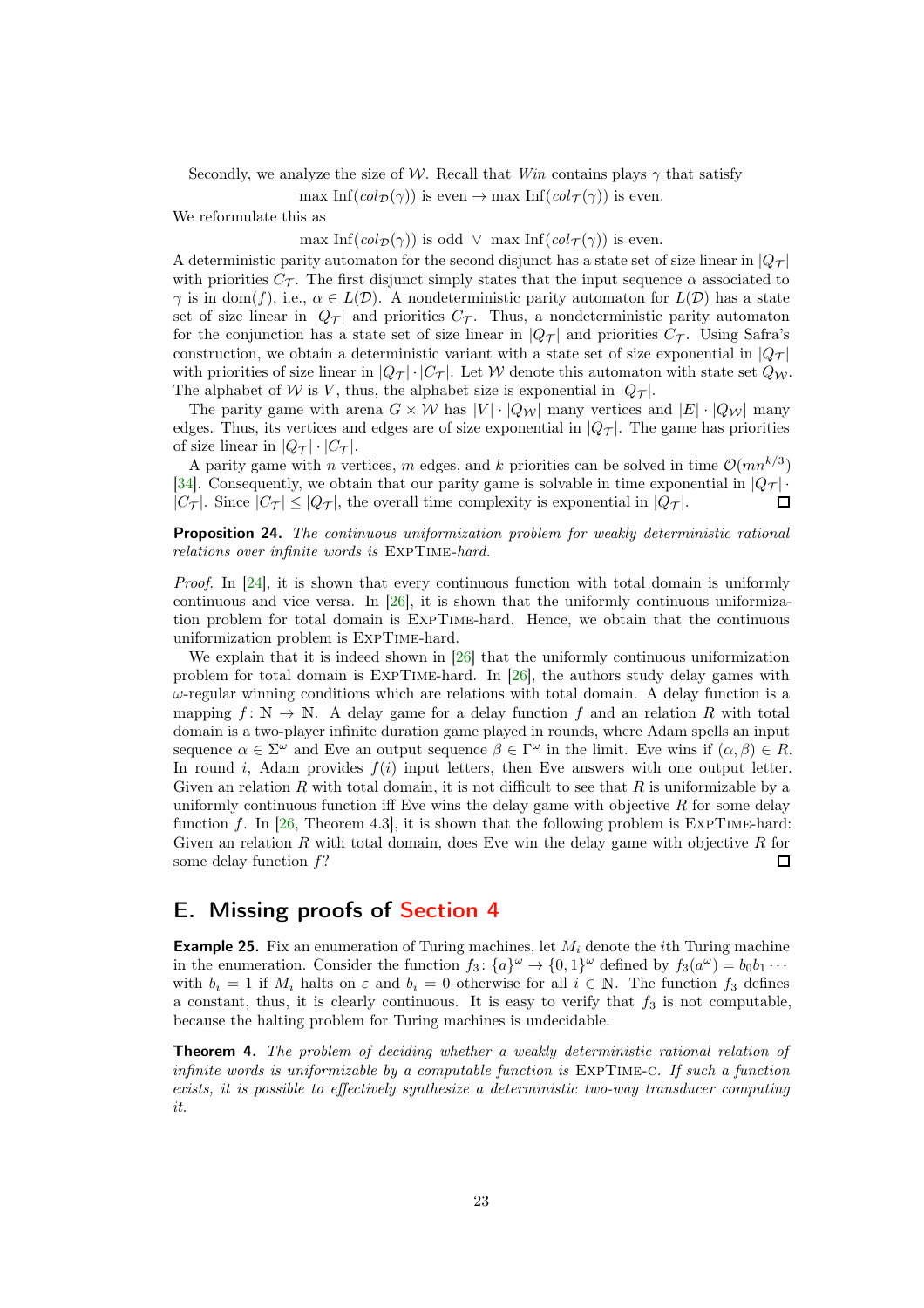Proof. First, we show that the problem of deciding whether a weakly deterministic rational relation of infinite words is uniformizable by a computable function reduces to the problem of deciding whether a weakly deterministic rational relation of infinite words is uniformizable by a continuous function which is ExpTime-c, see [Theorem 2.](#page-2-0)

Let  $R \in \text{wDRAT}$ . Clearly, if R is uniformizable by a computable function f, then it is also uniformizable by a continuous function, because computability implies continuity for functions from infinite words to infinite words. For the other direction, if f is a continuous function that uniformizes  $R$ , then Eve has a winning strategy in the game  $\mathcal{G}$ , see [Lemma 21.](#page-19-0) Thus, R is uniformizable by a computable function according to [Lemma 20.](#page-18-0)

<span id="page-23-0"></span>The second part of the statement of [Theorem 4](#page-3-1) is proved in [Proposition 26.](#page-23-0)

 $\Box$ 

**Proposition 26.** If  $R \in \text{wDRAT}$  is uniformizable by a continuous function, then R is uniformizable by a deterministic two-way transducer.

*Proof.* Assume R is uniformizable by a continuous function, then [Lemma 21](#page-19-0) yields that Eve has a finite-state winning strategy in  $\mathcal{G}$ . [Algorithm 1](#page-18-1) describes a continuous computable function that uniformizes R built from a finite-state winning strategy given by strategy-automaton S. At line [15,](#page-18-4) this algorithm makes a choice of output  $v_1$ . We slightly modify this choice: given two states  $p$  and  $q$  of the transducer recognizing  $R$  and a priority  $c$ , the relation

 $R_{(p,q,c)} = \{(u, v) | \mathcal{T} : p \xrightarrow{u/v} q \text{ and the maximal priority seen is } c\}.$ 

is a rational relation of finite words. It is known that every rational relation on finite words has a uniformization by rational function, see, e.g., [3]. So let  $f_{(p,q,c)}$  denote such a rational function, as obtained in [3]. We modify line [15](#page-18-4) of the algorithm so that it chooses output  $v_1 = f_{(p,q,c)}(u_1).$ 

We denote by f the function computed by the (modified) algorithm. We show that f is recognizable by a deterministic two-way transducer. The main difficulty is that in the game, there is a desynchronization between the moment Eve makes a producing action (a triple  $(q, q', m)$  and the interval of the play during which the input corresponding to this producing action has been provided by Adam. In [Algorithm 1,](#page-18-1) this is easily solved because unbounded memory can be used to store these intervals. A deterministic two-way transducer must solve this by reading far enough into the input such that the producing action is known, then the transducer must deterministically go back to the input segment for which this producing action was chosen. The main difficulty lies in deterministically finding the right beginning and end points of such a segment when going back.

We provide a construction in two steps. First, we describe a simpler setting, where an input sequence is enriched by a function  $f_{annot}$  with information about the corresponding play in the game consistent with the strategy defined by the strategy automaton. Those information are: vertices of the play, actions performed during the play, current state of the strategy automaton. Recall that the game alternates between Adam and Eve actions and start by an Adam action. Adam's actions are input symbols in  $\Sigma$  while Eve's actions are either skip or a triple  $(q, q', m)$  of some profile. Let us denote by  $A_{\exists}$  Eve's actions. Then, the type of  $f_{annot}$  is

$$
f_{annot} : dom(R) \subseteq \Sigma^{\omega} \to (\Sigma \times ((V \times M) \times (V \times M) \times (A_{\exists} \times V \times M)))^{\omega}
$$

where  $V$  are the vertices of the game and  $M$  are the states of the strategy automaton. The function returns an input sequence annotated with sufficient information to reconstruct a play in the game induced by the strategy applied on this input sequence, and the run of the strategy automaton on this play. More precisely, for a single letter  $a$  the annotation contains the vertex of the game and the state of the strategy automaton, Adam's action (which is  $a$ ), the target vertex and target state induced by Adam's action, Eve's action as prescribed by the strategy automaton, the target vertex and target state induced by Eve's action.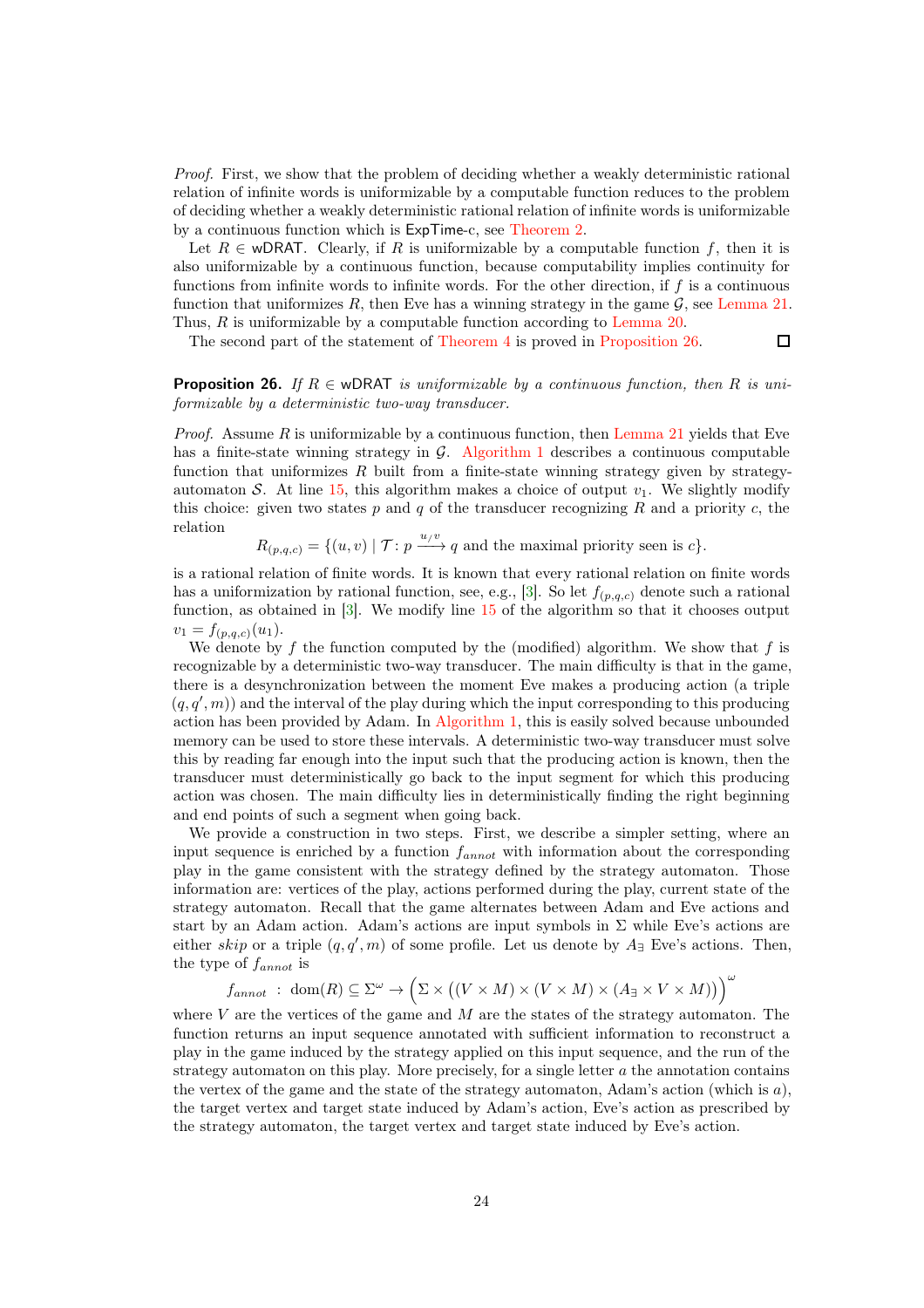We explain how to construct a deterministic two-way transducer that recognizes the function g which takes an annotated input sequence  $f_{annot}(\alpha)$  and maps it to  $f(\alpha)$  for all  $\alpha \in \text{dom}(R)$ . Subsequently, we explain how to modify the transducer to recognize the function  $f: \alpha \mapsto f(\alpha)$  for all  $\alpha \in \text{dom}(R)$ .

An annotated string  $\alpha'$  based on  $\alpha$  defines a unique segmentation  $u_0u_1\cdots$  of  $\alpha$  where the endpoint of  $u_i$  is annotated with a producing action of Eve for all  $i \geq 1$  ( $u_0$  is defined as  $\varepsilon$ ). The producing action  $(q, q', m)$  seen at the end of  $u_i$  means that for the segment  $u_{i-1}$ an output  $v_{i-1}$  must be produced such that  $\mathcal{T}$ :  $q \xrightarrow{u_{i-1}/v_{i-1}} q'$  and the maximal priority seen is m. In the annotated sequences it is easy for a deterministic two-way transducer to advance to the end of the segment  $u_i$  and go back to the beginning of segment  $u_{i-1}$  for all  $i \geq 1$  because all segment endpoints are annotated with a producing action (the intermediate positions are annotated with skip).

We now explain how a deterministic two-way transducer can produce the desired output  $v_{i-1}$  for the segment  $u_{i-1}$  with annotations. First, we show that for any state transformation  $(q, q', m)$ , the function  $f_{(q,q',m)}$  of finite words can be computed by a deterministic two-way transducer.

Rational functions over finite words are recognizable by deterministic two-way transducers, which can be seen as follows. In  $[21]$ , it is shown that a function from finite words to finite words is rational iff it is definable as an order-preserving MSO-transduction. In [\[19\]](#page-13-3), it is shown that a function from finite words to finite words is definable as an MSO-transduction iff it is definable by a deterministic two-way transducer. Hence, it follows that rational functions over finite words are recognizable by deterministic two-way transducers.

Such a transducer can be constructed, let  $\mathcal{T}_{(q,q',m)}$  denote the deterministic two-way transducer that recognizes  $f_{(q,q',m)}$ .

Consequently, when the deterministic two-way transducer on  $\alpha'$  has returned to the beginning of the annotated segment  $u_{i-1}$  (after it went to the endpoint of  $u_i$  to get the state transformation  $(q, q', m)$  corresponding to  $u_{i-1}$ , it can run the deterministic two-way transducer  $\mathcal{T}_{(q,q',m)}$  on  $u_{i-1}$  that will produce a suitable  $v_{i-1}$ . The difficulty is to stay inside of  $u_{i-1}$  for this transformation. However, the annotations in  $\alpha'$  clearly mark the endpoints of  $u_{i-2}$  and  $u_{i-1}$  (by state transformations instead of skip action), so we can run the transducer  $\mathcal{T}_{(q,q',m)}$  designed to work on finite words because we have clear markers on the bounds of the segment  $u_{i-1}$ .

After producing the output  $v_{i-1}$ , the two-way transducer can advance to the end of  $u_{i+1}$ , obtain the producing action that should be applied to  $u_i$ , go back to the beginning of  $u_i$ , apply it and so on.

The priorities that have to be seen on a run of this transducer can be derived from the annotations. Annotation skip means priority  $-1$ , and an annotation of the form  $(q, q', m)$ means priority  $m$  must be seen. Thus, we have shown that there exists a deterministic two-way transducer that recognizes g, let  $\mathcal{T}_g$  denote this transducer.

We now explain how we can get rid of the annotations. When we read an input  $\alpha \in \Sigma^{\omega}$ , we can determine the annotations assigned by  $f_{annot}$  deterministically on-the-fly using the strategy automaton, because the strategy automaton is deterministic. Therefore we slightly have to extend the strategy automaton such that it additionally stores in its state space the current vertex (that is the input alphabet of the strategy automaton) and the Eve's chosen action (determined by the strategy automaton via it's next move function).

Let  $A$  denote this enhanced strategy automaton, it remains deterministic. The deterministic automaton A has the property that when going from left-to-right in  $\alpha$ , it computes the annotation in the sense that it corresponds to the information stored in the state space of A. So, by running A from left-to-right, we have access to the annotation.

Our goal is now to extend  $\mathcal{T}_g$  such that it computes the run of A on  $\alpha$ . Clearly, when going from a position j to  $j + 1$  is is possible to compute the state of A on  $j + 1$  when the state of A on j is known, however, when going from a position j to  $j-1$ , we also want to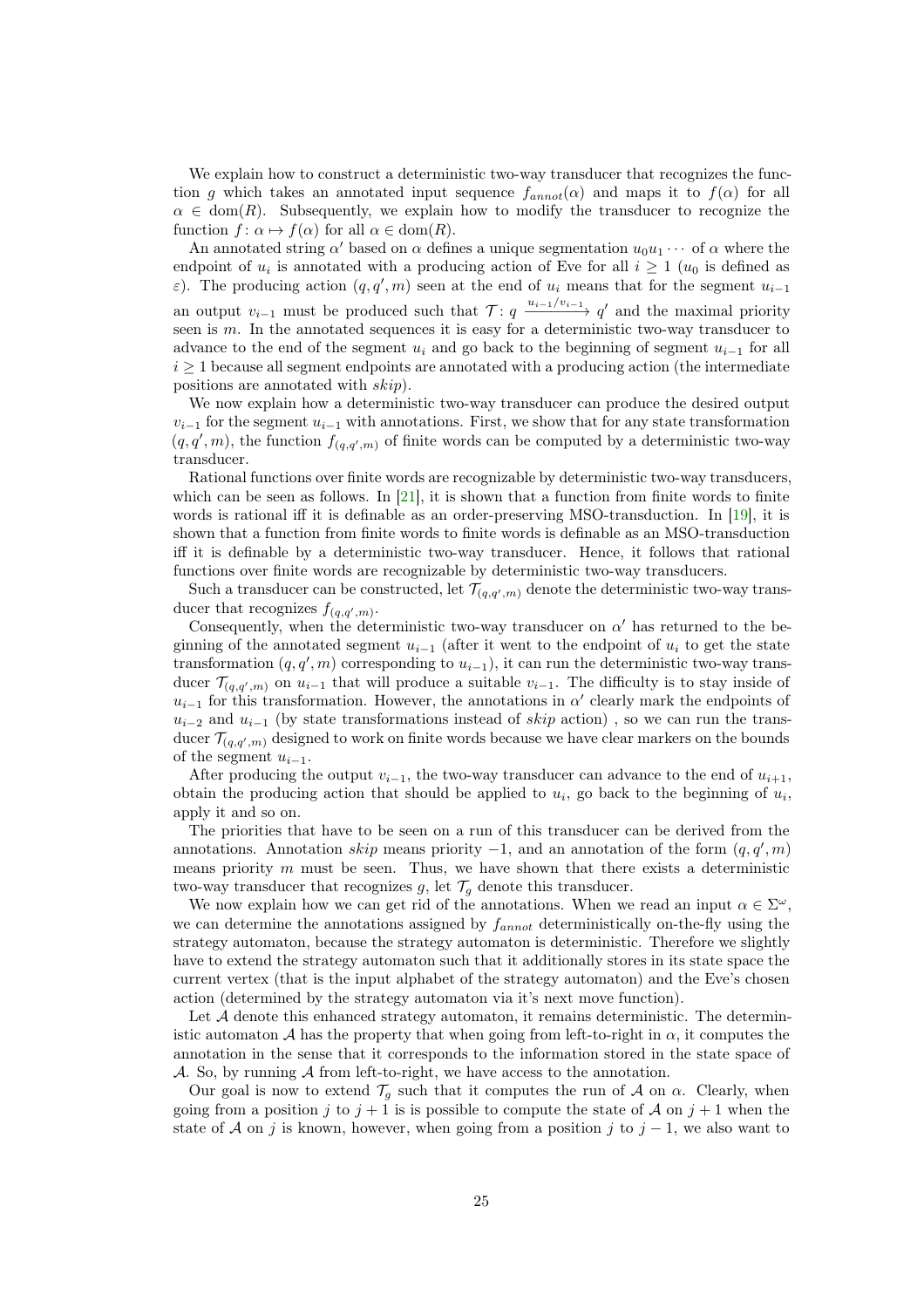obtain the state of A that was seen on  $j - 1$  based on the state that was seen on j.

It is possible to compute this information with a deterministic two-way transducer using the Hopcroft-Ullman construction presented in [\[25\]](#page-14-6). The construction describes how to simulate a deterministic one-way automaton together with a two-way automaton. It is described for two-way automata on finite words, however, in order to obtain the state of the one-way automaton at position  $j - 1$  when one is at position j, the Hopcroft-Ulman construction only needs to re-read some positions to the left of j, so the same construction can be applied in the infinite word setting.

Hence,  $\mathcal{T}_g$  combined with A using the Hopcroft-Ullman construction can be run on words  $\alpha \in \Sigma^{\omega}$  instead of  $f_{annot}(\alpha)$  and computes the desired function f. 口

# F. Missing proofs of [Section 5](#page-10-0)

**Theorem 12.** Let  $R \in \text{wDRAT}$ . The following are equivalent:

- 1. R is uniformizable by a continuous function
- 2. R is uniformizable by a computable function
- 3. R is uniformizable by a function computable by a deterministic two-way transducer
- 4. R is uniformizable by a continuous rational function
- 5. R is uniformizable by a computable rational function

Proof. [Proposition 26](#page-23-0) states that if a wDRAT relation is uniformizable by a continuous function, then it is uniformizable by a function computable by a 2DFT. In other words,  $1 \Rightarrow 3$ . The implication  $3 \Rightarrow 2$  is trivial, as any function computable by a 2DFT is computable. It is also not difficult to see that any computable function is continuous (the converse is not true in general), see for example [15] for a proof. Therefore, we get  $2 \Rightarrow 1$  and  $5 \Rightarrow 4$ . So far, we have shown  $1 \Leftrightarrow 2 \Leftrightarrow 3$  and  $5 \Rightarrow 4$ . The implication  $4 \Rightarrow 1$  is trivial. It remains to show  $1 \Rightarrow 5$ . Since this is the main technical part of this proof, we have written a separate statement in the next subsection. So,  $1 \Rightarrow 5$  is exactly Proposition [27](#page-25-0) below, concluding the proof. П

<span id="page-25-0"></span>**Proposition 27.** If  $R \in wDRAT$  is uniformizable by a continuous function, then R is uniformizable by a computable rational function.

*Proof.* Assume R is uniformizable by a continuous function, then [Lemma 21](#page-19-0) yields that Eve has a finite-state winning strategy in  $\mathcal{G}$ . [Algorithm 1](#page-18-1) describes a continuous computable function that uniformizes  $R$  built from a finite-state winning strategy given by strategy-automaton S. Exactly as in the proof of Theorem [26,](#page-23-0) we impose that the choice of  $v_1$ made at line [15](#page-18-4) of the algorithm is done thanks to the rational functions  $f_{p,q,c}$ , for all state transformations  $(p, q, c)$ . See the beginning of the proof of Theorem [26](#page-23-0) for definition and details on how to get  $f_{p,q,c}$ . We let f be the function computed by the modified algorithm.

We show that f is rational by constructing a (non-deterministic) transducer  $\mathcal T$  that recognizes  $f$ . The main difficulty is that in the game, there is a desynchronization between the moment Eve makes a producing action (a triple  $(q, q', m)$ ) and the interval of the play during which the input corresponding to this producing action has been provided by Adam. In [Algorithm 1,](#page-18-1) this is easily solved because unbounded memory can be used to store these intervals. Instead, a transducer can use non-determinism to guess in advance the producing actions of Eve and check later on that its guess was correct.

We proceed step by step and describe several rational functions whose composition is  $f$ . This proves that  $f$  is rational because rational functions are closed under composition [3].

First, we describe a function  $f_{annot}$  defined over all sequences  $\alpha \in \text{dom}(R)$  and which annotates  $\alpha$  with the actions taken by Eve on the input symbols of  $\alpha$ , as prescribed by the strategy automaton S. Recall that the game alternates between Adam and Eve actions and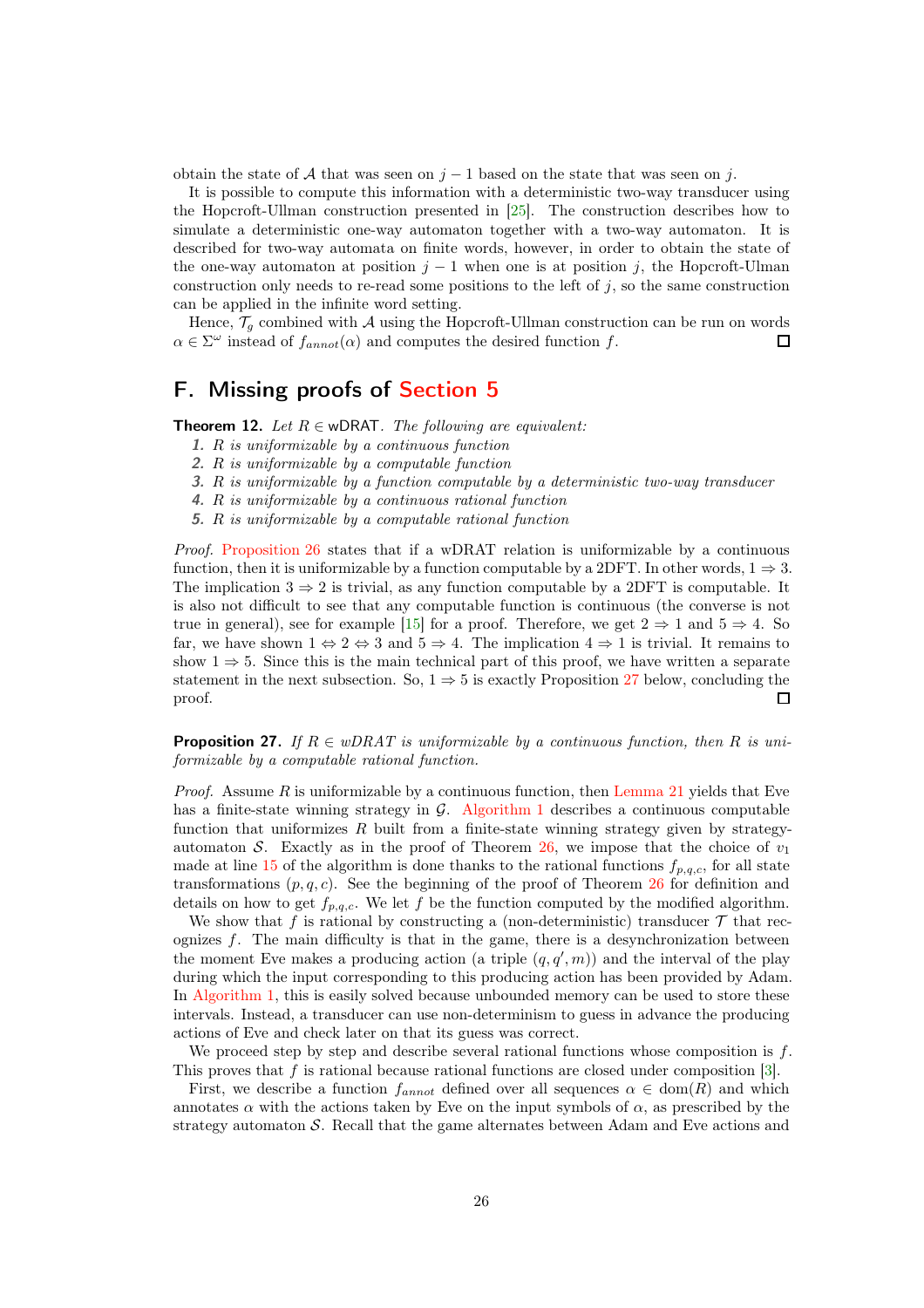start by an Adam action. Adam's actions are input symbols in  $\Sigma$  while Eve's actions are either skip or a triple  $(q, q', m)$  of some profile. Let us denote by  $A_{\exists}$  Eve's actions. Then, the type of  $f_{annot}$  is

$$
f_{annot} : dom(R) \subseteq \Sigma^{\omega} \to (\Sigma \times A_{\exists})^{\omega}
$$

where  $V$  are the vertices of the game. It is not difficult to construct a transducer recognizing  $f_{annot}$  by using the strategy automaton and a parity automaton checking that the input belongs to the domain of the relation (which is  $\omega$ -regular because rational functions have  $\omega$ -regular domains). In particular, this transducer needs to keep track in its states of the current game vertex  $v_{curr}$  as well as the current state  $m_{curr}$  of the strategy automaton. On input  $a \in \Sigma$ , let  $v_{next}$  be the game vertex reached from  $v_{curr}$  on input a, and  $m_{next}$  the next state of the strategy automaton. Let  $x \in A_{\exists}$  be the action prescribed by the strategy automaton in memory state  $m_{next}$  for vertex  $v_{next}$ , and finally let  $v_{next}$  be the vertex of the game reached on action x and  $m_{nnext}$  the state of the strategy automaton on input  $v_{nnext}$ . The transducer, on input  $a \in \Sigma$ , outputs  $(a, x)$  and changes its state to  $(v_{nnext}, m_{nnext})$ .

The function  $f_{annot}$  annotates any infinite input of the domain of the relation with Eve's actions, which are skip actions or producing actions (i.e. she picks an element  $(q, q', m)$ ). Such a producing action indicates that she has gathered enough information on the input to be able to produce something. However, this something might be a finite word of arbitrary length, and therefore, a transducer cannot output it in one step. More precisely, let  $\alpha \in$ dom(R). Let  $f_{annot}(\alpha) = u'_0u'_1u'_2\ldots$  where  $u'_0 = \varepsilon$  and for all  $i \geq 1$ , we have  $u'_i \in (\Sigma \times$  ${skip}$ )\*.( $\Sigma \times A_{\exists}^{prod}$ ) where  $A_{\exists}^{prod}$  is the set of producing actions. By definition of the game, there exist states  $q_1, q_2, \ldots$  of the transducer for R, and priorities  $m_1, m_2, \ldots$  such that the producing action of  $u_i$  is  $(q_i, q_{i+1}, m_i)$  for all  $i \geq 1$ . Let  $u_0 = \varepsilon$  and for all  $i \geq 1$ , let  $u_i$  be the projection of  $u'_i$  on  $\Sigma$ .

The correctness of the algorithm is based on the property that for all  $i \geq 1$ , the state transformation  $(q_i, q_{i+1}, m_i)$  corresponds to Eve choosing an output  $v_{i-1}$  for  $u_{i-1}$  such that there exists a run  $q_i \xrightarrow{u_{i-1}/v_{i-1}} q_{i+1}$  visiting maximal priority  $m_i$ , and such that  $(u_0u_1 \ldots, v_0v_1 \ldots) \in R$ . As long as a  $v_{i-1}$  satisfying this property is chosen, the algorithm is guaranteed to compute a uniformizer of R. In the modified algorithm, we just have set  $v_{i-1} = f_{q_i,q_{i+1},m_i}(u_{i-1}).$ 

Our goal is now to explain how all the outputs  $v_i$  can be computed sequentially by a transducer. To that end we compose  $f_{annot}$  with another rational function  $f_{out}$  which computes for each  $(q_i, q_{i+1}, m_i)$  the value  $v_{i-1} = f_{q_i, q_{i+1}, m_i}(u_{i-1})$ . The type of  $f_{out}$  is  $f_{out}$ :  $(V \times A_{\exists})^{\omega} \rightarrow \Gamma^{\infty}$ 

and it satisfies  $f = f_{out} \circ f_{annot}$ . A transducer  $\mathcal{T}_{out}$  recognizing  $f_{out}$  needs non-determinism to guess, when it starts reading  $u_{i-1}$  (for  $i \geq 1$ ), the triple  $(q_i, q_{i+1}, m_i)$  and later on check its guess was correct. To produce an output  $v_{i-1}$ , we use a transducer  $\mathcal{T}_{q_i,q_{i+1},m_i}$ recognizing  $f_{q_i,q_{i+1},m_i}$ , which exists since this function is rational. Then, the transducer  $\mathcal{T}_{out}$  recognizing  $f_{out}$ , when it guesses a triple  $(q_i, q_{i+1}, m_i)$ , uses  $\mathcal{T}_{q_i, q_{i+1}, m_i}$  in parallel to its master computation (using a product construction) in order to compute its output. When  $\mathcal{T}_{out}$  makes a new guess, say  $(q_{i+1}, q_{i+2}, m_{i+1})$ , it stops if  $\mathcal{T}_{q_i,q_{i+1},m_i}$  was not in some accepting state, otherwise it starts using  $\mathcal{T}_{q_{i+1},q_{i+2},m_{i+1}}$  to compute an output on  $u_i$ , and so on.  $\Box$ 

# G. Missing proofs of Section  $5 -$  Uniformly continuous uniformization

**Theorem 14.** The problem of deciding whether a weakly deterministic rational relation R of total domain is uniformizable by a uniformly continuous function is ExpTime-c. If such a function exists (even if R has partial domain), then it is possible to effectively synthesize a sequential transducer computing it.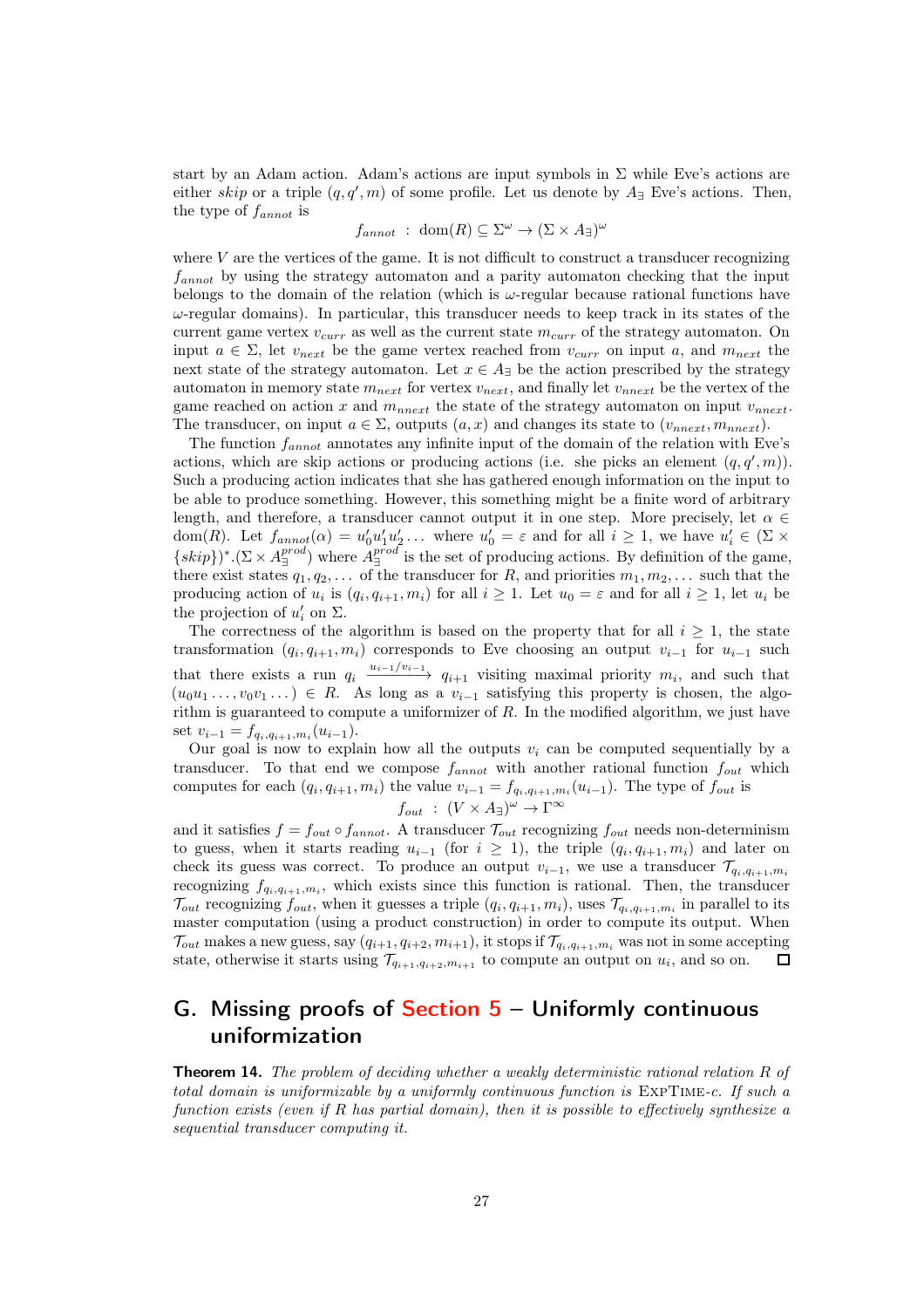Proof. The problem of deciding whether a weakly deterministic rational relation of total domain is uniformizable by a uniformly continuous function reduces to the problem of deciding whether a weakly deterministic rational relation of total domain is uniformizable by a continuous function.

Indeed, it is shown in [\[24\]](#page-13-1) that any function of total domain is continuous iff it is uniformly continuous. Hence, by [Theorem 2](#page-2-0) we get the ExpTime upper bound. The lower bound is already obtained in [\[24\]](#page-13-1) for automatic relations of total domain.

 $\Box$ 

<span id="page-27-0"></span>The second part of the statement of [Theorem 14](#page-11-1) is shown in [Proposition 28.](#page-27-0)

**Proposition 28.** If  $R \in \text{wDRAT}$  is uniformizable by a uniformly continuous function, then R is uniformizable by a sequential transducer.

The above proposition is proved by [Lemmas 29](#page-27-1) and [30.](#page-27-2)

We show that if R is uniformizable by a uniformly continuous function  $f$ , then Eve has a winning strategy in a finite-state delay game with *bounded delay*. We show that the bound on the necessary lookahead can be based on the profiles. Given a profile  $P$ , let  $L(P)$  denote the set  $\{u \in \Sigma^* \mid P_u = P\}$ . Let  $\mathcal{P}_{fin}$  be the set of profiles whose associated languages are finite, let  $L = \bigcup_{P \in \mathcal{P}_{fin}} L(P)$ , and let  $\ell$  be the length of the longest word in L. We show that a lookahead of  $\ell$  suffices. We change the game used to model the continuous setting to (implicitly) reflect this bound, i.e., Eve is only allowed to delay to pick skip at most  $\ell$  times in a row.

<span id="page-27-3"></span>**Finite-state bounded delay game.** Let  $\mathcal{G}_{uni} = (G, Win)$  be the infinite-duration turnbased two-player game that is obtained from  $G$  (see [Page 8\)](#page-7-0) by adding the following constraint to the  $\xrightarrow{skip}$  moves of Eve. There is an edge  $(q, c, P_1, P_2, r, \exists) \xrightarrow{skip} (q, -1, P_1, P_2, r, \forall)$ if  $|L(P_2)| \neq \infty$ .

### <span id="page-27-1"></span>G.1. Extracting a sequential function from a winning strategy

**Lemma 29.** If Eve has a winning strategy in  $\mathcal{G}_{uni}$ , then R is uniformizable by sequential transducer.

*Proof.* Let  $\sigma_{\exists}$  be a winning strategy for Eve in  $\mathcal{G}_{uni}$ , clearly it is also a winning strategy for Eve in G since  $\mathcal{G}_{uni}$  is obtained from G by adding edge constraints. Thus, we can use [Algorithm 1](#page-18-1) to obtain a continuous function f that uniformizes R. We now explain that f is in fact sequential.

First, we recall some definitions made in the paragraph preceding the definition of  $\mathcal{G}_{uni}$ , see [Page 28.](#page-27-3) Given a profile P,  $L(P)$  denotes the set  $\{u \in \Sigma^* \mid P_u = P\}$ . The set  $\mathcal{P}_{fin}$  is the set of profiles whose associated languages are finite,  $L = \bigcup_{P \in \mathcal{P}_{fin}} L(P)$ , and  $\ell$  is the length of the longest word in L. The game  $\mathcal{G}_{uni}$  is obtained from G by adding the following constraint to the  $\xrightarrow{skip}$  moves of Eve. There is an edge  $(q, c, P_1, P_2, r, \exists) \xrightarrow{skip} (q, -1, P_1, P_2, r, \forall)$  if  $|L(P_2)| \neq \infty$ . This directly implies that Eve never uses skip more than  $\ell$  times in a row.

The construction of [Algorithm 1](#page-18-1) yields that f is such that it reads a non-empty input block of length at most  $\ell$ , and then produces an output block (a canonical choice of size linear in  $\ell$  is possible), and so on. It directly follows that f is sequential, and a sequential transducer that recognizes  $f$  can be effectively constructed.  $\Box$ 

### G.2. Extracting a winning strategy from a uniformly continuous function

<span id="page-27-2"></span>**Lemma 30.** If R is uniformizable by a uniformly continuous function  $f$ , then Eve has a winning strategy in  $\mathcal{G}_{uni}$ .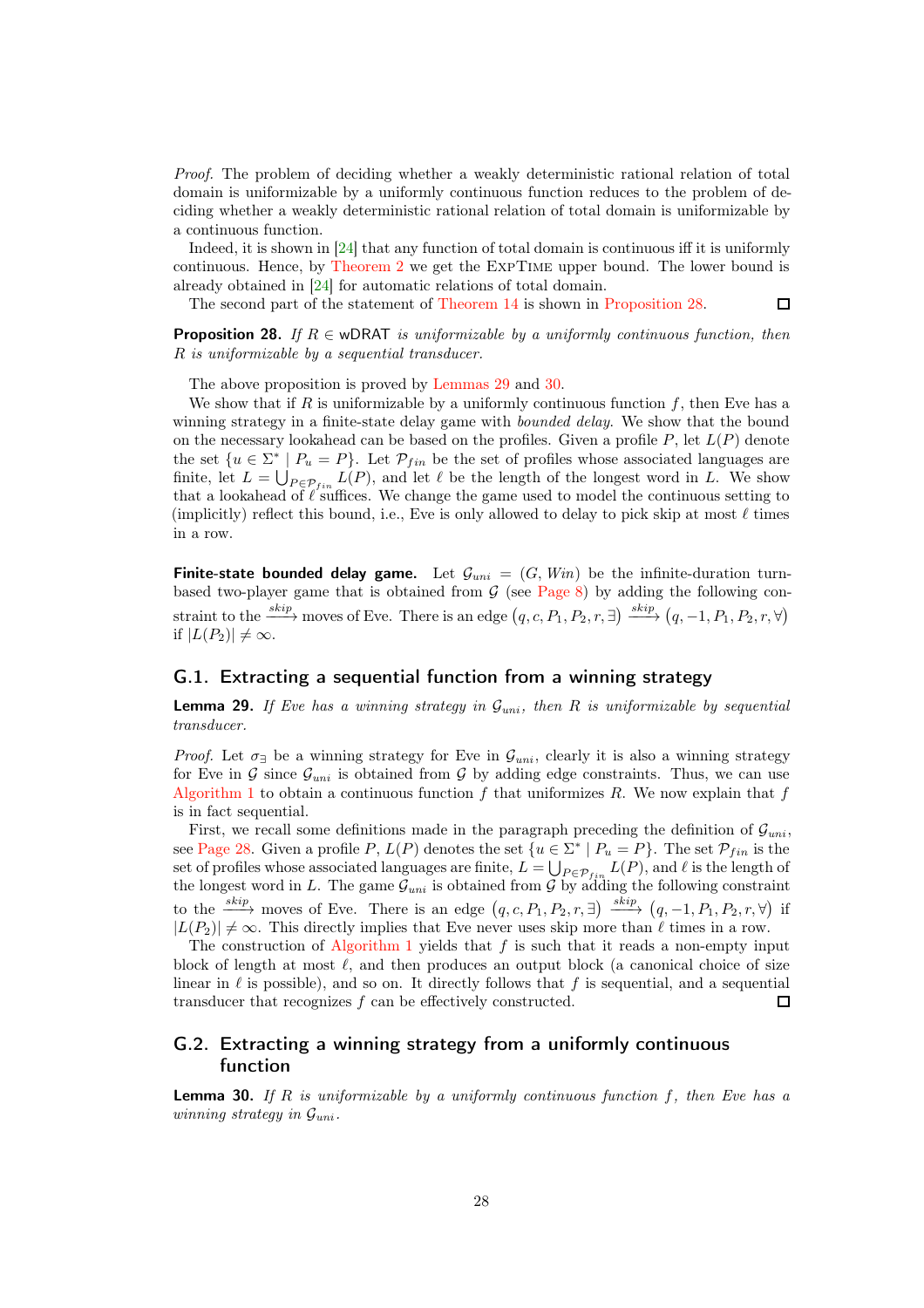Proof. To begin with, we recall some definitions made in the paragraph preceding the definition of  $\mathcal{G}_{uni}$ , see [Page 28.](#page-27-3) Given a profile P,  $L(P)$  denotes the set  $\{u \in \Sigma^* \mid P_u = P\}.$ The set  $\mathcal{P}_{fin}$  is the set of profiles whose associated languages are finite,  $L = \bigcup_{P \in \mathcal{P}_{fin}} L(P)$ , and  $\ell$  is the length of the longest word in L. The game  $\mathcal{G}_{uni}$  is obtained from  $\mathcal G$  by adding the following constraint to the  $\xrightarrow{skip}$  edges of Eve. There is an edge  $(q, c, P_1, P_2, r, \exists) \xrightarrow{skip}$  $(q, -1, P_1, P_2, r, \forall)$  if  $|L(P_2)| \neq \infty$ . This directly implies that Eve never uses skip more than  $\ell$  times in a row.

We describe how to inductively factorize an input word  $\alpha \in \Sigma^{\omega}$ . Let  $u_0 = \varepsilon$ , and let  $u_0 \dots u_{i-1}$  be the already defined factors of  $\alpha$ , let  $\alpha = u_0 \cdots u_{i-1} \alpha'$ , and let

<span id="page-28-0"></span>
$$
u_i := \alpha'(:,k),\tag{8}
$$

where  $k \in \mathbb{N}_{\geq 1}$  is the smallest number such that  $P_{u_i} \notin \mathcal{P}_{fin}$ , in other words,  $L(P_{u_i})$  is infinite. Note that such a prefix always exists since  $L$  is finite. Moreover, this implies that  $|u_i| \leq \ell$  for all  $i \in \mathbb{N}$ .

Let  $\alpha_1, \alpha_2 \in \Sigma^{\omega}$ , and let  $u_0^1 \cdots$  and  $u_0^2 \cdots$  denote their factorizations built according to [Eq. \(6\).](#page-20-0) Note that  $u_i^1 = u_i^2$  for all i such that  $|u_0^1 \cdots u_i^1| \leq |\alpha_1 \wedge \alpha_2|$ . Furthermore, given an input word  $\alpha$ , the factorization according to [Eq. \(8\)](#page-28-0) can be determined on-the-fly reading the input sequence letter-by-letter.

Recall that f uniformizes  $R = R(\mathcal{T})$ , thus,  $dom(f) = dom(R) = L(\mathcal{D})$ . Note that if the prefix  $u_0 \cdots u_i$  of the input word  $\alpha$  from a play can not be completed to a word from  $dom(f)$ , we do not care how the strategy behaves from this point on, because then the play automatically belongs to Win. So in the remainder of the proof we only consider plays where Adam spells a word that belongs to  $dom(f)$ .

We design a strategy of Eve that behaves as follows. After Adam's actions have spelt  $u_0 \cdots u_i$ , Eve's action is to take a producing edge for all  $i \in \mathbb{N}_{\geq 1}$ . In between factors, Eve's action is to skip. This ensures that the play is in a vertex of the form

$$
(q_{i-1}, -1, P_{u_{i-1}}, P_{u_i}, \delta_{\mathcal{D}}^*(q_0^{\mathcal{D}}, u_0 \cdots u_i), \exists)
$$

after Adam's actions have spelt  $u_0 \cdots u_i$  for all  $i \in \mathbb{N}_{\geq 1}$ . Note that since  $L(P_{u_i}) = \infty$ , as ensured by the factorization according to Eq.  $(8)$ , Eve can use skip and must take a producing edge. Furthermore, in between factors, Eve is indeed allowed to use the skip action.

Now we explain how we use the sequence of input blocks  $u_0u_1 \cdots$  of  $\alpha$  built as in [Eq. \(8\)](#page-28-0) to obtain the actions of Eve. Her actions pick state transformations, our goal is to pick state transformations by defining a sequence of output blocks  $v_0v_1 \cdots$  and pick state transformations that are induced by  $u_0/v_0 \cdot u_1/v_1$ .

As described at the beginning of this proof, after a certain amount of input, Eve must make a producing action. Generally, given two prefixes  $u \prec uu' \in \text{Prefs}(\text{dom}(f))$ , it can be the case that  $\hat{f}(u) = \hat{f}(uu')$ . However, if u' is such that  $L(P_{u'})$  is infinite, then we can pick an arbitrary long u'' that has the profile as u'. We have that  $uu'' \in \text{Prefs}(\text{dom}(f)),$ because having the same profile means that they induce the same behavior in  $\mathcal T$ . Since f is uniformly continuous,  $f(u) \prec \hat{f}(uu'')$  if  $u''$  is long enough. The idea is to use  $\hat{f}(uu'')$  instead of  $\hat{f}(uu')$  to determine Eve's next action.

Formally, in order to choose output blocks  $v_0, v_1, \ldots$ , we inductively build blocks  $\bar{u}_0, \bar{u}_1, \cdots$ , where  $\bar{u}_i$  is based on  $u_i$  for all  $i \in \mathbb{N}$ . The idea is that, since each  $u_i$  is such that  $L(P_{u_i})$  is infinite for  $i \in \mathbb{N}_{\geq 1}$ , we can pick some  $\bar{u}_i$  that has the same profile as  $u_i$  to such that there exists some

<span id="page-28-1"></span>
$$
\bar{v} \preceq \hat{f}(\bar{u}_0 \cdots \bar{u}_i),\tag{9}
$$

such that  $\Delta^*_{\mathcal{T}}(q_0^{\mathcal{T}}, \bar{u}_0 \cdots \bar{u}_{i-1}/\bar{v}) \cap Q_i^{\mathcal{T}} \neq \emptyset$  ( $Q_i^{\mathcal{T}}$  denotes the set of input states of the wDRAT transducer  $\mathcal T$  as defined in [Section 2\)](#page-4-0) which is possible if  $\bar{u}_0 \cdots \bar{u}_i$  can be completed to an ω-word from dom(f) because of [Eq. \(5\).](#page-15-3) This makes it possible to pick output blocks for all previous input blocks. We let

<span id="page-28-2"></span>
$$
\overline{v}_{i-1} = \overline{v} \preceq (\overline{v}_0 \cdots \overline{v}_{i-1})^{-1} \hat{f}(\overline{u}_0 \cdots \overline{u}_i), \tag{10}
$$